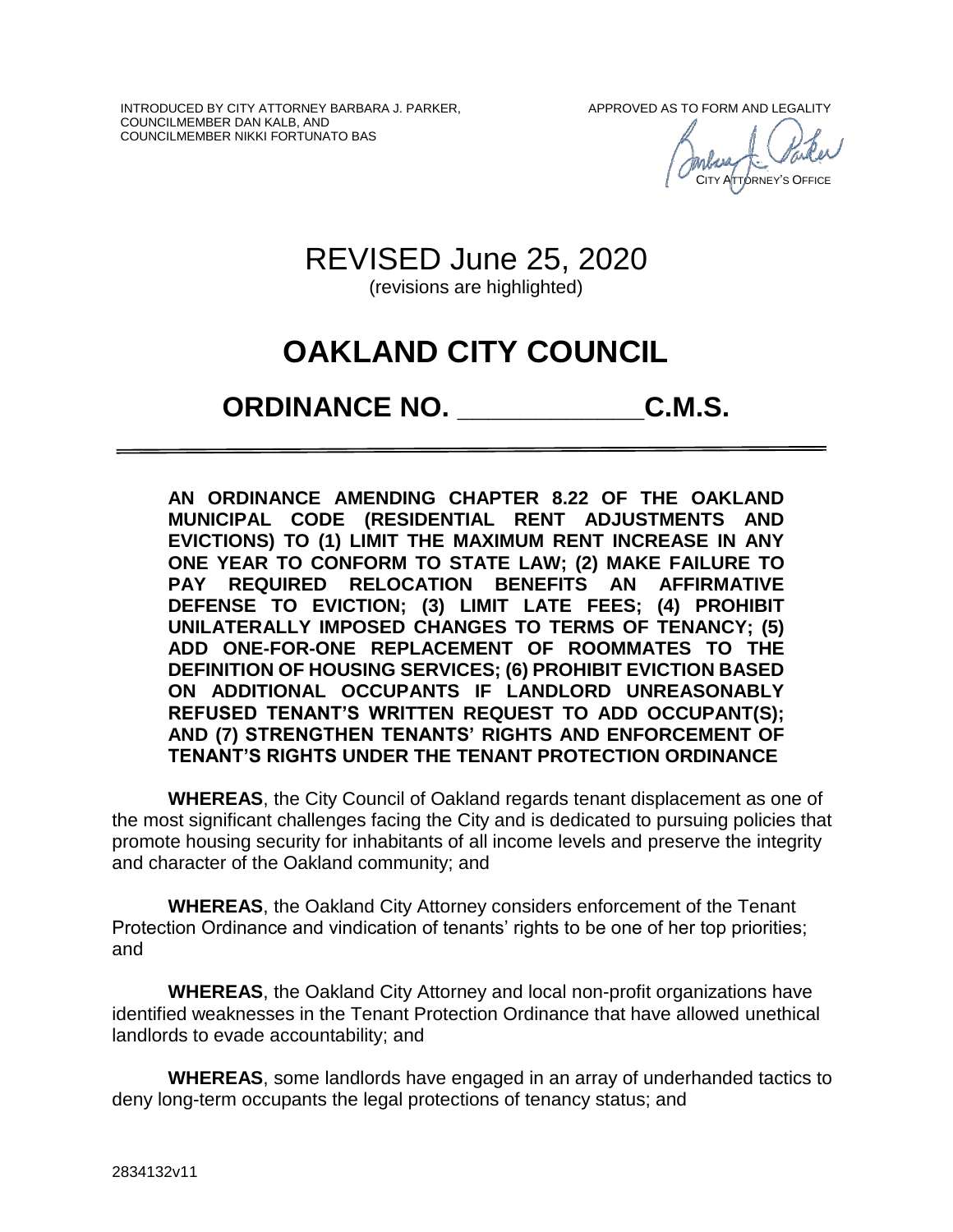**WHEREAS**, some landlords have dishonestly threatened or claimed owner move-ins (OMIs) in order to recover and re-rent the unit at market rate; and

**WHEREAS,** certain incidents of bad faith behavior have occurred in residential rental housing that would have been actionable under the Tenant Protection Ordinance if not for exemptions in the Ordinance, and tenants deserve protection from harassment under the law regardless of the type of building or its ownershipsome non-profit landlords have engaged in bad-faith violations that would be covered by the Tenant **Protection Ordinance if they were not specifically exempted**; and

**WHEREAS,** tenants in newly constructed rental property are also subject to harassment and should be entitled to the protections of this ordinance; and

**WHEREAS**, certain tenants are especially vulnerable to harassment and merit heightened protections based on their status as elderly, disabled, or catastrophically ill; and

**WHEREAS**, violations of state housing and civil rights laws constitute tenant harassment and should be specifically prohibited by this ordinance; and

**WHEREAS**, the Oakland City Attorney has brought several Tenant Protection Ordinance lawsuits but found that the law lacks sufficient penalties to adequately punish violators and deter those who would consider engaging in similar harassment; and

**WHEREAS**, some landlords exploit the perceived documentation status of tenants and their guests in order to intimidate them; and

**WHEREAS,** a recent Rent Board decision held that a tenant may not file decreased housing services claim if the Owner refuses to permit a replacement roommate; and

**WHEREAS,** a number of other rent control jurisdictions, including San Francisco and Berkeley, recognize the right to replace roommates as a housing service; and

**WHEREAS,** adding the right to replace roommates to the definition of housing services will allow tenants to continue paying the same share of rent and keep their homes while providing affordable housing to the new occupants; and

**WHEREAS,** other jurisdictions also protect tenants from evictions based on unilaterally imposed changes of terms of tenancy; and

**WHEREAS,** the California Tenant Protection Act of 2019 provides a lower maximum rent increase than the Oakland Rent Adjustment Ordinance and protects tenants from eviction when an owner has failed to provide required relocation assistance; and

**WHEREAS,** Oakland Municipal Code Section 8.22.360.F, approved by the voters by the passage of Measure Y in November of 2018, authorizes the City Council to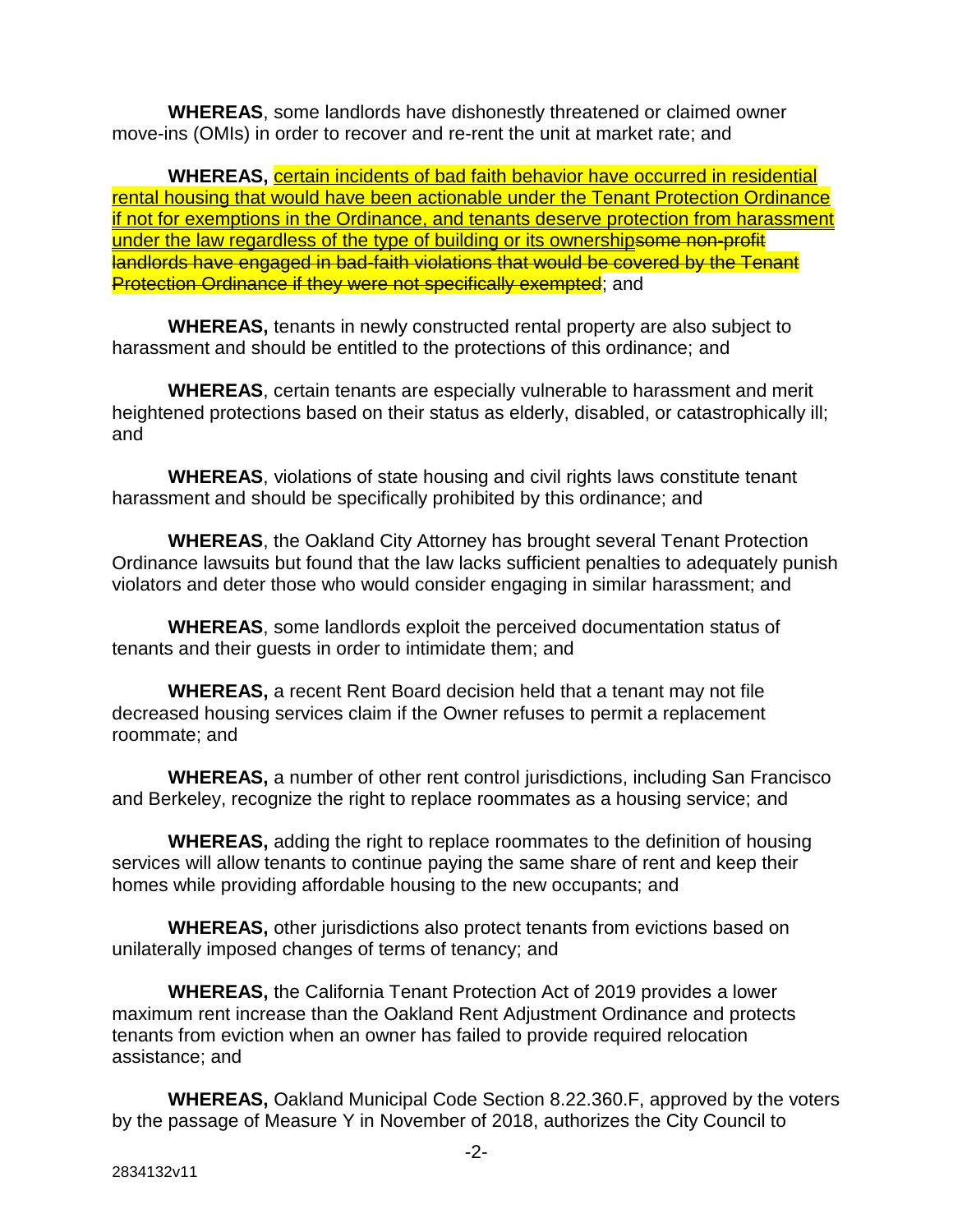modify the Just Cause for Eviction Ordinance (Measure EE) for the purpose of adding limitations on a landlord's right to evict; and

**WHEREAS,** the City Council wishes to amend the Just Cause Ordinance to protect Oakland tenants facing evictions for violations of obligations not in the rental agreement at the commencement of tenancy and to add failure to make required relocation payments a defense to an eviction; and

**WHEREAS,** the City Council wishes to amend the Rent Adjustment Ordinance to change the maximum rent increase in any one year to 5 percent plus the Consumer Price Index change or 10 percent, whichever is lower, to conform to state law; and

**WHEREAS,** the City Council wishes to clarify the timing of required relocation payments for Ellis Act evictions and owner and relative move-in evictions; and

**WHEREAS**, in light of the increased housing pressures placed on low- and middle-income residents, the City Council finds that reasonable regulation of aspects of the landlord-tenant relationship is necessary to foster constructive communication, maintain an adequate supply of a variety of rental housing options, and protect the health, safety, and general welfare of the public; and

**WHEREAS**, the City Council finds that the Just Cause for Eviction Ordinance is consistent with Civil Code Section 1946.2 (as enacted by the Tenant Protection Act of 2019), and, in comparison to Civil Code Section 1946.2, further limits the reasons for termination of residential tenancy, provides additional tenant protections, and, in conjunction with other City ordinances, provides for higher relocation assistance amounts; and

**WHEREAS**, the City Council finds that the Just Cause for Eviction Ordinance as amended herein is more protective than the provisions of Civil Code Section 1946.2; and

**WHEREAS,** this action is exempt from the California Environmental Quality Act ("CEQA") pursuant to sections of the CEQA Guidelines, taken together and each as a separate and independent basis, including but not limited to: Section 15378 (regulatory actions), Section 15060(c)(2) (no direct or reasonably foreseeable indirect physical change in the environment), and Section 15061(b)(3) (no significant environmental impact), and Section 15183 (consistent with the general plan or zoning);

### **NOW, THEREFORE, THE CITY COUNCIL OF THE CITY OF OAKLAND DOES ORDAIN AS FOLLOWS:**

**SECTION 1. Recitals:** The City Council of the City of Oakland hereby determines that the preceding recitals are true and correct and an integral part of the Council's decision to enact this legislation, and hereby adopts and incorporates them into this Ordinance.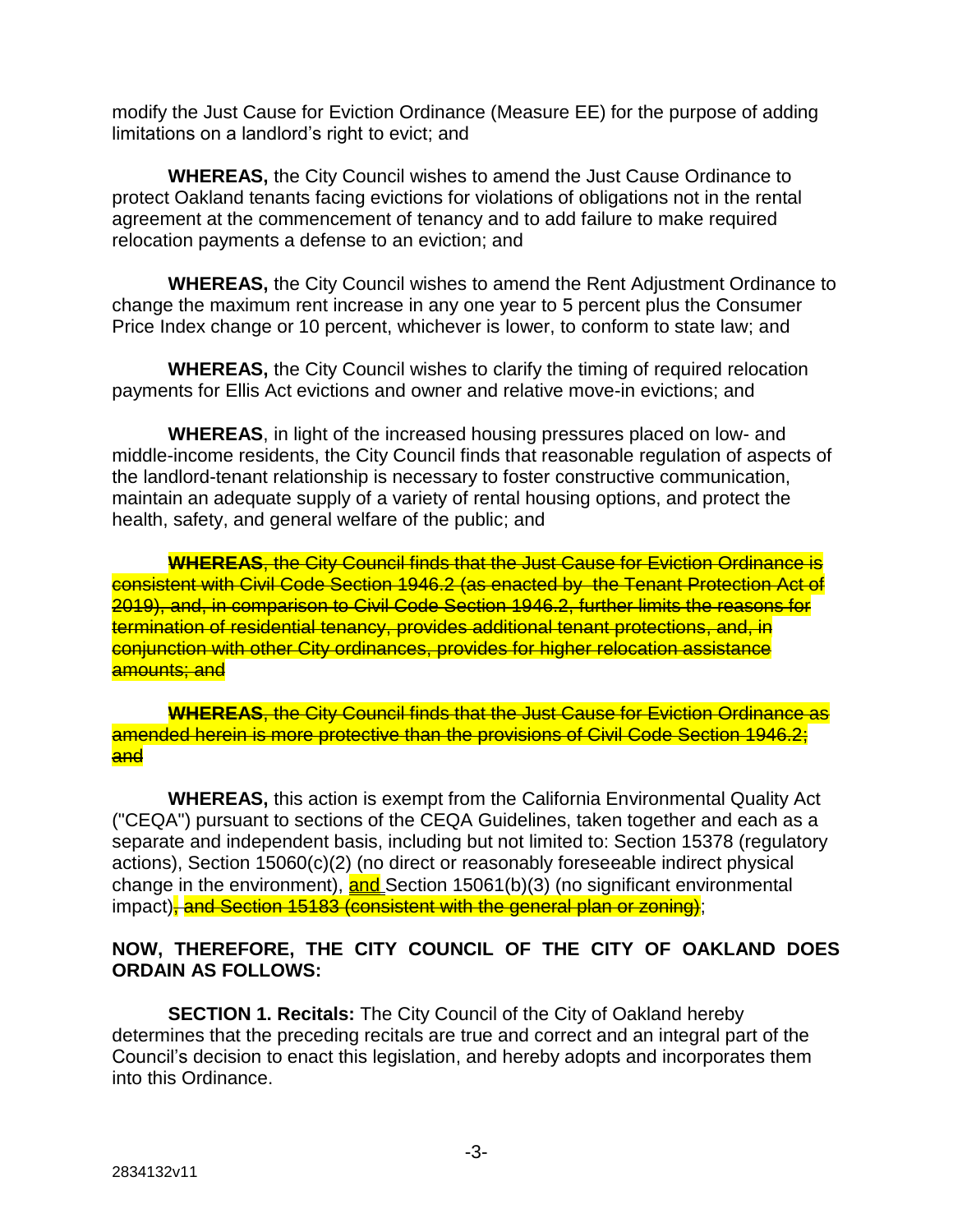**SECTION 2. Repeal and Reenactment of Oakland Municipal Code Chapter 8.22, Article V, Tenant Protection Ordinance.** Oakland Municipal Code Chapter 8.22, Article V, is hereby repealed in its entirety and reenacted with amendments as set forth in **Attachment A** (additions are shown as double underline and deletions are shown as a strikethrough).

**SECTION 3. Repeal and Reenactment of Sections 8.22.020, 8.22.070., and 8.22.090, and 8.22.110, of Oakland Municipal Code Chapter 8.22, Article I (Residential Rent Adjustment Program).** Oakland Municipal Code Sections 8.22.020. 8.22.070,  $\frac{and}{3}$  8.22.090, and 8.22.110 are hereby repealed and reenacted with amendments as set forth in **Attachment B** (additions are shown as double underline and deletions are shown as strikethrough).

**SECTION 4. Repeal and Reenactment of Section 6 of Measure EE [O.M.C. Section 8.22.360 of Chapter 8.22, Article II (Just Cause for Eviction Ordinance)].**  Oakland Municipal Code Section 8.22.360 is hereby repealed and reenacted with amendments as set forth in **Attachment C** (additions are shown as double underline and deletions are shown as strikethrough):

**SECTION 5. Repeal and Reenactment of Sections 8.22.410 and 8.22.450 of Oakland Municipal Code Chapter 8.22, Article III (Terminating Tenancy to Withdraw Residential Rental Units from the Rental Market).** Oakland Municipal Code Sections 8.22.410 and 8.22.450 are hereby repealed and reenacted with amendments as set forth in **Attachment D** (additions are shown as double underline and deletions are shown as strikethrough).

**SECTION 6. Repeal and Reenactment of Sections 8.22.810 and 8.22.820 of Oakland Municipal Code Chapter 8.22, Article VII (Uniform Residential Tenant Relocation Ordinance).** Oakland Municipal Code Section 8.22.810 is hereby repealed and reenacted with amendments as set forth in **Attachment E** (additions are shown as double underline and deletions are shown as strikethrough).

**SECTION 7. Repeal and Reenactment of Section 8.22.850 of Oakland Municipal Code Chapter 8.22, Article VIII (Relocation Payments for Owner or Relative Move-Ins). Oakland Municipal Code** Section 8.22.850 is repealed and reenacted with amendments as set forth in **Attachment F** (additions are shown as double underline and deletions are shown as strikethrough).

**SECTION 8. Direction to Rent Adjustment Board.** The Rent Adjustment Board shall propose amendments to the Rent Adjustment regulations to conform the regulations to the changes hereby made to the Ordinance and propose such changes to the City Council within 120 days of the adoption of this ordinance.

**SECTION 9. Transition**. The amendments herein to Chapter 8.22, Article I, shall not apply to any rent increase noticed on or before the effective date of this Ordinance.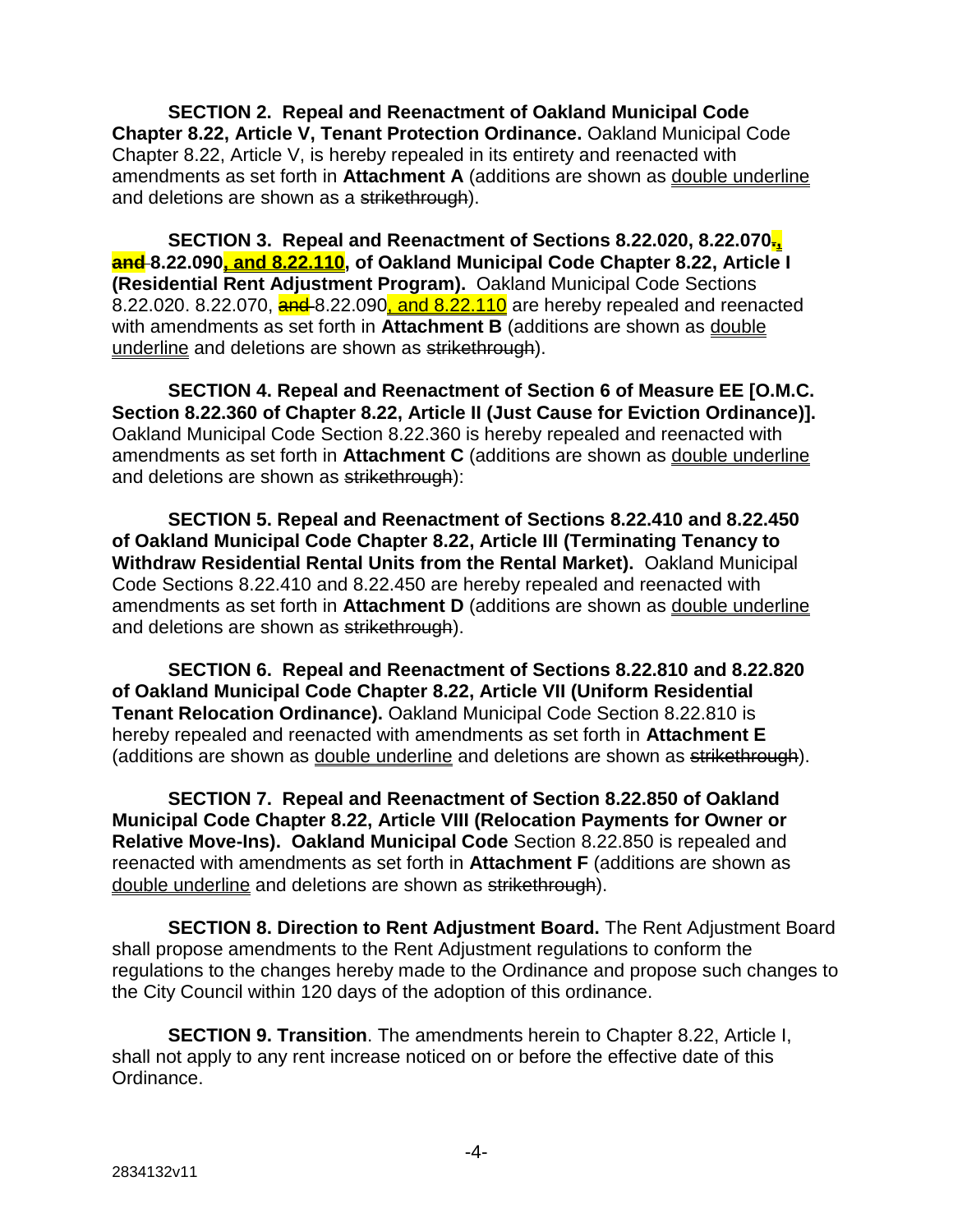**SECTION 10. Severability.** If any section, subsection, sentence, clause or phrase of this Ordinance is for any reason held to be invalid or unconstitutional by decision of any court of competent jurisdiction, such decision shall not affect the validity of the remaining portions of the Chapter. The City Council hereby declares that it would have passed this Ordinance and each section, subsection, clause or phrase thereof irrespective of the fact that one or more other sections, subsections, clauses or phrases may be declared invalid or unconstitutional.

**SECTION 11. Effective Date.** This ordinance shall become effective immediately on final adoption if it receives six or more affirmative votes; otherwise it shall become effective upon the seventh day after final adoption.

**SECTION 12. CEQA Compliance.** This action is exempt from the California Environmental Quality Act ("CEQA") pursuant to sections of the CEQA Guidelines, taken together and each as a separate and independent basis, including but not limited to: Section 15378 (regulatory actions), Section 15060(c)(2) (no direct or reasonably foreseeable indirect physical change in the environment), and Section 15061(b)(3) (no significant environmental impact). The legislation contains no provisions modifying the physical design, development, or construction of residential or nonresidential structures. Accordingly, it can be seen with certainty that there is no possibility that it: (1) may have a significant effect on the environment and/or (2) would result in any physical changes to the environment.

**SECTION 13. No Effect on Emergency Ordinance.** Nothing in this ordinance is intended to affect, supersede, or replace any protections provided by the Eviction Moratorium Emergency Ordinance (CMS 13589) enacted on March 27, 2020.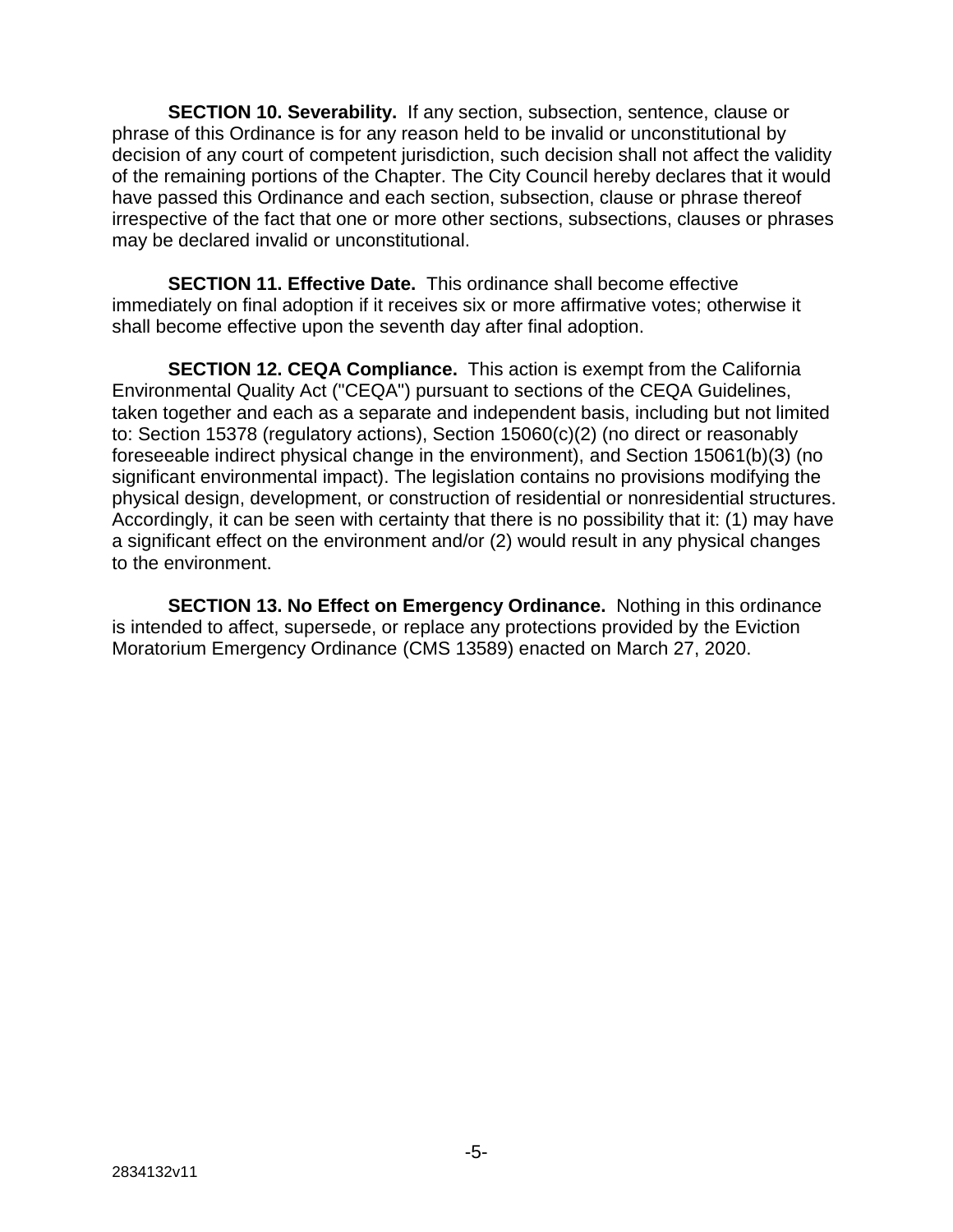**SECTION 14. Findings Regarding Just Cause for Eviction Ordinance Provided Pursuant to Civil Code Section 1946.2.** The City Council finds that the Just Cause for Eviction Ordinance is consistent with Civil Code Section 1946.2 (as enacted by the Tenant Protection Act of 2019), and, in comparison to Civil Code Section 1946.2, further limits the reasons for termination of residential tenancy, provides additional tenant protections, and, in conjunction with other City ordinances, provides for higher relocation assistance amounts. The City Council finds that the Just Cause for Eviction Ordinance as amended herein is more protective than the provisions of Civil Code Section 1946.2.

IN COUNCIL, OAKLAND, CALIFORNIA,

PASSED BY THE FOLLOWING VOTE:

AYES - FORTUNATO BAS, GALLO, GIBSON MCELHANEY, KALB, REID, TAYLOR, THAO AND PRESIDENT KAPLAN

NOES –

ABSENT –

ABSTENTION –

ATTEST:

ASHA REED Acting City Clerk and Clerk of the Council of the City of Oakland, California

Date of Attestation: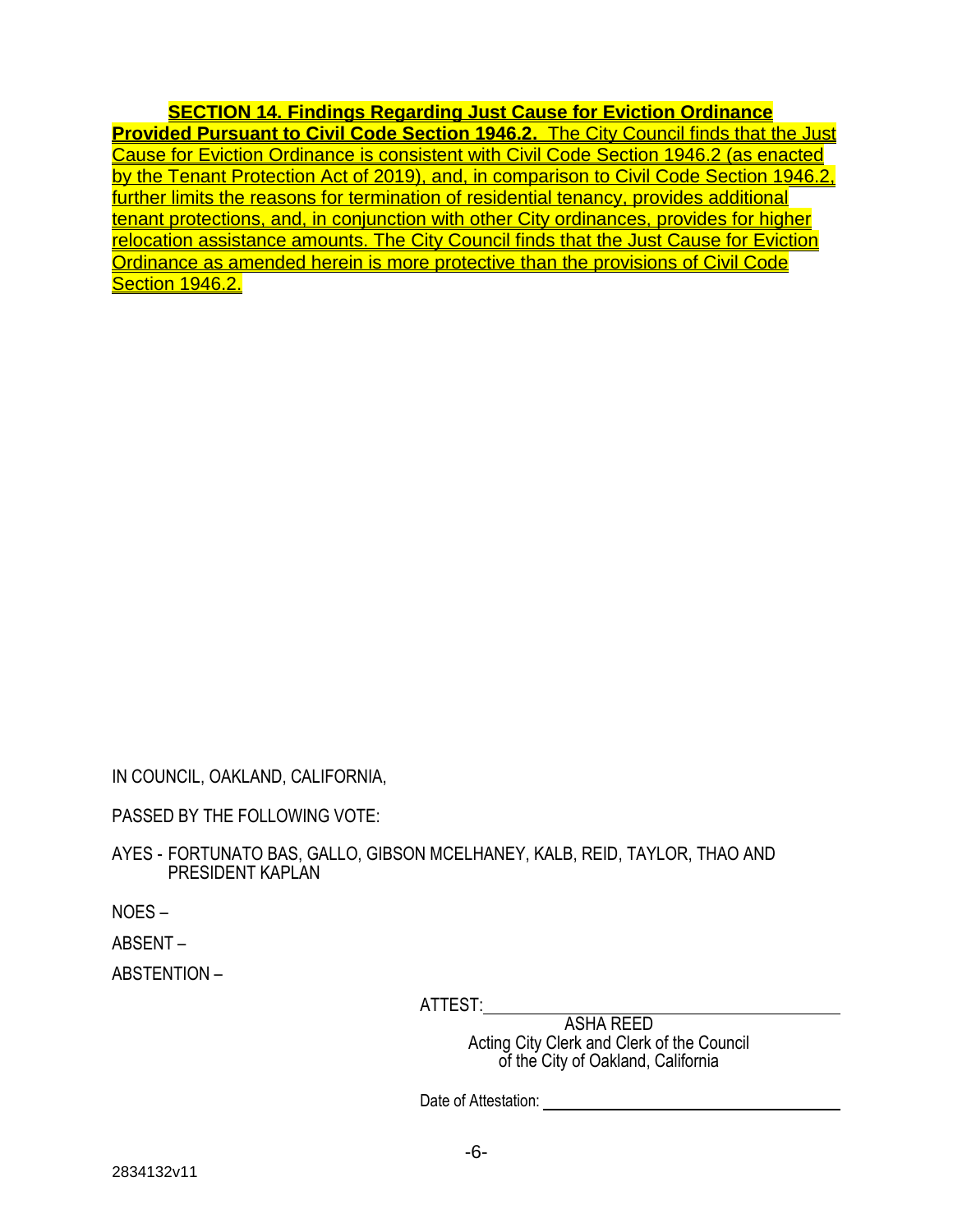# **ATTACHMENT A**

#### **Article V – Tenant Protection Ordinance**

#### **8.22.600 - Tenant protection ordinance.**

This ordinance shall be known as the "Tenant Protection Ordinance" ("TPO").

#### **8.22.610 - Findings and purpose.**

- A. There is a very significant demand for rental housing in Oakland leading to rising rents, caused in part by the spillover of increasingly expensive housing costs in San Francisco.
- B. Rents in Oakland increased twelve percent (12%) in 2012 and 15% in 2013 (Source: East Bay Express, February 12-18, 2014, "The Rise of the New Land Lords," sourcing Oakland Department of Housing and Community Development). As noted by a February 8, 2014 Oakland Tribune article ("High prices sending Bay Area renters and homebuyers to outlying communities"), "Squeezed by astronomical home prices and rents that are almost as unaffordable, a growing number of Bay Area residents are pulling up stakes and trading long commutes for cheaper housing."
- C. According to Oakland Department of Housing and Community Development citing to Zillow Real Estate Research, the estimated rent for all homes in Oakland for June 2014 two thousand one hundred twenty-four dollars (\$2,124.00) is nearly eleven percent (11%) higher than that for the same month last year (\$1,918.00), and rents have risen every month except for one (1) since January 2013 (18 months total). If current patterns persist, the estimated rent for all homes in June 2015 will be two thousand three hundred eighty-six dollars (\$2,386.00). By comparison, the estimated median rent for all Oakland homes for June 2012 was \$1,818.00, a thirty-one percent (31%) increase in only thirty-six (36) months.
- D. On September 12, 2014, the San Francisco Examiner reported that "San Francisco and Oakland have the distinction of having some of the highest rental rate increases in the nation for the month of August," with Oakland's rents increasing fourteen and four-tenths percent (14.4%) since last year, according to data collected by Trulia.
- E. The rising market demand for rental housing in Oakland creates an incentive for some landlords to engage in harassing behavior or fail to make repairs to pressure existing tenants in rent controlled units to move so that rents can be raised. Existing remedies, such as petitioning the Rent Adjustment Program to restore a rental rate or order repairs, or employing an attorney at great cost to file a lawsuit to enforce state law of lease provisions, are insufficient deterrents to engaging in the illegal conduct in the first place.
- F. The imbalance between supply and demand creates an imbalance of bargaining power between landlords and tenants, which has resulted in many tenants,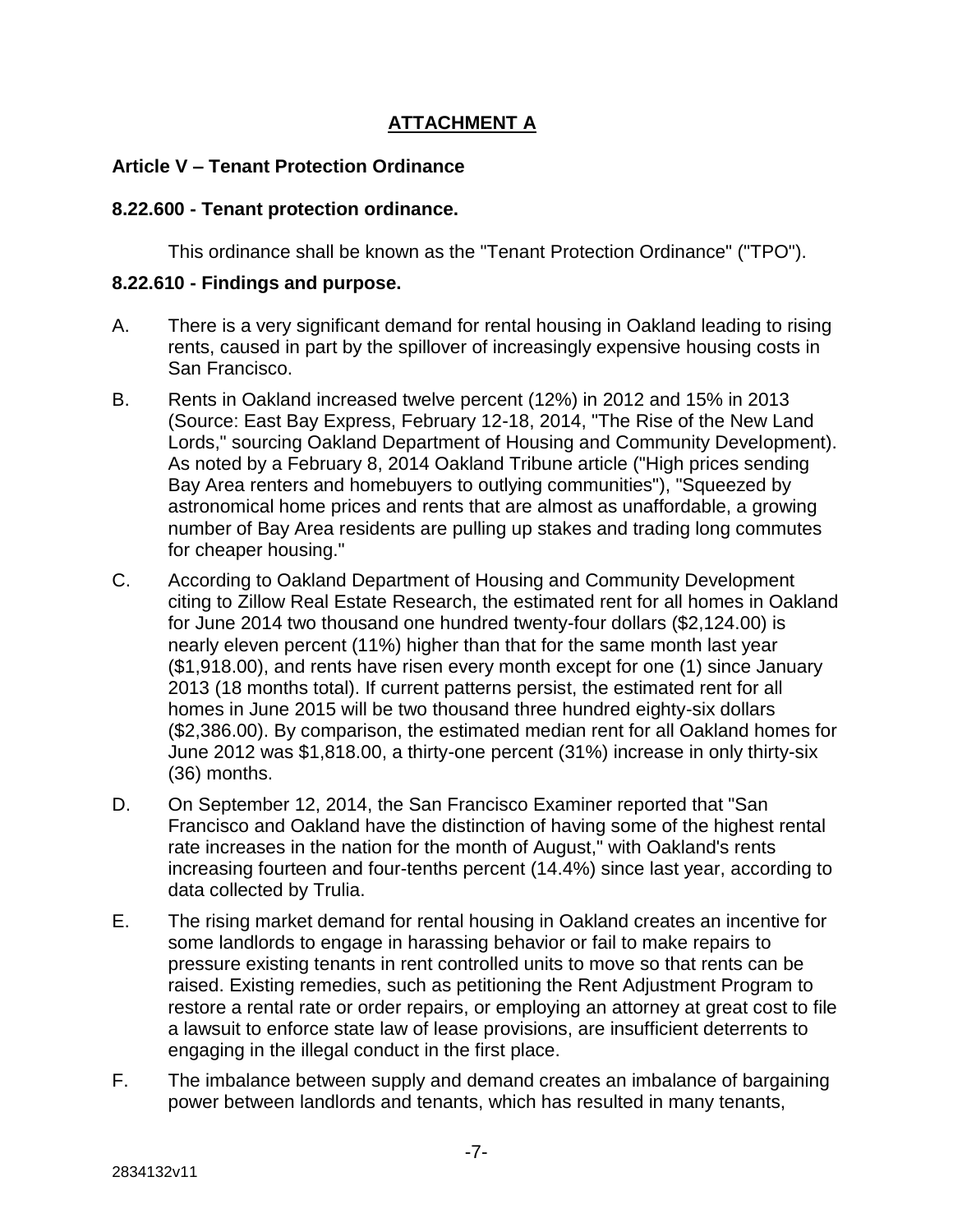especially those not in rent controlled units, being unwilling or unable to assert their legal rights, which is detrimental to the health, safety and general welfare of Oakland because the stability, security and quality of housing opportunities are reduced.

- G. The Rent Adjustment Program office of the City of Oakland has conservatively estimated receiving one hundred (100) to two hundred (200) complaints each month from tenants claiming landlord harassment, many of which are completely outside the jurisdiction of the Rent Adjustment Program.
- H. Numerous press articles have reported on the rise of tenant harassment throughout the Bay Area.
- I. Data from organizations providing services to low-income renters in Oakland, including East Bay Community Law Center and Centro Legal de la Raza, indicate that some of their clients live in housing with habitability problems and experience landlord harassment.
- J. Of the approximately four hundred eighty (480) Oakland tenants who received legal services at Centro Legal de la Raza during fiscal year 2014 (July 1, 2013 through June 30, 2014), approximately forty percent (40%) faced harassment by their landlords. The forms of harassment varied, but included one or more of the following in each case:
	- 1. Interrupting, terminating, failing to provide or threatening to interrupt, terminate or fail to provide housing services required by contract or by State, County or municipal housing, health or safety laws;
	- 2. Failing to perform required repairs and/or maintenance or threatening to fail to do so;
	- 3. Failing to exercise due diligence in completing repairs and maintenance once undertaken or failing to follow appropriate industry repair, containment or remediation protocols designed to minimize exposure to noise, dust, lead paint, mold, asbestos, or other building materials with potentially harmful health impacts;
	- 4. Abusing the owner's right of access into a rental housing unit as that right is provided by law;
	- 5. Unlawfully removing from the rental unit personal property, furnishings, or any other items without the prior written consent of the tenant;
	- 6. Influencing, or attempting to influence, a tenant to vacate a rental unit through fraud, intimidation or coercion;
	- 7. Attempting to coerce a tenant to vacate with offer(s) of payments to vacate which ate accompanied with threats or intimidation;
	- 8. Threatening the tenant, by word or gesture, with physical harm;
	- 9. Substantially and directly interfering with a Tenant's right to quiet use and enjoyment of a rental housing unit as that right is defined by California law;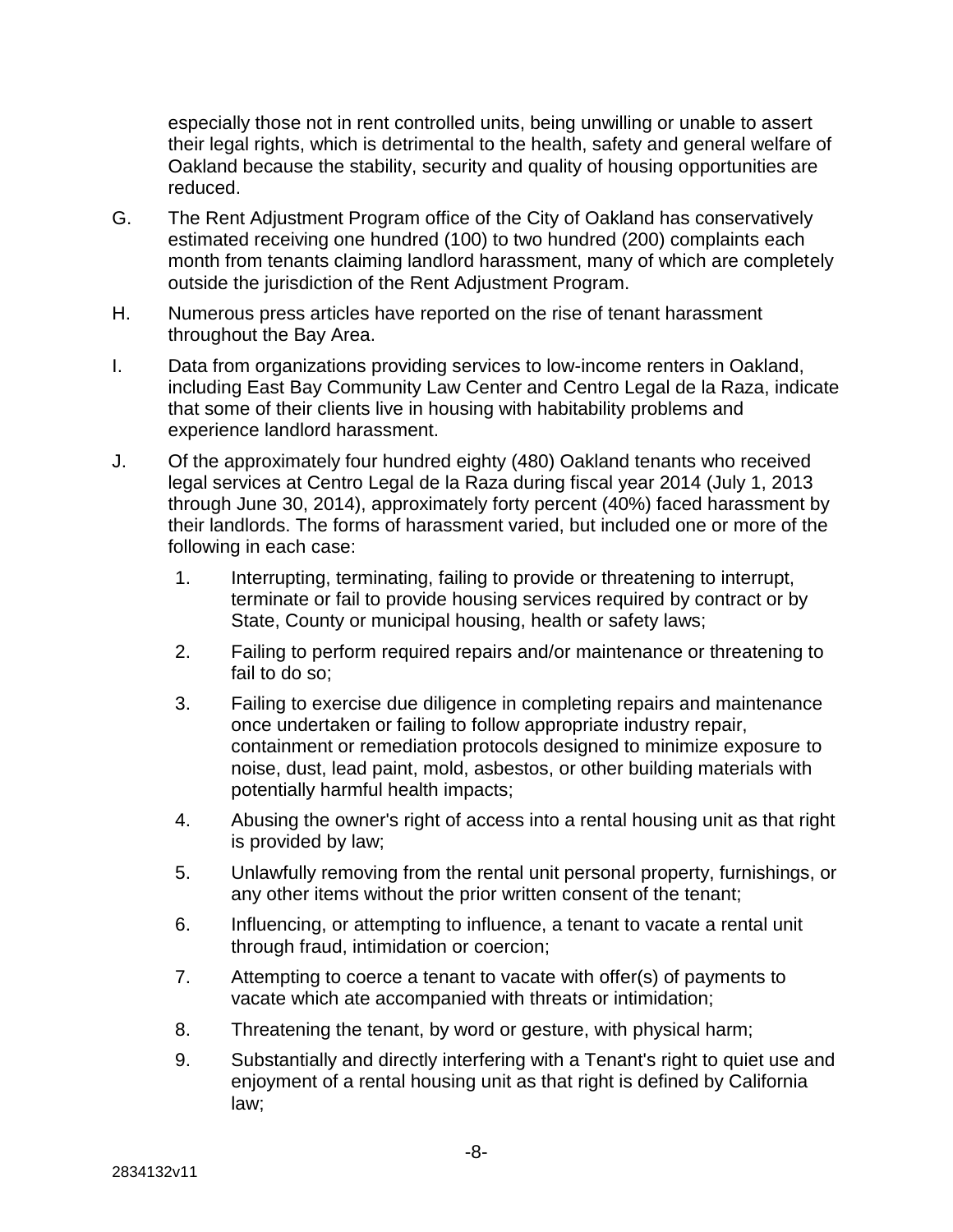- 10. Fraudulently refusing to accept or acknowledge receipt of a Tenant's lawful rent payment.
- K. A majority of Oakland residents are renters. The rental housing units in the City of Oakland include many subject to rent stabilization and some that are not. The cities of San Francisco, Santa Monica, West Hollywood, and East Palo Alto have each passed ordinances prohibiting various forms of harassment by landlords and their agents against tenants.
- L. The City Council of Oakland recognizes that displacement of tenants is a major concern and is interested in putting forth policies that help to maintain the ability of people in all income categories to live in our city. The increased housing pressures for residents across a range of lower and middle income levels warrants improved rent stabilization and tenant protection policies, as well as assessment of statutory damages against landlords who engage in tenant harassment. The City Council finds that reasonable regulation of aspects of the landlord-tenant relationship is necessary in order to foster constructive communication, maintain an adequate supply of a variety of rental housing options, and protect health, safety, and the general welfare of the public.
- M. The purpose of this policy is to deter harassing behavior by landlords, to encourage landlords to follow the law and uphold their responsibility to provide habitable rental properties, and to give tenants and the City of Oakland legal recourse in instances where they tenants are subjected to harassing behavior by landlords.
- N. The provisions of the Tenant Protection Ordinance shall be construed liberally for the accomplishment of its purposes.
- O. In order to carry out the purposes of the Tenant Protection Ordinance and safeguard tenants' rights against harassing behavior, the limitations period set out in **Section 8.22.670.E of** the Ordinance should be interpreted so as to promote the resolution of potentially meritorious claims.

### **8.22.620 - Definitions.**

### As used in this Chapter, Article V:

"Affordable housing provider" means an owner that provides housing in a building in which at least 80% of the units are restricted to occupancy at an affordable rent or an affordable housing cost for persons and families of low and moderate income as defined in California Health and Safety Code Section 50093. The terms "affordable rent" and "affordable housing cost" shall be as defined in California Health and Safety Code Sections 50053 and 50052.5 and their implementing regulations. Such housing shall have terms of affordability equivalent to those prescribed in California Health and Safety Code Sections 33334.3(f)(1)(A) for rental housing and 33334.3(f)(1)(B) for owner occupied housing.

"Catastrophically Ill" means Disabled and suffering from a life-threatening illness, as certified by the Tenant's primary care physician.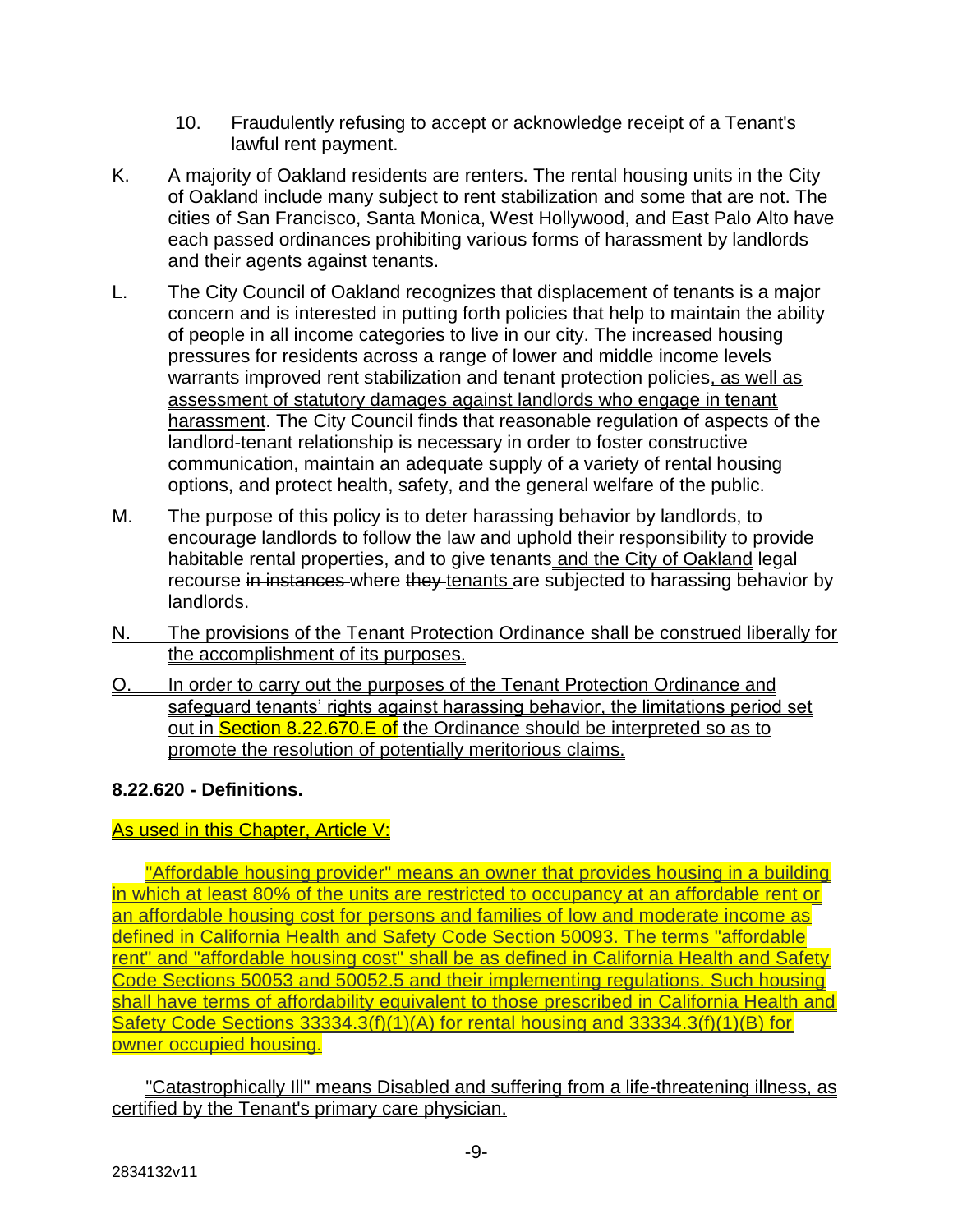"City Administrator" means the Oakland City Administrator or his or her designee.

"City Attorney" means the Oakland City Attorney or his or her designee.

"Elderly" means elderly as that term is defined in O.M.C. 8.22.410.

"Disabled" means disabled as that term is defined in O.M.C. 8.22.410.

"Health Facility" has the same meaning as in the Just Cause for Eviction Ordinance (O.M.C. 8.22.340).

"Owner" has the same meaning as "Landlord" in the Just Cause for Eviction Ordinance (O.M.C. 8.22.340).

"Owner of Record" has the same meaning as in the Just Cause for Eviction Ordinance (O.M.C. 8.22.340).

"Rent" has the same meaning as in the Just Cause for Eviction Ordinance (O.M.C. 8.22.340).

"Rent Board" has the same meaning as in the Just Cause for Eviction Ordinance (O.M.C. 8.22.340).

"Rental Agreement" has the same meaning as in the Just Cause for Eviction Ordinance (O.M.C. 8.22.340).

"Rental Unit" has the same meaning as in the Just Cause for Eviction Ordinance (O.M.C. 8.22.340).

"Tenant" has the same meaning as in the Just Cause for Eviction Ordinance (O.M.C. 8.22.340)means any renter, tenant, subtenant, lessee, or sublessee of a rental unit, or any group of renters, tenants, subtenants, lessees, sublessees of a rental unit, or any other person entitled to the use or occupancy of such rental unit, or any successor of any of the foregoing. This includes occupants of residential hotels against whom violations of California Civil Code Section 1940.1 have occurred.

"Skilled Nursing Facility" has the same meaning as in the Just Cause for Eviction Ordinance (O.M.C. 8.22.340).

### **8.22.630 - Applicability and exemptions.**

- A. The TPO shall apply to all Rental Units where there is a Rental Agreement between an Owner and one or more Tenants, unless exempted herein. The application of the TPO includes units that may not be covered under the Rent Adjustment Ordinance (O.M.C. 8.22. $Q$ 10 $\theta$ , et seq.) or the Just Cause for Eviction Ordinance (O.M.C. 8.22.300, et seq.)
- B. Exemptions.
	- 1. Exemption for nonprofit owned rental housing. Any Rental Unit owned by (a) a corporation or organization exempt pursuant to United States Internal Revenue Code §501(c)(3) or any successor legislation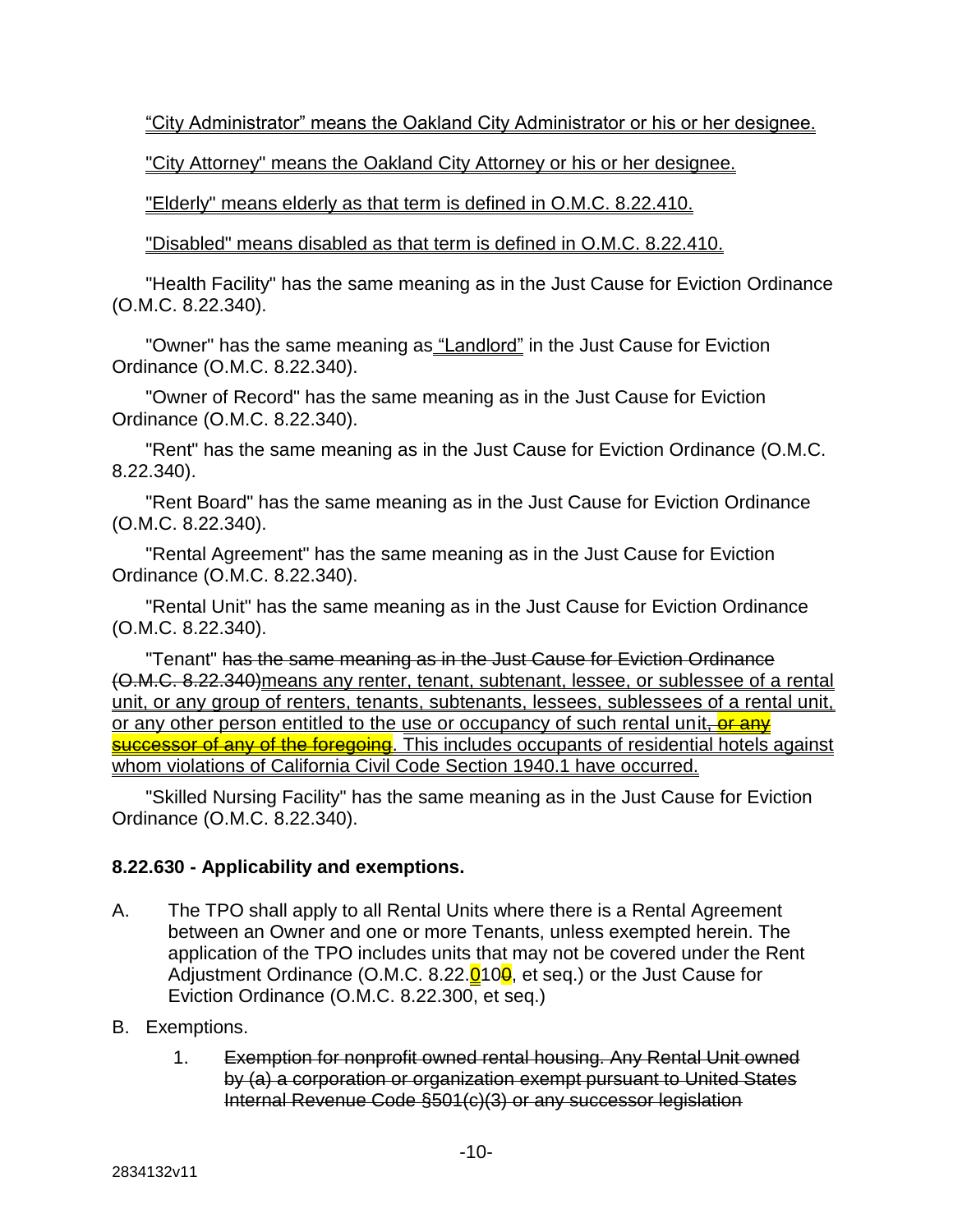exempting charitable organizations from federal income tax, (b) a limited partnership where the managing general partner is a corporation or organization exempt pursuant to United States Internal Revenue Code §501(c)(3) or any successor legislation exempting charitable organizations from federal income tax, or (c) a limited partnership where the managing general partner is a limited liability company whose sole members are corporations or organizations exempt pursuant to United States Internal Revenue Code §501(c)(3) or any successor legislation exempting charitable organizations from federal income tax shall have an exemption from the TPO's civil enforcement pursuant to this article. RESERVED.

- 2. Rental Units in any Hospital, Skilled Nursing Facility, or Health Facility.
- 3. Rental Units in a nonprofit facility that has the primary purpose of providing short term treatment, assistance, or therapy for alcohol, drug, or other substance abuse and the housing is provided incident to the recovery program, and where the client has been informed in writing of the temporary or transitional nature of the housing at its inception and is licensed for such purpose where such license is required.
- 4. Rental Units in a nonprofit facility which provides a structured living environment that has the primary purpose of helping homeless persons obtain the skills necessary for independent living in permanent housing and where occupancy is restricted to a limited and specific period of time of not more than twenty-four (24) months and where the client has been informed in writing of the temporary or transitional nature of the housing at its inception and is licensed for such purpose where such license is required.
- 5. Rental Units exempted from Part 4, Title 4, Chapter 2 of the California Civil Code (CCC) by CCC § 1940(b) (transient occupancy in hotels/motels) unless the Owner violates CCC § 1940.1 to avoid tenancy status. In those circumstances, the specific Rental Units where such violations have taken place shall not be exempt.
- 6. Reserved.
- 7. A rental unit in a newly constructed residential property that has a certificate of occupancy issued after the effective date of O.M.C. 8.22.600, et seq. For the purposes of this exemption, "newly constructed" means all units on the parcel were built from the ground up under the same certificate of occupancy and not converted from property previously used for non-residential purposes. In the event the property is not issued a certificate of occupancy, then the exemption starts on the date that the last building related permit is finalized, if after the effective date of O.M.C. 8.22.600, et seq. This exemption is a limited duration exemption and expires fifteen (15) years from the date the exemption commences.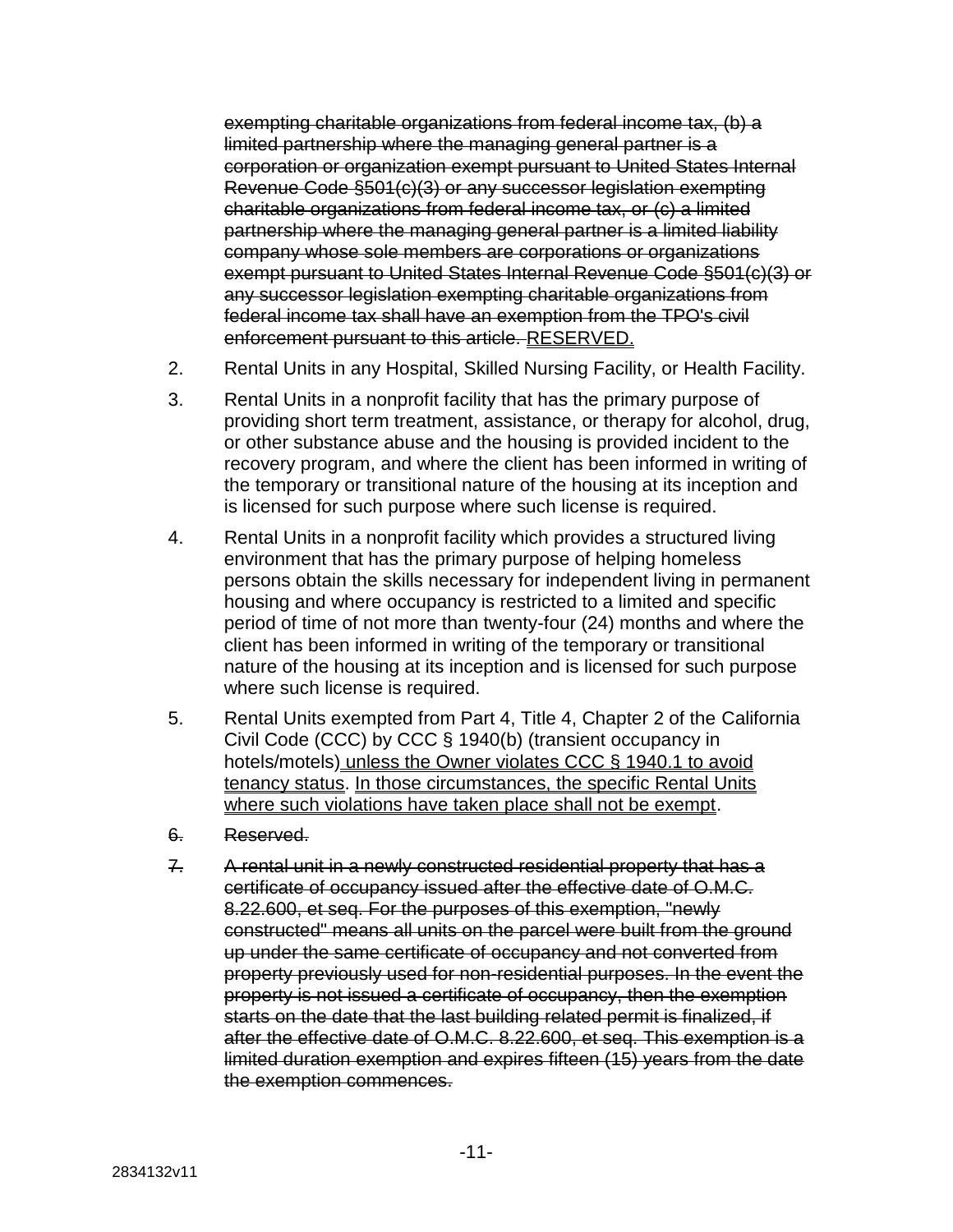#### **8.22.640 - Tenant harassment.**

- A. No Owner or such Owner's agent, contractor, subcontractor, or employee, shall do any of the following, in bad faith. **Subsections 15 and 17-21 shall apply** beginning April 21, 2020.
	- 1. Interrupt, terminate, or fail to provide housing services required by contract or by State, County or municipal housing, health or safety laws, or threaten to do so;
	- 2. Fail to perform repairs and maintenance required by contract or by State, County or municipal housing, health or safety laws, or threaten to do so;
	- 3. Fail to exercise due diligence in completing repairs and maintenance once undertaken or fail to follow appropriate industry repair, containment or remediation protocols designed to minimize exposure to noise, dust, lead paint, mold, asbestos, or other building materials with potentially harmful health impacts;
	- 4. Abuse the Owner's right of access into a rental housing unit as that right is provided by law;
	- 5. Remove from the Rental Unit personal property, furnishings, or any other items without the prior written consent of the Tenant, except when done pursuant to the procedure set forth in Civil Code section 1980, et seq. (disposition of Tenant's property after termination of tenancy).
	- 6. Influence or attempt to influence a Tenant to vacate a Rental Unit through fraud, intimidation or coercion. This , which shall includes threatening to report a Tenant or other person known to the Owner to be associated with a Tenant to U.S. Immigration and Customs Enforcementany local, state, or federal agency on the basis of their perceived or actual immigration status., though that The prohibition shall not be construed as preventing communication with U.S. Immigration and Customs Enforcement such agencies regarding an alleged immigration violation;
	- 7. Offer payments to a Tenant to vacate more than once in six (6) months, after the Tenant has notified the Owner in writing the Tenant does not desire to receive further offers of payments to vacate;
	- 8. Attempt to coerce a Tenant to vacate with offer(s) of payments to vacate which are accompanied with threats or intimidation. This shall not include settlement offers made in good faith and not accompanied with threats or intimidation in pending eviction actions;
	- 9. Threaten the tenant Tenant or their guests, by word or gesture, with physical harm;
	- 10. Substantially and directly interfere with a Tenant's right to quiet use and enjoyment of a rental housing unit as that right is defined by California law;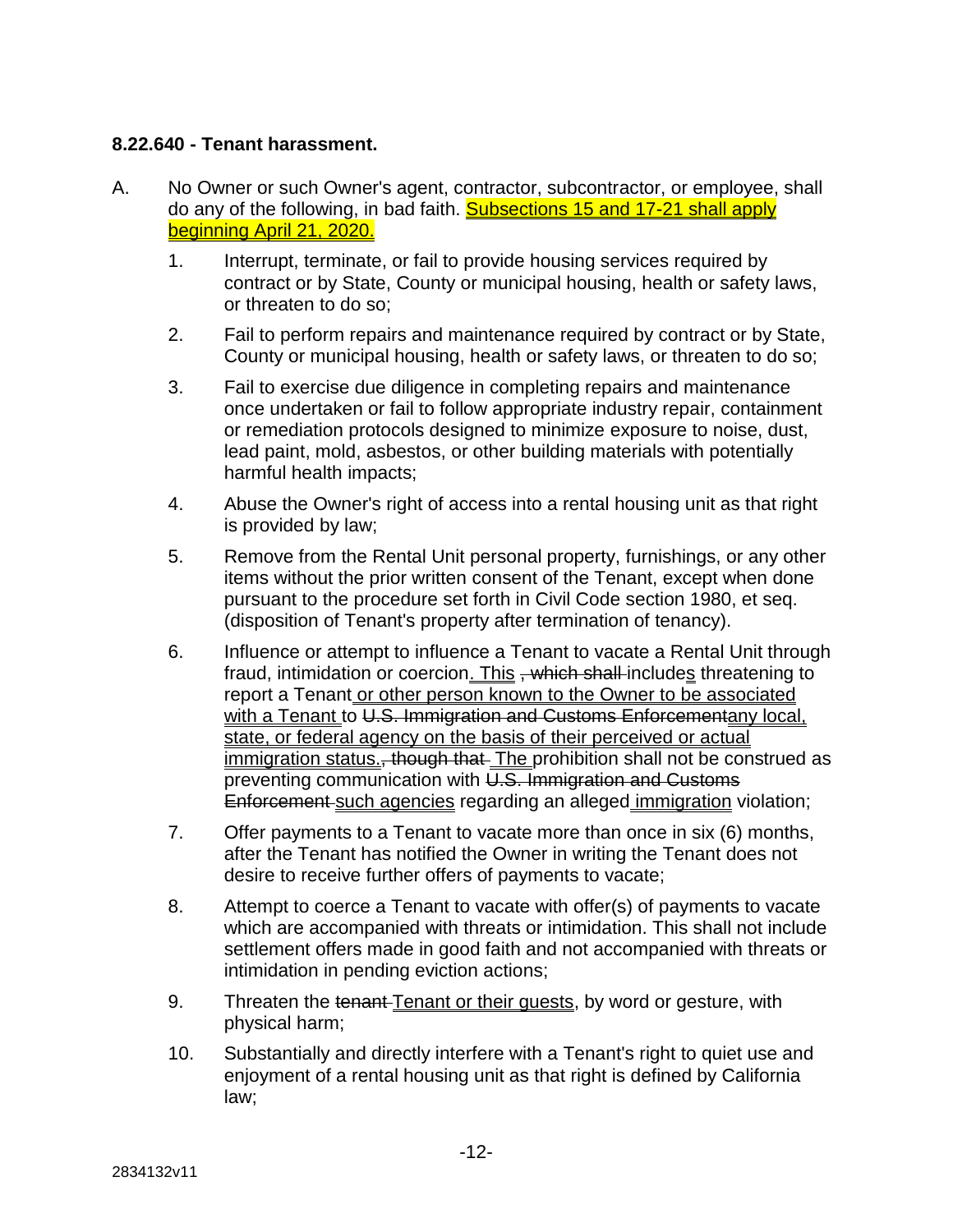- 11. Refuse to accept or acknowledge receipt of a Tenant's lawful rent payment, except as such refusal may be permitted by state law after a notice to quit has been served on the Tenant and the time period for performance pursuant to the notice has expired;
- 12. Refuse to cash a rent check or money order for over thirty (30) days unless a written receipt for payment has been provided to the Tenant, except as such refusal may be permitted by state law after a notice to quit has been served on the Tenant and the time period for performance pursuant to the notice has expired;
- 13. Interfere with a Tenant's right to privacy. This includes, but is not limited to: video or audio recording that captures the interior of a Tenant's unit, entering or photographing portions of a Rental Unit that are beyond the scope of a lawful entry or inspection, unreasonable inquiry into a Tenant's relationship status, and unreasonable restrictions on or inquiry into overnight guests;
- 14. Request information that violates a Tenant's right to privacy, including but not limited to residence or citizenship status or social security number, except as required by law or, in the case of a social security number, for the purpose of obtaining information for the qualifications for a tenancy, or not release such information except as required or authorized by law. This includes a refusal to accept equivalent alternatives to information or documentation that does not concern immigration or citizenship status, e.g. an Individual Taxpayer Identification Number (ITIN);
- 15. Other repeated acts or omissions of such significance as to substantially interfere with or disturb the comfort, repose, peace or quiet of any person lawfully entitled to occupancy of such dwelling unit and that cause, are likely to cause, or are intended to cause any person lawfully entitled to occupancy of a dwelling unit to vacate such dwelling unit or to surrender or waive any rights in relation to such occupancy Unilaterally impose or require an existing tenant to agree to new material terms of tenancy or a new rental agreement, unless: (1) the change in the terms of the tenancy is authorized by the Rent Adjustment Ordinance or California Civil Code Sections 1946.2(f), 1947.5, or 1947.12, or required by federal, state, or local law or regulatory agreement with a government agency; or (2) the change in the terms of the tenancy was accepted in writing by the Tenant after receipt of written notice from the Owner that the Tenant need not accept such new term as part of the rental agreement;
- 16. Removing a housing service for the purpose of causing the Tenant to vacate the Rental Unit. For example, taking away a parking space knowing that a Tenant cannot find alternative parking and must move;
- 17. Engage in conduct that violates California Civil Code Section 789.3. including but not limited to an illegal lockout and utility shutoff;
- 18. Violate the Unruh Civil Rights Act (California Civil Code 51 *et seq.*);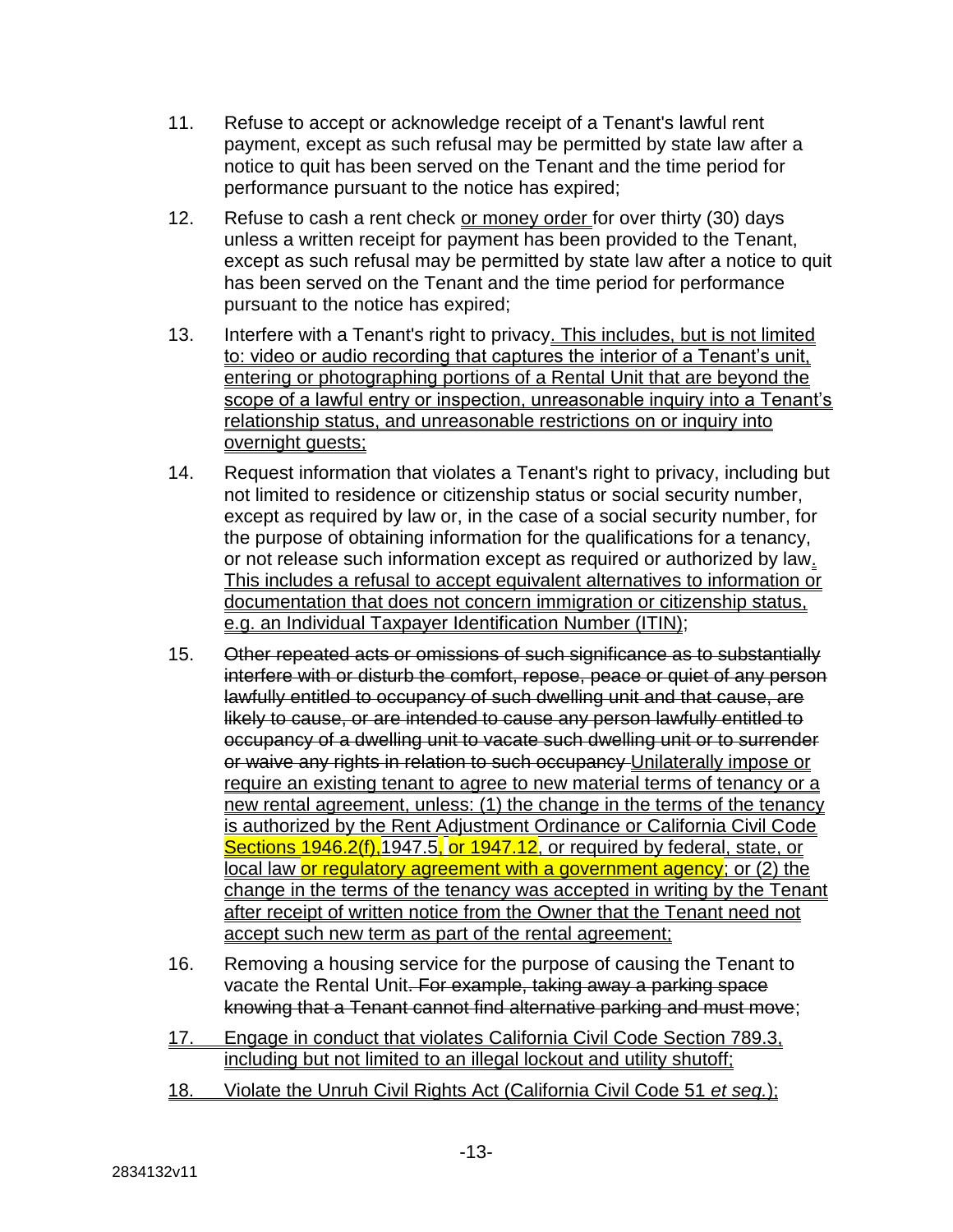- 19. Commit elder financial abuse as defined by California Welfare and Institutions Code 15610.30 *et seq.* of a Tenant;
- 20. Misrepresent to a Tenant that they are required to vacate a Rental Unit or otherwise entice a Tenant to vacate a Rental Unit through misrepresentations or concealment of material facts;
- 21. Force a Tenant to vacate their Rental Unit and reregister in order to avoid classification as a tenant under Civil Code 1940.1. Forced vacation can be implied from the totality of the circumstances;
- 22. Other repeated acts or omissions of such significance as to substantially interfere with or disturb the comfort, repose, peace or quiet of any person lawfully entitled to occupancy of such dwelling unit and that cause, are likely to cause, or are intended to cause any person lawfully entitled to occupancy of a dwelling unit to vacate such dwelling unit or to surrender or waive any rights in relation to such occupancy.
- B. Retaliation Prohibited. Retaliation against a Tenant because of the Tenant's exercise of rights under the TPO is prohibited. Retaliation claims may only be brought in court and may not be addressed administratively. A court may consider the protections afforded by the TPO in evaluating a claim of retaliation.
- C. Evictions. Nothing in the TPO shall be construed as to prevent an Owner from lawfully evicting a Tenant pursuant to state law or Oakland's Just Cause for Eviction Ordinance. (O.M.C. 8.22.300, et seq.).
- D. Rent Adjustments. Nothing in the TPO shall be construed as to prevent an Owner from lawfully increasing a Tenant's rent pursuant to state law or Oakland's Rent Adjustment Ordinance (O.M.C. 8.22.100, et seq.), and such increases shall not be deemed violations of Section 8.22.640 of the TPO.
- E. Notice to Tenants.
	- 1. Commencement.
		- a. For Rental Units covered by the Rent Adjustment Ordinance the Notice at Commencement of Tenancy required by O.M.C. 8.22.060 shall include a reference to the TPO.
		- b. For all Rental Units that are not covered by the Rent Adjustment Ordinance, Owners are required to provide a notice regarding the TPO to all Tenants using the required form prescribed by the City staff.
	- 2. Common area. If Rental Units subject to this ordinance are located in a building with an interior common area that all of the building's Tenants have access to, the Owner must post a notice in at least one (1) such common area in the building via a form prescribed by the City staff.
- F. Repairs and maintenance. Nothing in the TPO shall be construed as requiring different timelines or standards for repairs or maintenance, as required by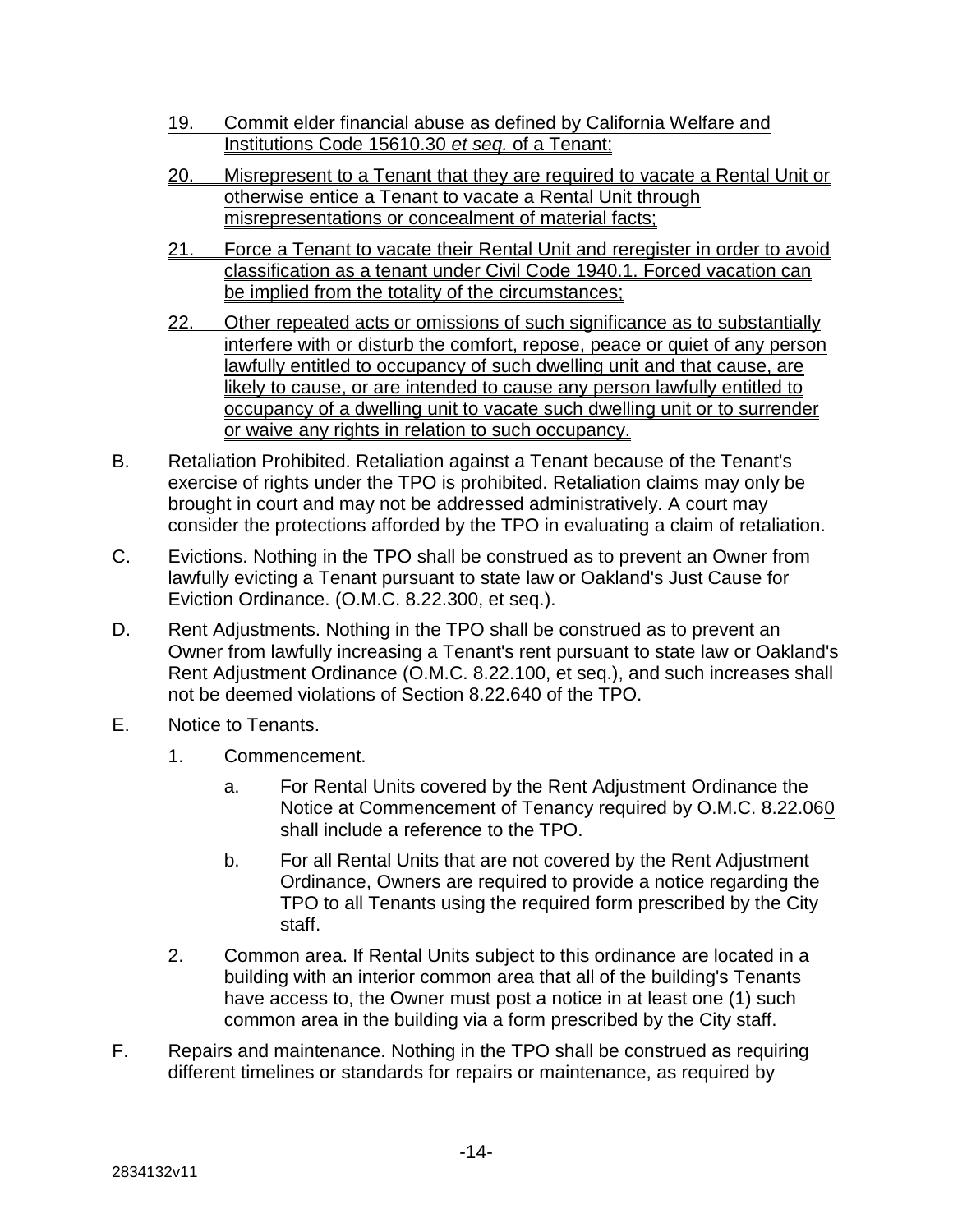contract or State, County or municipal housing, health, and safety laws, or according to appropriate industry protocols.

- G. Severances Prohibited. The following amenities, supplied in connection with use or occupancy of a rental unit, may not be severed from a tenancy without goodiust cause: (1) Garage facilities, parking facilities, driveways, storage spaces, laundry rooms, decks, patios, or gardens on the same lot; (2) kitchen facilities, toilet facilities, or lobbies in residential hotels. For purposes of this subsection, **goodiust** cause shall include (1) requirement by federal, state, or local law, such as O.M.C. Chapter 15.27, (2) acceptance of the severance in writing by the Tenant after receipt of written notice from the Owner that the Tenant need not accept the severance, (3) ownership by an affordable housing provider as defined by Section 8.22.620 where either (a) the severance is unavoidable in order for the addition of one or more new affordable housing units to proceed and the owner has obtained all necessary permits for constructing the additional unit(s) or (b) the severance results from the removal of a balcony for which repair or removal was necessary for safety and the owner has obtained all necessary permits for the removal, (4) addition of one or more Accessory Dwelling Units (as defined by Government Code Section 65852.2(j)(1), provided that the owner has obtained all necessary permits for constructing the additional unit(s) and the severance is of a storage space, deck, patio, and/or garden and is unavoidable in order for the addition of the unit(s) to proceed, and  $(53)$  other goodiust cause as provided by regulation, adopted in the same manner as provided by Rent Adjustment Program Regulation Section 8.22.040.B.4.b. A severance does not include noticed temporary unavailability of the above housing services in order to perform necessary work with all required permits. For units covered under the Rent Adjustment Ordinance, any severance permitted under this Section shall be offset by a corresponding reduction in rent. Either an owner or a tenant may file a petition with the Rent Adjustment Program to determine the amount of the rent reduction. This subsection shall apply beginning April 21, 2020.
- H. Late payment fees. Late fees may not be imposed except if provided for in a written rental agreement. Notwithstanding any lease provision to the contrary, fees for late payment of rent shall not exceed a total of fiveone (54) percent of the monthly rent or \$50, whichever is lower, for each payment of rent and may only be applied for rent which is five or more days overdue. This subsection shall only apply if the applicable written rental agreement was entered into or renewed on or after April 16, 2020.

### **8.22.650 - General remedies.**

- A. Violations of the TPO. Violations of section 8.22.640 may be enforced by civil remedies as set forth in this section or as otherwise specifically set out in this O.M.C article.
- B. Notice requirement for Tenants. Before a Tenant may file an a civil suit alleging a violation of subsection 8.22.640.A.1., 2., 3., 10., 11., 12., or 13., the affected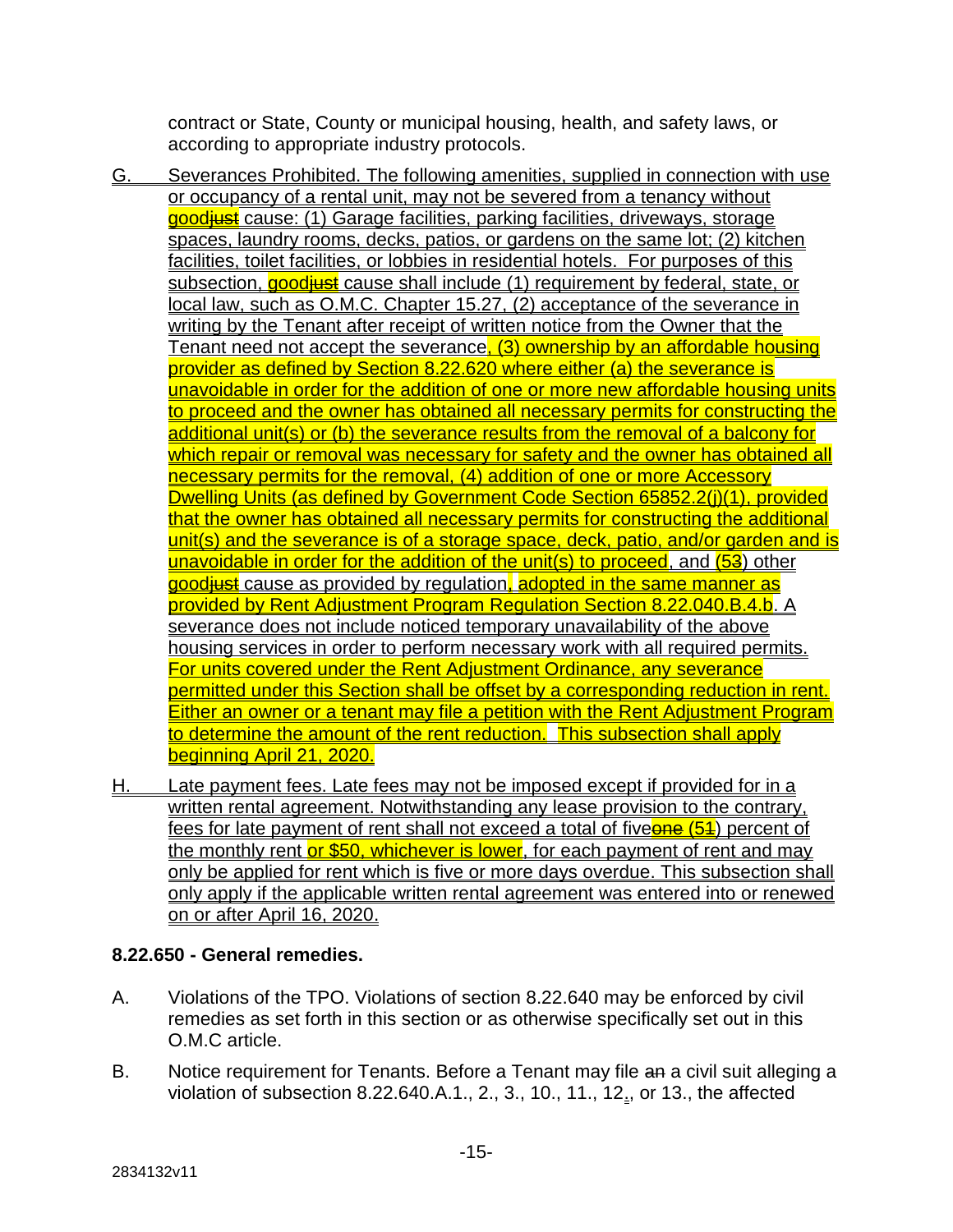Tenant must first notify the Owner or his or her designated agent regarding the problem. If the allegation is a violation of subsections 8.22.640.A.1., 2., 3.,11., or 12., the Tenant must allow fifteen (15) days for the Owner to correct the problem, unless the Owner notifies the Tenant that the repairs will take more than fifteen (15) days and provides for a reasonable time period for completion. If the repair takes more than fifteen (15) days, the Tenant may file the civil suit if the Owner does not take reasonable steps to commence addressing the problem or the Owner does not follow through to complete the repairs with reasonable diligence. However, no fifteen (15) day waiting period shall apply if the Owner's conduct is intentional and demonstrates a willful disregard for the comfort, safety or wellbeing of the Tenant(s).

- C. In addition to the remedies provided in the TPO, a violator is liable for such costs, expenses, and disbursements paid or incurred by the City in abatement and prosecution of the violation.
- D. The remedies available in the TPO are not exclusive and may be used cumulatively with any other remedies in this chapter or at law.

# **8.22.660 - Reserved.**

### **8.22.670 - Civil remedies.**

- A. General Civil Remedies.
	- 1. Enforcement by Aggrieved-Tenant. An aggrieved Tenant may bring a civil action for any combination of injunctive equitable relief, actual or statutory or damages, or both and restitution, for any violation of 8.22.540640.
	- 2. Enforcement by City Attorney. The City Attorney may enforce the TPO through civil action for injunctive equitable relief, restitution, and/or damages-penalties, or both, for when the party against whom enforcement is sought has a pattern and practice of violating the TPO. A court may award civil penalties of up to one thousand dollars (\$1,000.00) per day for each violation of subsection 8.22.640A., B., E., G., or H. A court may award punitive damages in a proper case as set out in Civil Code Section 3294 and pursuant to the standards set forth in that Code Section or any successor thereto. The City Attorney may also request that an administrative citation or civil penalty be issued by the City. The City Attorney has the sole discretion to determine the cases appropriate for enforcement by the City Attorney's Office.
- B. Treble and Exemplary Special Damages.
	- 1. Tenant Enforcement.
		- a. Any person who violates, aids, or incites another person to violate subsection 8.22.640.A, or E., G., or H. is liable in a court action for each and every such offense for money damages of not less than three times actual damages suffered by an aggrieved Tenant (including damages for mental or emotional distress), or for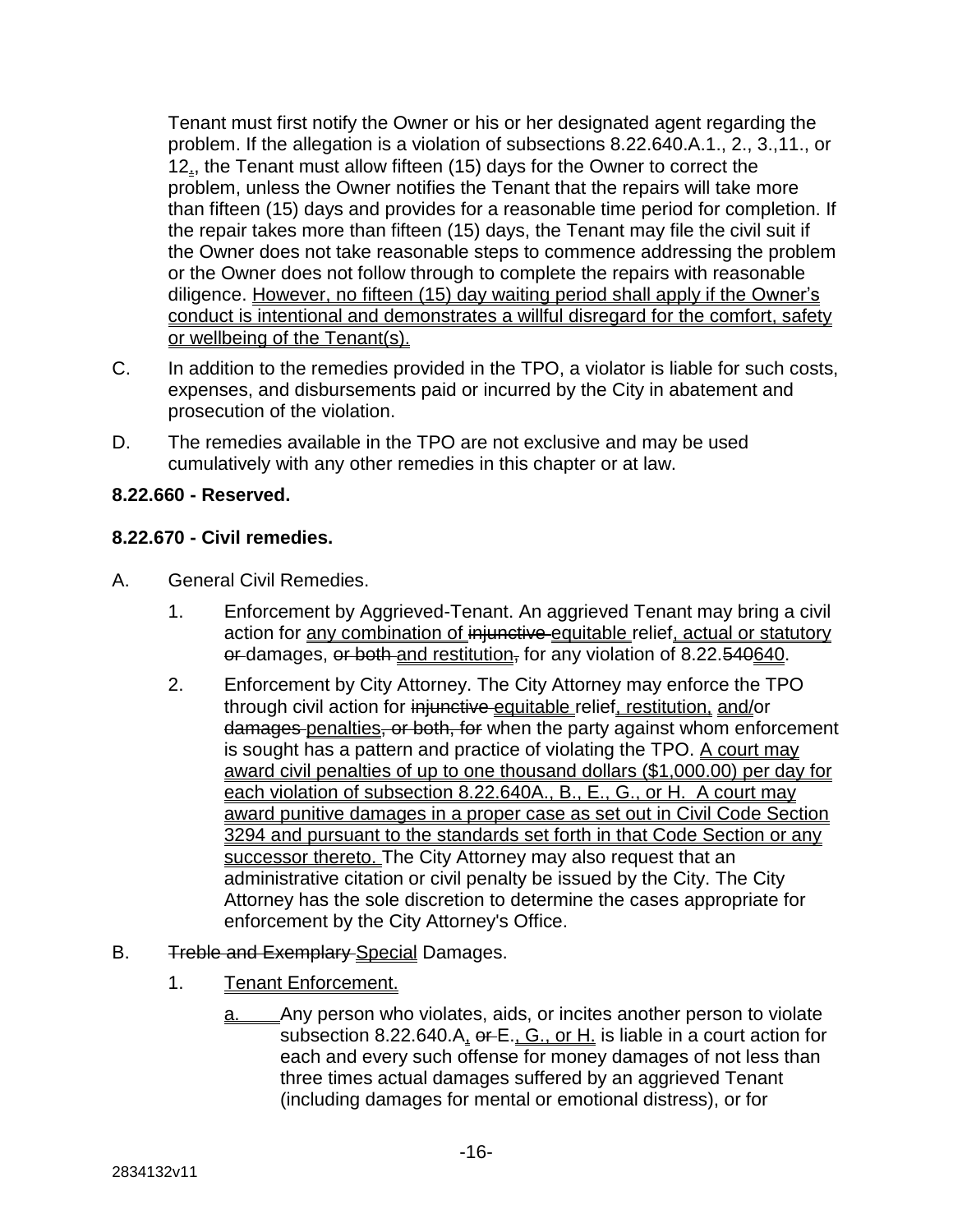minimum damages in the sum of one thousand dollars (\$1,000.00), whichever is greater, and whatever other relief the court deems appropriate. In the case of an award of damages for mental or emotional distress, said award shall only be trebled if the trier of fact finds that the Owner acted in knowing violation of or in reckless disregard of the TPO.

- b. Any person who violates, aids, or incites another person to violate subsection 8.22.640A., E., G., or H. with respect to Elderly or Disabled Tenants is liable in a court action for each and every such offense for money damages of no less than three times the actual damages suffered by the aggrieved Tenant(s) (including damages for mental or emotional distress), or for minimum damages of two thousand dollars (\$2,000.00), whichever is greater.
- c. Any person who violates, aids, or incites another person to violate subsection 8.22.640A., E., G., or H. with respect to Catastrophically Ill Tenants is liable in a court action for each and every such offense for money damages of no less than three times the actual damages suffered by the aggrieved Tenant(s) (including damages for mental or emotional distress), or for minimum damages of two thousand five hundred dollars (\$2,500.00), whichever is greater.
- d. A Tenant may only receive one form of heightened penalties as between Elderly, Disabled, and Catastrophically Ill.
- e. Any violation of subsection 8.22.640A.6 for threatening to report a Tenant or other person known to the Owner to be associated with a Tenant on the basis of their perceived or actual immigration status is liable in a court action for each and every such offense for money damages of no less than three times the actual damages suffered by the aggrieved Tenant(s) (including damages for mental or emotional distress), or for minimum damages of two thousand dollars (\$2,000.00), whichever is greater.
- 2f. A court may award punitive damages in a proper case as set out in Civil Code Section 3294 and pursuant to the standards set forth in that Code Section or any successor thereto, but may not award both punitive damages and treble damages.
- C. Injunctive Equitable Relief.

Any person who commits an act, proposes to commit an act, or engages in any pattern and practice which violates the TPO may be enjoined therefrom by any court of competent jurisdiction. A court may make such orders or judgments, including the appointment of a receiver, as may be necessary to prevent the use or employment by any person of any practice which violates this ordinance or as may be necessary to restore to any person in interest any money or property, real or personal, which may have been acquired through practices that violate this ordinance. An action for injunction equitable relief under this subsection may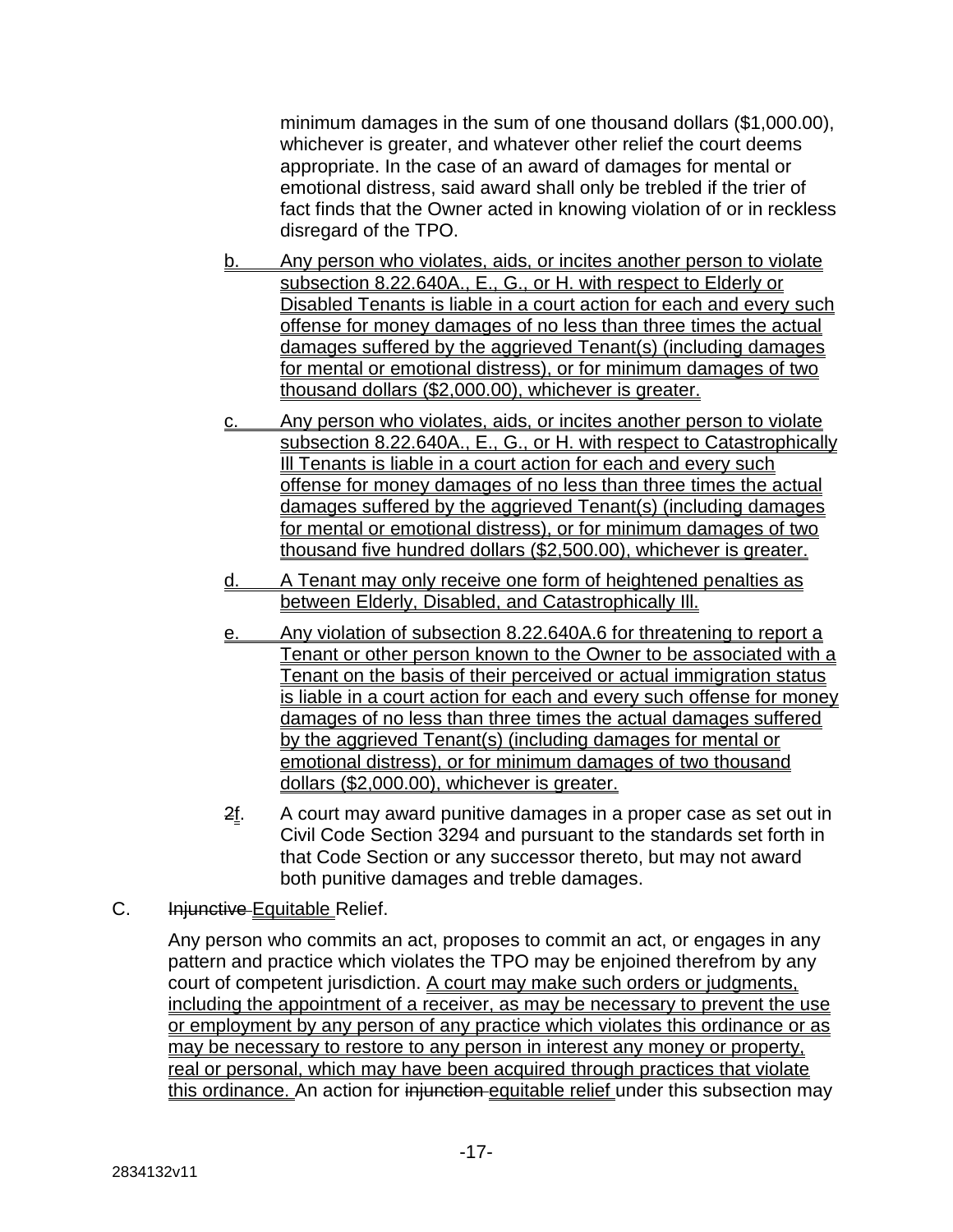be brought by any aggrieved Tenant, by the City Attorney (for a pattern and practice only), or by an aggrieved Tenant who will fairly and adequately represent the interest of the protected class.

- D. Attorney's Fees and Costs
	- 1. Action by City Attorney. In any administrative, civil, or special proceeding brought pursuant to the TPO, the City may, at the initiation of the proceeding, seek an award of attorney's fees. If the City seeks an award of attorney's fees, the award shall be made to the prevailing party. Provided however, that no award may be made to a prevailing party that exceeds the amount of reasonable attorney's fees incurred by the City in the action or proceeding. Court costs may be awarded to a prevailing party pursuant to state law.
	- 2. Action by Tenant. In any civil action brought pursuant to the TPO, the prevailing Tenant is entitled to recover the Tenant's reasonable attorney's fees. A defendant Owner may recover reasonable attorney's fees if the complaint brought by the Tenant was devoid of merit and brought in bad faith. Court costs may be awarded to a prevailing party pursuant to state law.
	- 3. Costs of Investigation. In the event the City Attorney brings an administrative, civil, or special proceeding pursuant to the TPO, the City Attorney may recover its costs of investigation.
- E. Statute of Limitations. The statute of limitations for an action shall be three years, and all remedies under the Ordinance are available for the entire statutory period.

### **8.22.680 - Miscellaneous.**

A. Regulations and Forms. The Rent Board has the authority to make such regulations to implement this O.M.C. Chapter 8.22 Article V as are not inconsistent with the TPO, provided, however, that if the Rent Board has not issued initial regulations within such time as the City Council may proscribe, the City Administrator is authorized to make interim regulations.

Within ninety (90) days of the effective date of the TPO, the City Administrator shall develop forms to implement subsection 8.22.640.E. Any changes to the initial forms shall be effective thirty (30) days after they are made available to the public at the Rent Adjustment Program offices, unless the City Administrator makes a finding that an earlier or later date is necessary. All Forms required by the TPO are vital communication documents and shall be translated and distributed in accordance with the Equal Access to Services Ordinance, O.M.C Chapter 2.30.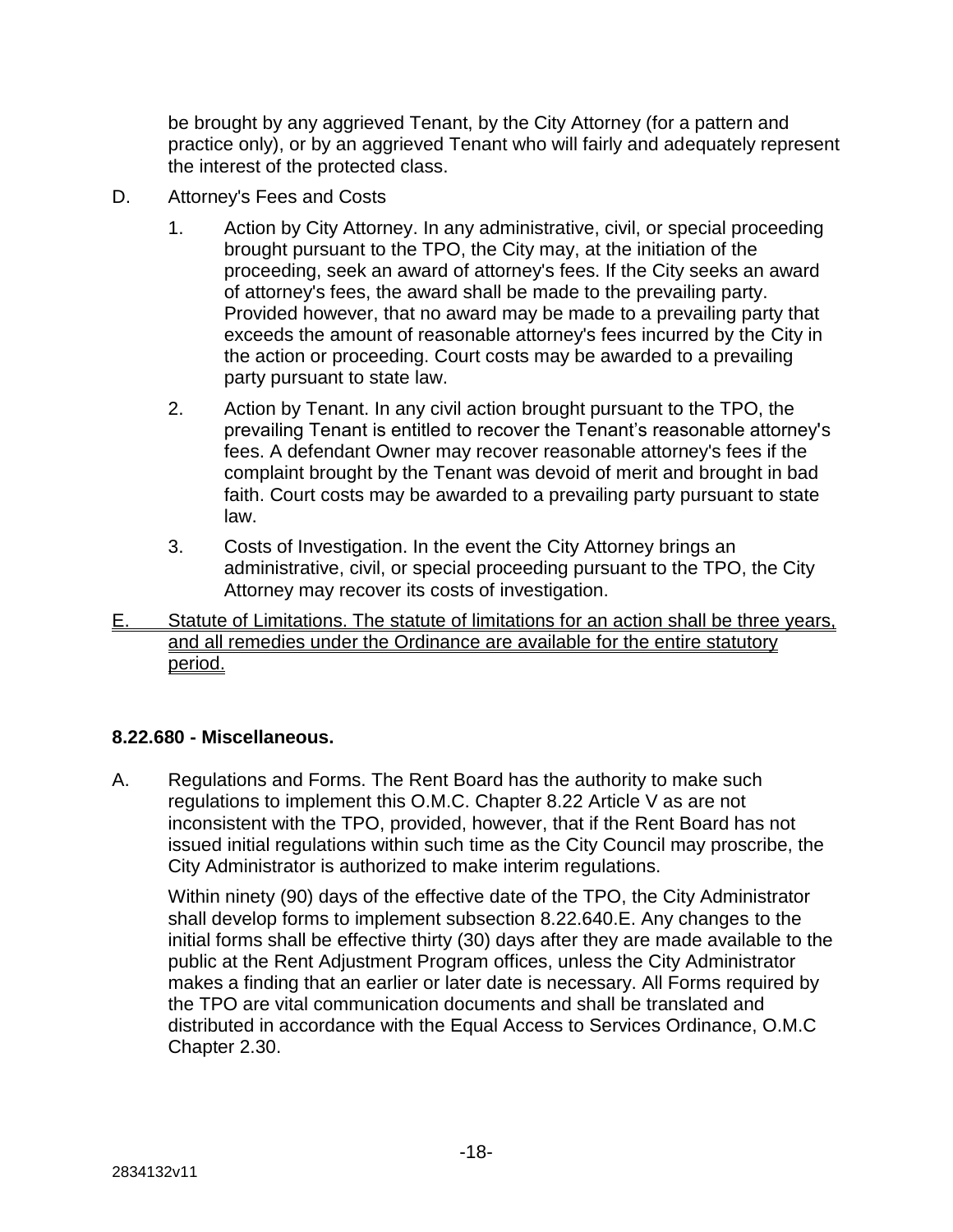B. Non-waiverability. Any provision, whether oral or written, in or pertaining to a rental agreement whereby any provision of the TPO is waived or modified, is against public policy, and void, and unenforceable.

# **ATTACHMENT B Residential Rent Adjustment Program**

# **8.22.020 - Definitions.**

As used in this chapter, Article l:

"1946 notice" means any notice of termination of tenancy served pursuant to California Civil Code Section 1946. This notice is commonly referred to as a thirty (30) or sixty (60) day notice of termination of tenancy, but the notice period may actually be for a longer or shorter period, depending on the circumstances.

"1946 Termination of tenancy" means any termination of tenancy pursuant to California Civil Code § 1946.

"Additional occupant" means an occupant whose addition to the unit has increased the total number of occupants above the base occupancy level. The owner may petition to increase the rent by an amount up to 5% for each additional occupant above the base occupancy level. A rent increase shall not be based on an additional occupant who is the spouse, registered domestic partner, parent, grandparent, child, or grandchild of an existing tenant, or the legal guardian of an existing tenant's child or grandchild who resides in the unit, or a caretaker/attendant as required for a reasonable accommodation for an occupant with a disability. A rent increase granted under this Section shall be reversed if the number of occupants decreases.

"Anniversary date" is the date falling one year after the day the tenant was provided with possession of the covered unit or one year after the day the most recent rent adjustment took effect, whichever is later. Following certain vacancies, a subsequent tenant will assume the anniversary date of the previous tenant (Section 8.22.080).

"Appeal panel" means a three-member panel of board members authorized to hear appeals of Hearing Officer decisions. Appeal panels must be comprised of one residential rental property owner, one tenant, and one person who is neither a tenant nor a residential rental property owner. Appeal panels may be made up of all regular board members, all alternates, or a combination of regular board members and alternates.

"Banking" means any CPI Rent Adjustment (or any rent adjustment formerly known as the Annual Permissible Rent Increase) the owner chooses to delay imposing in part or in full, and which may be imposed at a later date, subject to the restrictions in the regulations.

"Base occupancy level" means the number of tenants occupying the covered unit as principal residence as of June 16, 2020, with the owner's knowledge, or allowed by the lease or rental agreement effective as of June 16, 2020, whichever is greater, except that, for units that had an initial rent established on or after June 17, 2020, "base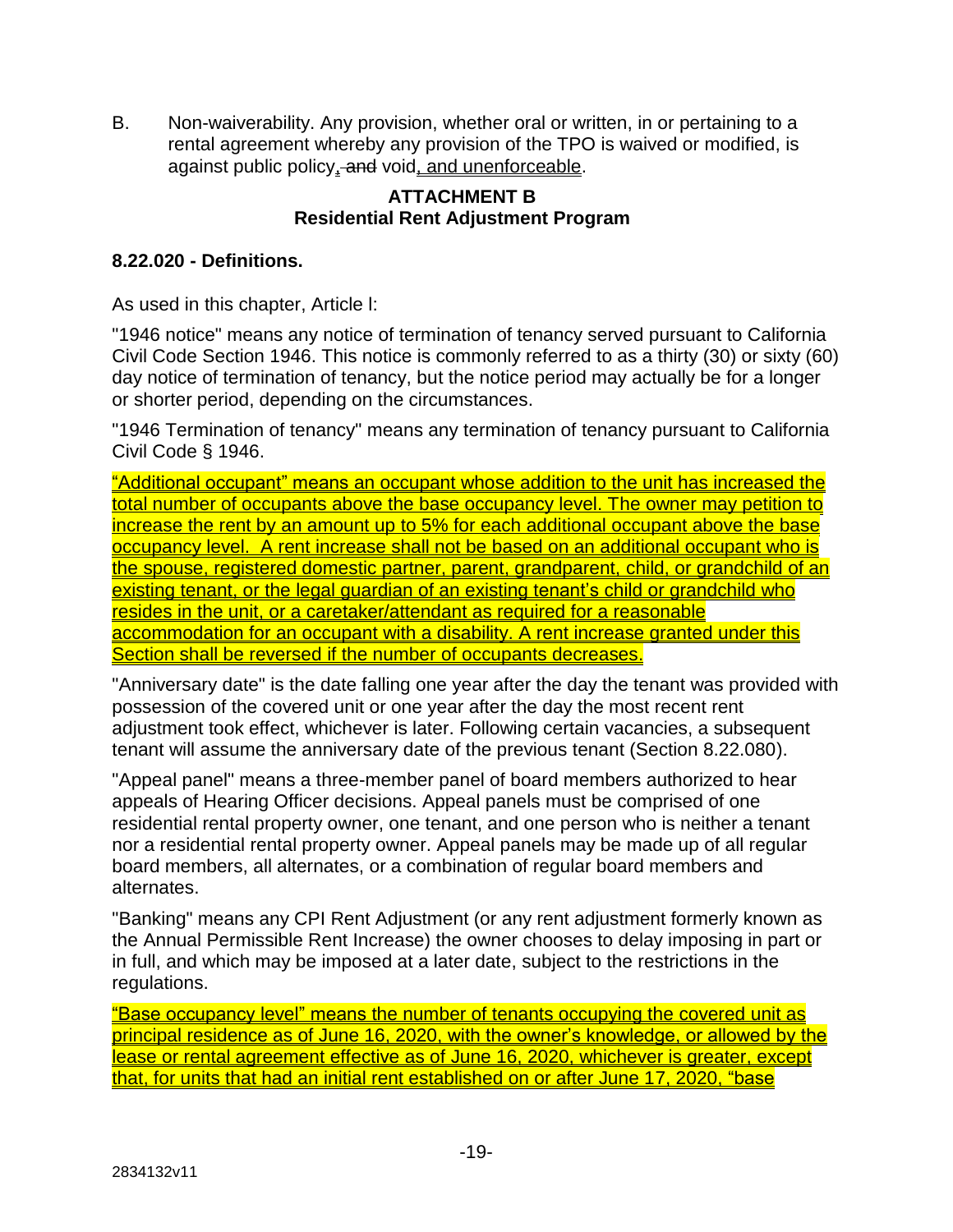occupancy level" means the number of tenants allowed by the lease or rental agreement entered into at the beginning of the current tenancy.

"Board" and "Residential Rent Adjustment Board" means the Housing, Residential Rent and Relocation Board.

"Capital improvements" means those improvements to a covered unit or common areas that materially add to the value of the property and appreciably prolong its useful life or adapt it to new building codes. Those improvements must primarily benefit the tenant rather than the owner. Capital improvement costs that may be passed through to tenants include seventy percent (70%) of actual costs, plus imputed financing. Capital improvement costs shall be amortized over the useful life of the improvement as set forth in an amortization schedule developed by the Rent Board. Capital improvements do not include the following as set forth in the regulations: correction of serious code violations not created by the tenant; improvements or repairs required because of deferred maintenance; or improvements that are greater in character or quality than existing improvements ("gold-plating" "over-improving") excluding: improvements approved in writing by the tenant, improvements that bring the unit up to current building or housing codes, or the cost of a substantially equivalent replacement; or costs for which a landlord is reimbursed (e.g., insurance, court awarded damages, subsidies, tax credits, and grants.).

"CPI—All items" means the Consumer Price Index—All items for all urban consumers for the San Francisco—Oakland—San Jose area as published by the U.S. Department of Labor Statistics for the twelve (12) month period ending on the last day of February of each year.

"CPI—Less shelter" means the Consumer Price Index—All items less shelter for all urban consumers for the San Francisco—Oakland—San Jose area as published by the U.S. Department of Labor Statistics for the twelve (12) month period ending on the last day of February of each year.

"CPI Rent Adjustment" means the maximum rent adjustment (calculated annually according to a formula pursuant to Section 8.22.070 B.3) that an owner may impose within a twelve (12) month period without the tenant being allowed to contest the rent increase, except as provided in Section 8.22.070B.2 (failure of the owner to give proper notices, decreased housing services, and uncured code violations).

"Costa-Hawkins" means the California state law known as the Costa-Hawkins Rental Hawkins Act codified at California Civil Code § 1954.50, et seq. (Appendix A to this chapter contains the text of Costa-Hawkins).

"Covered unit" means any dwelling unit, including joint living and work quarters, and all housing services located in Oakland and used or occupied in consideration of payment of rent with the exception of those units designated in Section 8.22.030A as exempt.

"Ellis Act Ordinance" means the ordinance codified at O.M.C. 8.22.400 (Chapter 8.22, Article III) setting out requirements for withdrawal of residential rental units from the market pursuant to California Government Code § 7060, et seq. (the Ellis Act).

"Fee" means the Rent Program Service Fee as set out in O.M.C. 8.22.500 (Chapter 8.22, Article IV).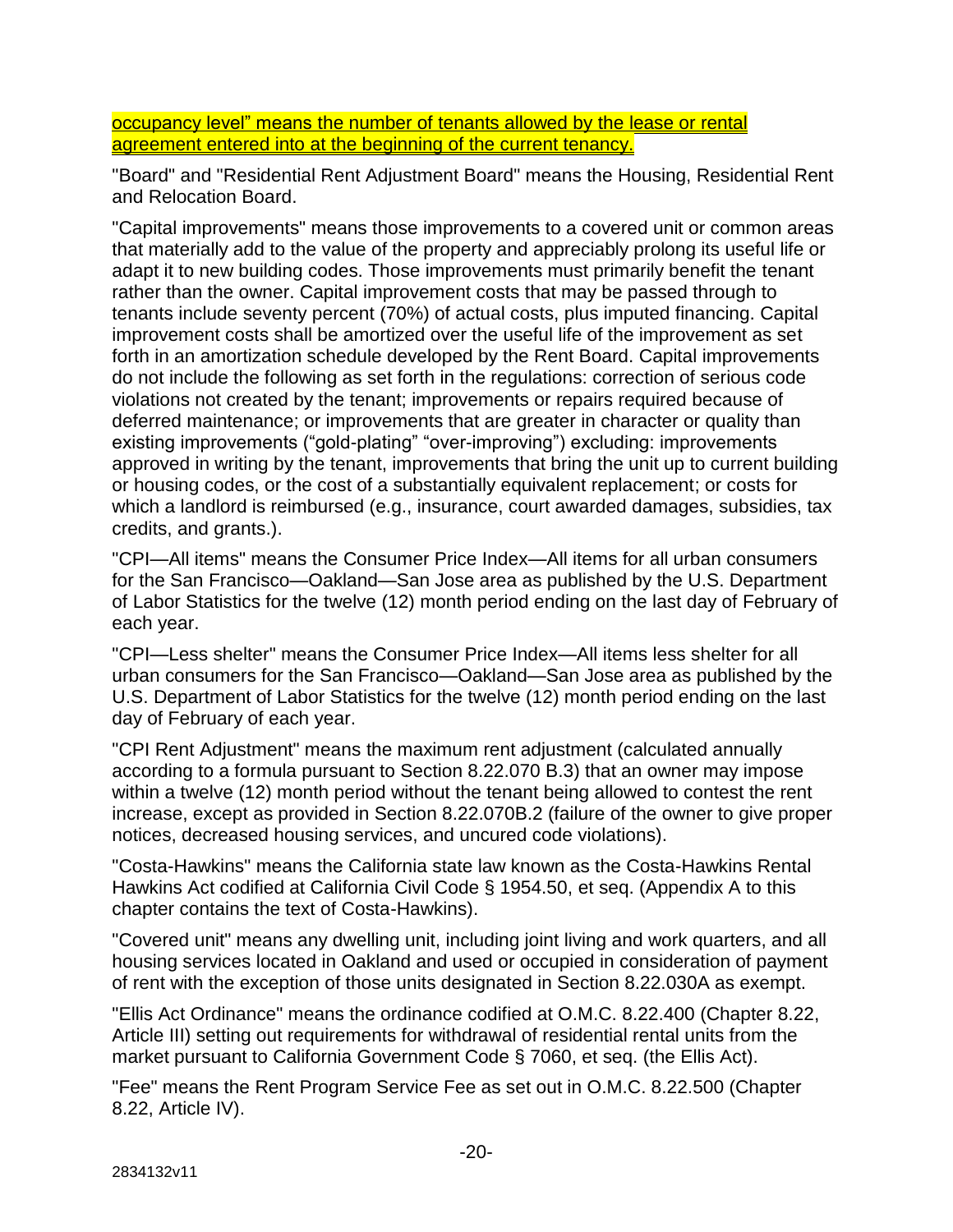"Housing services" means all services provided by the owner related to the use or occupancy of a covered unit, including, but not limited to, insurance, repairs, maintenance, painting, utilities, heat, water, elevator service, laundry facilities, janitorial service, refuse removal, furnishings, parking, security service, and employee services, and any other benefits or privileges permitted the tenant by agreement, whether express or implied, including the right to have a specific number of occupants and the right to one-for-one replacement of roommates, regardless of any prohibition against subletting and/or assignment.

"Mandatory Seismic Capital Improvement" means Capital Improvements that consist of mandatory seismic retrofitting as required in O.M.C. Chapter 15.27. Allowable adjustments of rents for work required by O.M.C. Chapter 15.27 shall be governed by Article 1. Chapter 8.22.

"Owner" means any owner, lessor or landlord, as defined by state law, of a covered unit that is leased or rented to another, and the representative, agent, or successor of such owner, lessor or landlord.

"Owner of record" means a natural person, who is an owner of record holding an interest equal to or greater than thirty-three percent (33%) in the property, but not including any lessor, sublessor, or agent of the owner of record.

"Just Cause for Eviction Ordinance" means the ordinance adopted by the voters on November 5, 2002 (also known as Measure EE) and codified at O.M.C. 8.22.300 (O.M.C. Chapter 8.22, Article II).

"Rent" means the total consideration charged or received by an owner in exchange for the use or occupancy of a covered unit including all housing services provided to the tenant.

"Rent Adjustment Program" means the department in the city that administers this chapter and also includes the board.

"Regulations" means the regulations adopted by the board and approved by the City Council for implementation of this chapter, Article I (formerly known as "Rules and Procedures") (After regulations are approved, they will be attached to this chapter as Appendix B).

"Security deposit" means any payment, fee, deposit, or charge, including but not limited to, an advance payment of rent, used or to be used for any purpose, including but not limited to the compensation of an owner for a tenant's default in payment of rent, the repair of damages to the premises caused by the tenant, or the cleaning of the premises upon termination of the tenancy exclusive of normal wear and tear.

"Tenant" means a person entitled, by written or oral agreement to the use or occupancy of any covered unit.

"Uninsured repairs" means that work done by an owner or tenant to a covered unit or to the common area of the property or structure containing a covered unit which is performed to secure compliance with any state or local law as to repair damage resulting from fire, earthquake, or other casualty or natural disaster, to the extent such repair is not reimbursed by insurance proceeds.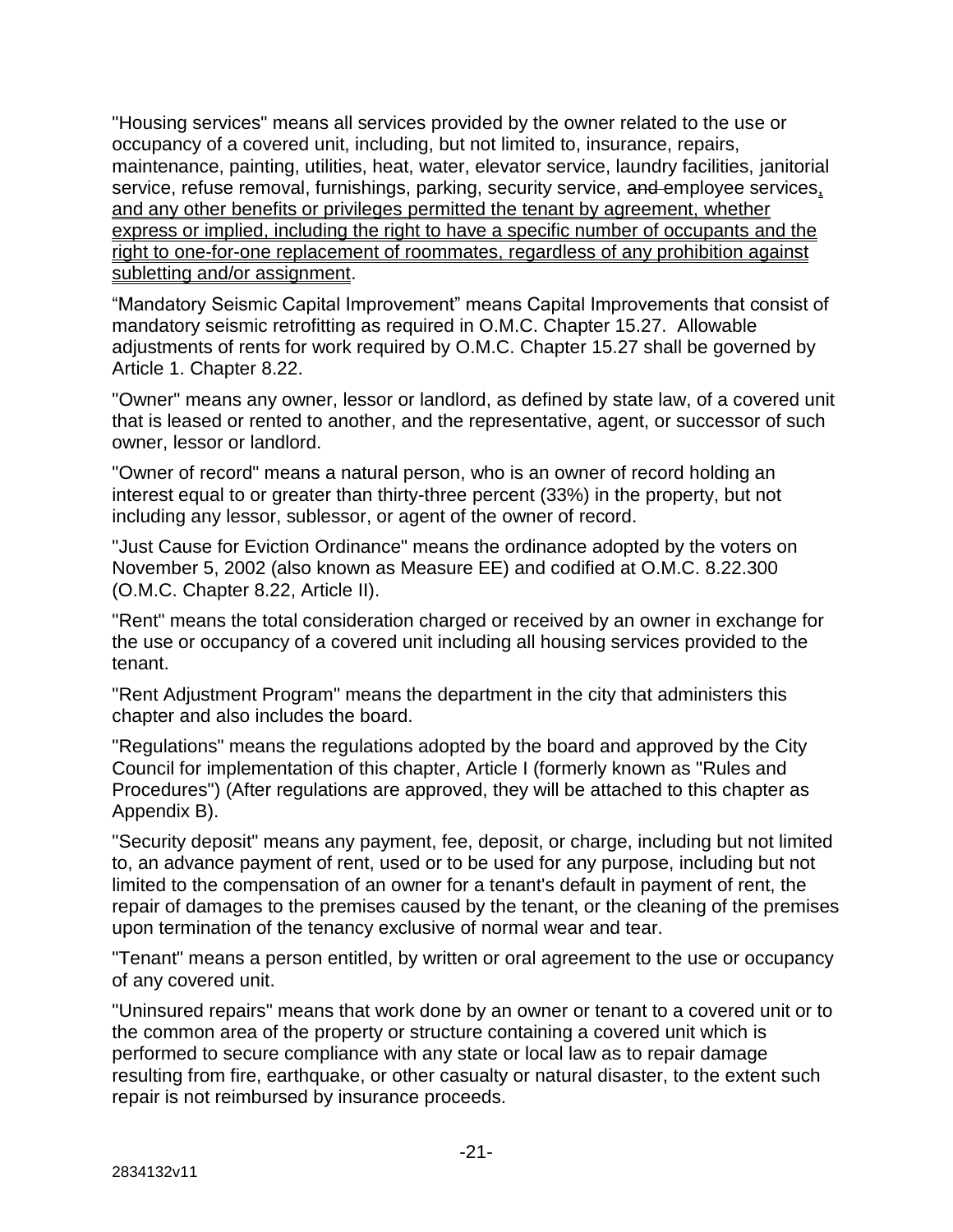"Voluntary Seismic Capital Improvement" means Capital Improvements that consist of "seismic strengthening" as defined in O.M.C. Section 15.30.100, but is not required for compliance under Chapter 15.27.

# **8.22.070 - Rent adjustments for occupied covered units.**

This section applies to all rent adjustments for continuously occupied covered units. (Rent increases following vacancies of covered units are governed by Section 8.22.080). Any rent increase for a continuously occupied covered unit must comply with this section.

- A. One Rent Increase Each 12 Months; Exceptions and Limitations.
	- 1. One Rent Increase Each Twelve (12) Months.
		- a. Except as provided in Paragraph b below, an Owner may increase the rent on a covered unit occupied continuously by the same tenant only once in a 12-month period. If an Owner filed an Owner's Rent Increase petition, the earliest any increase allowed in the Hearing Officer's decision may be effective is the date that a rent increase notice consistent with this Chapter and state law is served on the Tenant after the service date of the decision. Such rent increase cannot take effect earlier than the tenant's anniversary date if the Owner has already increased that tenant's rent within the preceding 12-month period.
		- b. Upon the occurrence of any of the following, an Owner may increase the Rent on a Covered Unit occupied continuously by the same Tenant, even if rent has already been raised during the preceding twelve (12) months:
			- i. If the Owner restores housing services, rent may be restored to the original Rent from the level to which rent had been decreased after a rent decrease awarded in a hearing decision by the RAP for housing services; and/or
			- ii. If, as a result of an appeal to the Rent Board or a writ to the Superior Court, the final decision permits a Rent increase greater than that allowed in the Hearing Officer's decision, the Owner may notice such increase as of the date of the final decision.
	- 2. In no event may rent for any covered unit increase by more than ten percent in any 12-month period by more than 10 percent, or the amount permitted for Oakland rental units subject to California Civil Code 1947.12 (or successor provisions), whichever is lower, for any and all rent increases based on the CPI Rent Adjustment, as set out in O.M.C. 8.22.070B (CPI Rent Adjustment), and any justifications pursuant to O.M.C. 8.22.070C.2 (Rent Increases In Excess of CPI Rent Adjustment) except for the following: if required for the owner to obtain a fair return pursuant to O.M.C. 8.22.070C.1.d.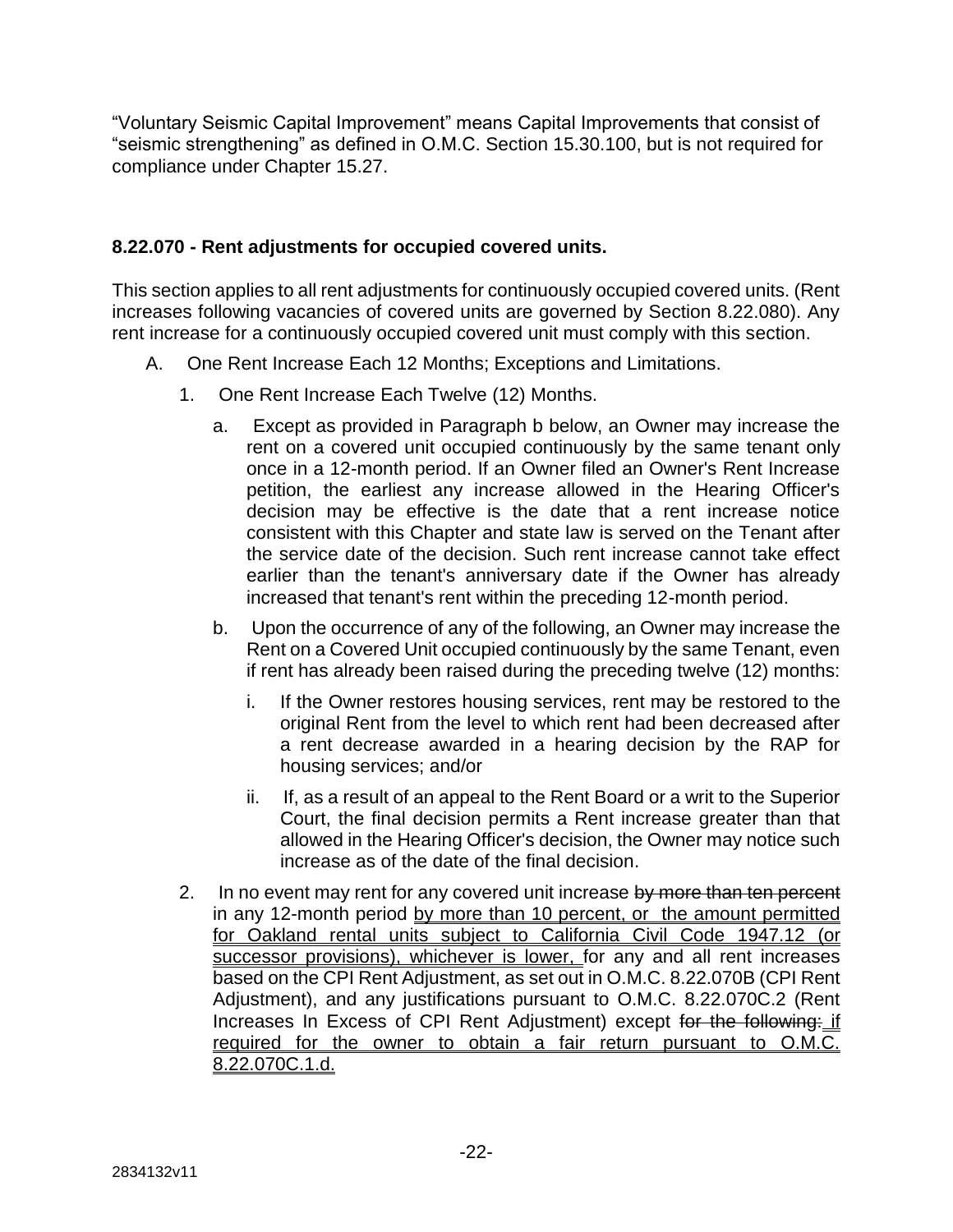- a. A rent increase based on the CPI Rent Adjustment for the current year that exceeds ten percent, provided however that such Rent increase may only include a CPI Rent Adjustment;
- b. The rent increase is required for the owner to obtain a fair return pursuant to O.M.C. 8.22.070C.2.f.
- 3. No series of rent increases in any five-year period can exceed 30 percent for any rent increases based on the CPI Rent Adjustment, as set out in, O.M.C. 8.22.070B (CPI Rent Adjustment) and any justifications pursuant to O.M.C. 8.22.070C.2 (Rent Increases In Excess of CPI Rent Adjustment) except for the following:
	- a. A series of rent increases composed solely of CPI Adjustments may exceed the 30 percent limitation;
	- b. Exceeding the 30 percent limitation is required for the owner to obtain a fair return pursuant to O.M.C. 8.22.070C.1.d2.f.
- 4. If an owner is entitled to a rent increase or increases that cannot be taken because of the Rent increase limitations pursuant to Subsections 2. or 3. above, the owner may defer the start date of the increase to a future period, provided that in the rent increase notice that limits the owner's ability to take the increases, the owner must identify the justification and the amount or percentage of the deferred increase that may be applied in the future.
- B. CPI and Banking Rent Adjustments.
	- 1. Effective Date of this Section. An owner may first impose CPI Rent Adjustments pursuant to this section that take effect on or after July 1, 2002.
	- 2. CPI and Banking Rent Adjustment Not Subject to Petition. A Tenant may not petition to contest a rent increase justified in an amount up to and including the CPI Rent Adjustment and/or any Banking Rent increase unless the tenant alleges one or more of the following:
		- a. The owner failed to provide the notice required at the commencement of tenancy and did not cure such failure (Section 8.22.060);
		- b. The owner failed to provide the notice required with a rent increase (Section 8.22.070 H);
		- c. The owner decreased housing services;
		- d. The covered unit has uncured health, safety, fire, or building code violations pursuant to Section 8.22.070 D.7);
		- e. Any or all of a Banking Rent increase is not correctly calculated or the Owner is not eligible for a Banking Rent increase;
		- f. The Rent increase exceeds the limitations set out in Section 8.22.090A.3;
		- g. The Rent increase is inoperative pursuant to Section 8.22.090D.7;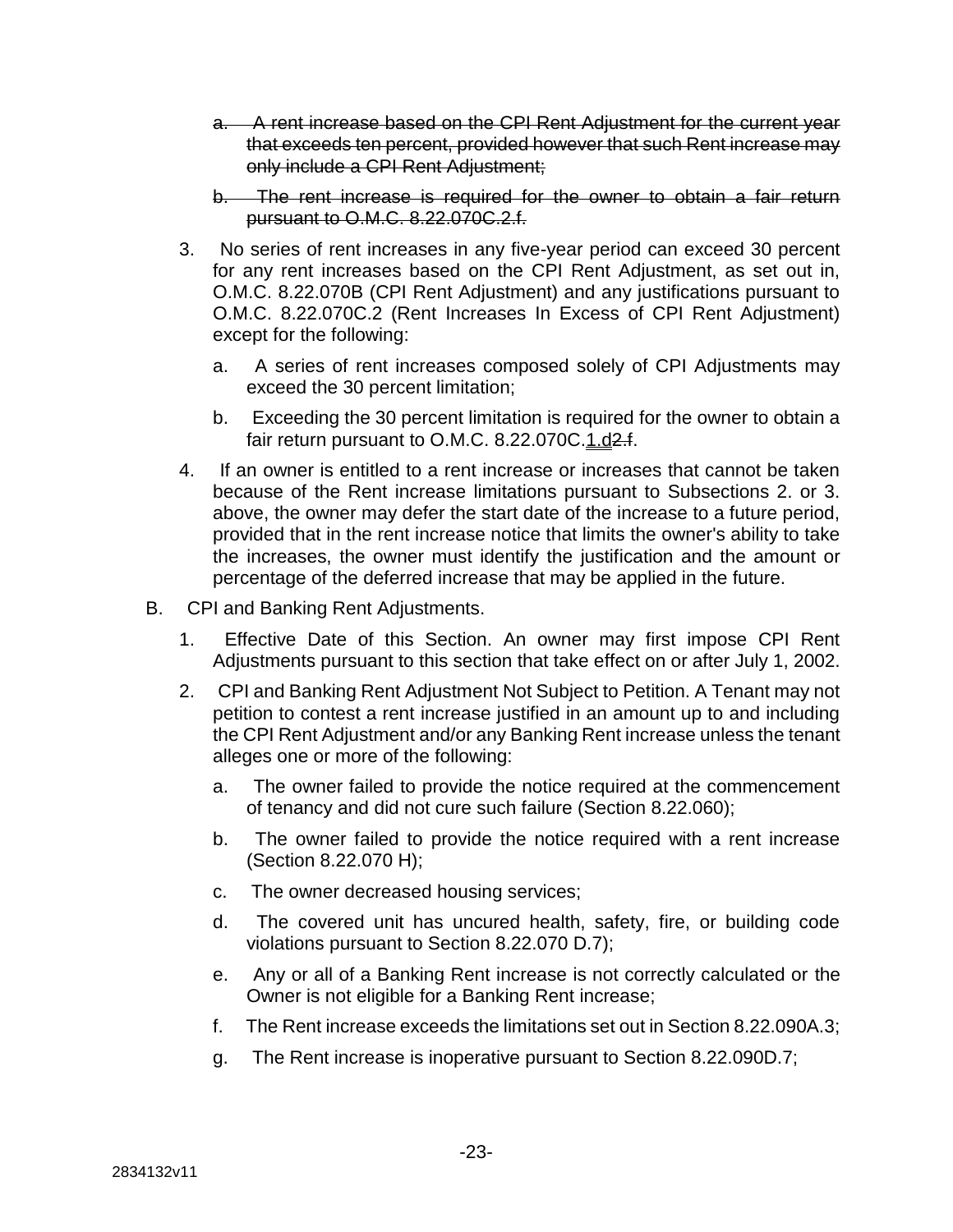- h. The Owner has increased the rent once during the preceding twelve (12) month period without qualifying for an exception pursuant to Section 8.22.070.A.1.
- 3. Calculation of the CPI Rent Adjustment. Beginning in 2002, the CPI Rent Adjustment is the average of the percentage increase in the CPI—All items and the CPI—Less shelter for the twelve (12) month period starting on March 1 of each calendar year and ending on the last day of February of the following calendar year calculated to the nearest one tenth of one percent.
- 4. Effective Date of CPI Rent Adjustments. An owner may notice a rent increase for a CPI Rent Adjustment so that the rent increase is effective during the period from July 1 following the Rent Adjustment Program's announcement of the annual CPI Rent Adjustment through June 30 of the next year. The rent increase notice must comply with state law and take effect on or after the tenant's anniversary date.
- 5. Banking. In accordance with rules set out in the regulations, an owner may bank CPI rent adjustments and annual permissible rent adjustments previously authorized by this Chapter and notice a Banking Rent increase concurrent with a CPI Rent Adjustment.
- 6. Schedule of Prior Annual Permissible Rent Adjustments. Former annual permissible rent adjustments available under the prior versions of this Chapter:
	- a. May 6, 1980 through October 31, 1983, the annual rate was ten percent.
	- b. November 1, 1983 through September 30, 1986, the annual rate was eight percent.
	- c. October 1, 1986 through February 28, 1995, the annual rate was six percent.
	- d. March 1, 1995 through June 30, 2002, the annual rate was three percent.
- C. Rent Increases in Excess of the CPI Rent Adjustment or Banking.
	- 1. For Rent increases based on grounds other than the CPI Rent Adjustment or Banking, an Owner must first petition the Rent Program and receive approval for the Rent increase before the Rent increase can be imposed. A Rent increase in excess of the CPI Rent Adjustment or a Banking increase must be justified on one or more of the following grounds:
		- a. Capital improvement costs, including financing of capital improvement costs;
		- b. Uninsured repair costs;
		- c. Increased housing service costs;
		- d. The rent increase is necessary to meet constitutional or fair return requirements-;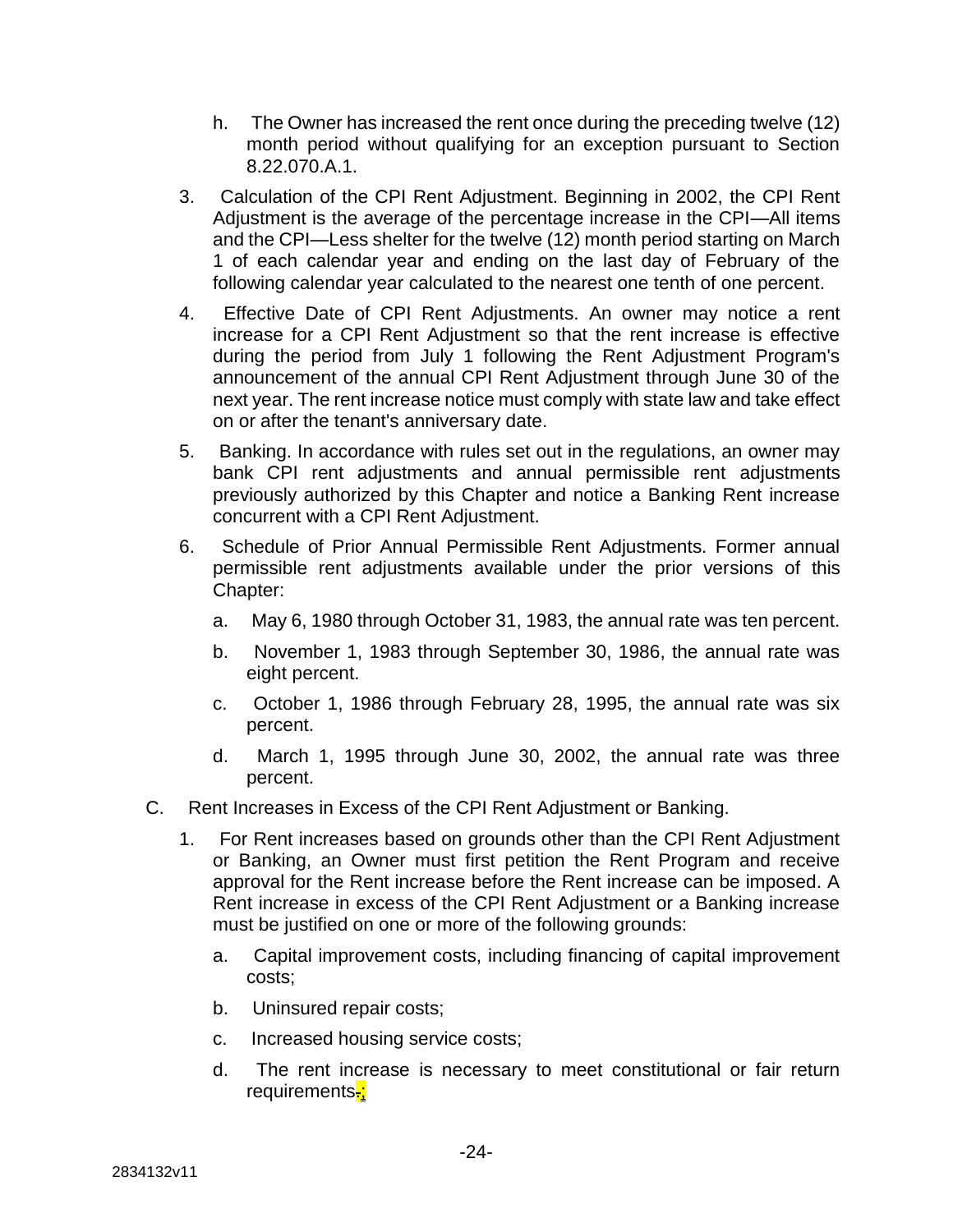- e. The rent increase is imposed for an additional occupant, as defined by Section 8.22.020.
- 2. The amount of rent increase allowable for the grounds listed in Section 8.22.070 C.2 are subject to the limitations set forth in the regulations.
- D. Rent Increase Notices and Operative Dates for Rent Increases.
	- 1. CPI and Banking Increases not subject to a Petition. Rent increase notices for CPI and Banking Rent increases that are not the subject of a Petition shall be operative in accordance with this Chapter and State law.
	- 2. Owner Petitions.
		- a. An Owner may notice a Rent increase based on a petition after the service date of the decision subject to the limitation of one Rent Increase each twelve (12) months (the effective date of the Rent increase).
		- b. Except for any portion of the petitioned-for Rent increase that is based on a CPI Rent or Banking Rent Increase, a Tenant is not required to pay the Rent increase until there is a final decision on the petition pursuant to Section 8.22.070 D.5 (the operative date of the Rent increase). However if the Tenant chooses not to pay the Rent increase, the Tenant owes the increased Rent starting from the effective date of the Rent increase if the final decision upholds the Hearing Officer's decision.
		- c. In a decision by the board or an appeals panel, the decision may (or may direct staff to) calculate the amount due and determine a repayment schedule consistent with the rent board regulations for the Tenant to pay any back Rent due or for the Tenant to receive any rent credits if the Tenant paid a Rent increase that is not upheld on appeal. However, a Hearing Officer shall calculate the amount due if there is a factual dispute regarding such amount.
		- d. If a final decision permits a greater Rent increase than the amount permitted in the Hearing Officer's decision, the Owner may issue another Rent increase notice up to the amount allowed in the final decision, and such additional notice is not subject to the limitation of no more than one Rent increase with in twelve (12) month period.
		- e. If the final decision permits a smaller Rent increase than the amount permitted in the Hearing Officer's decision, the Tenant need only pay the Rent increase based on the amount of the final decision.
	- 3. Tenant Petitions.
		- a. While a tenant petition is pending, a tenant must pay when due, pursuant to the rent increase notice, the amount of the rent increase that is equal to the CPI Rent Adjustment unless:
			- i. The tenant's petition claims decreased housing services; or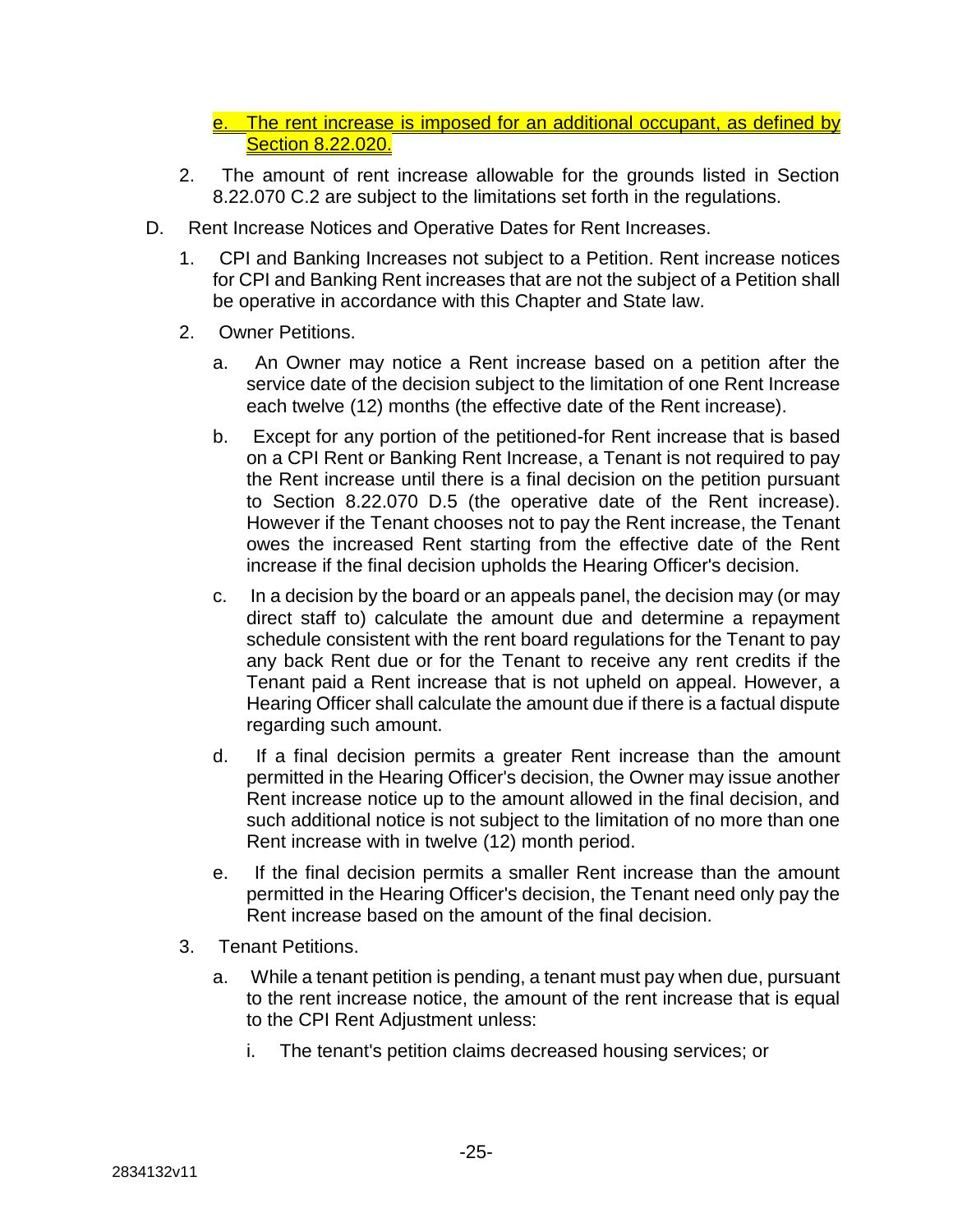- ii. The owner failed to separately state in the rent increase the amount that equals the CPI Rent Adjustment pursuant to Section 8.22.070 H.
- b. The amount of any noticed rent increase above the CPI Rent Adjustment and Banking that is the subject of a petition is not operative until the decision is final.
- 4. When a party appeals the decision of a hearing officer, the tenant must continue to pay the amount of the rent adjustment due during the period prior to the issuance of the decision and the remaining amount of the noticed rent increase is not operative until the board has issued its written decision.
- 5. Final decision. The decision on a petition is final when any one of the following events have occurred:
	- a. A hearing officer decision has been issued and the time for appeal has passed without an appeal being filed;
	- b. An appeal decision is issued and the time to file a writ of administrative mandamus has passed without a writ being filed; or
	- c. When a court issues a final decision, including any further court appeals, on any writ of administrative mandamus contesting a Rent Board appeal decision.
- 6. No part of any noticed rent increase is operative during the period after the tenant has filed a petition and the applicable covered unit has been cited in an inspection report by the appropriate governmental agency as containing serious health, safety, fire, or building code violations as defined by Section 17920.3 of the California Health and Safety Code, excluding any, violation caused by a disaster or where the owner proves the violation was solely caused by the willful conduct of the tenant. In order for such rent increase to be operative the owner must provide proof that the cited violation has been abated. The owner must then issue a new rent increase notice pursuant to California Civil Code Section 827. The rent increase will be operative in accordance with Section 827. However, if an Owner files a petition for a Rent increase, the Tenant must include the allegation of code violations in the response to the petition for this subsection to be considered.
- E. An owner cannot increase the rent for a covered unit except by following the procedures set out in this Chapter (including the Just Cause for Eviction Ordinance (O.M.C. Chapter 8.22, Article II) and the Ellis Act Ordinance (O.M.C. Chapter 8.22, Article III)) or where Costa-Hawkins allows an owner to set the initial rent for a new tenant without restriction.
- F. Decreased housing services. A decrease in housing services is considered an increase in rent. A tenant may petition for an adjustment in rent based on a decrease in housing services under standards in the regulations. The tenant's petition must specify the housing services decreased. Where a rent or a rent increase has been reduced for decreased housing services, the rent or rent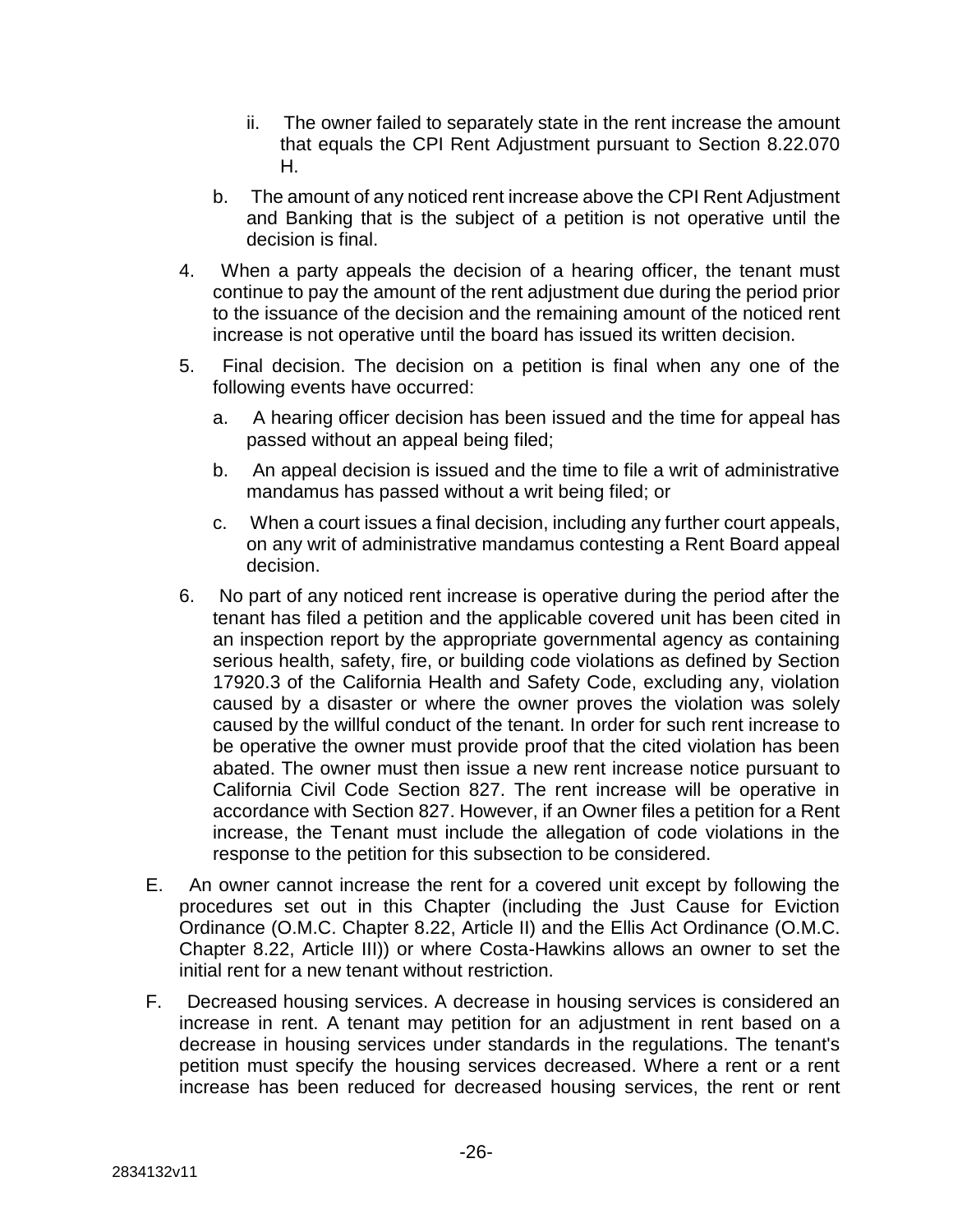increase may be restored in accordance with procedures set out in the regulations when the housing services are reinstated.

- G. Pass-through of Fee. An owner may pass-through one half of the fee to a tenant in accordance with Section 8.22.500G. The allowed fee pass-through shall not be added to the rent to calculate the CPI Rent Adjustment or any other rent adjustment and shall not be considered a rent increase.
- H. Notice Required to Increase Rent or Change Other Terms of Tenancy.
	- 1. All Rent Increase Notices. As part of any notice to increase rent or change any terms of tenancy, an owner must include:
		- a. Notice of the existence of this Chapter; and
		- b. The tenant's right to petition against any rent increase in excess of the CPI Rent Adjustment unless such rent increase is pursuant to an approved Petition.
	- 2. Notices for Rent Increases Based on the CPI Rent Adjustment or Banking. As part of a notice to increase Rent based on the CPI Rent Adjustment or Banking, an Owner must include:
		- a. The amount of the CPI Rent Adjustment; and
		- b. The amount of any Banking increase.
	- 3. Notices for Rent Increases Based on Owner Petition. As part of a notice to increase rent based on an owner petition, an owner must include a summary of the decision in the form provided by the Rent Adjustment Program pursuant to the following:
		- a. The Rent Adjustment Program will provide a summary of any decision, including an appeal decision or final decision with the decision or final decision, which the Owner shall include in a notice of rent increase.
		- b. The Rent Adjustment Program may provide optional, "safe harbor" forms for required notices, unless the ordinance or regulations require use of a specified form.
	- 4. A notice to increase rent must include the information required by Subsection 8.22.070H.1. using the language and in a form prescribed by the Rent Adjustment Program.
	- 5. A rent increase is not permitted unless the notice meets the requirements of California Civil Code Section 827.
	- 6. A rent increase is not permitted unless the notice required by this section is provided to the tenant. An owner's failure to provide the notice required by this section invalidates the rent increase or change of terms of tenancy. This remedy is not the exclusive remedy for a violation of this provision.
- I. An owner may terminate the tenancy for nonpayment of rent (California Code of Civil Procedure § 1161(2) (unlawful detainer)) of a tenant who fails to pay the portion of a rent increase that is equal to the CPI Rent Adjustment when the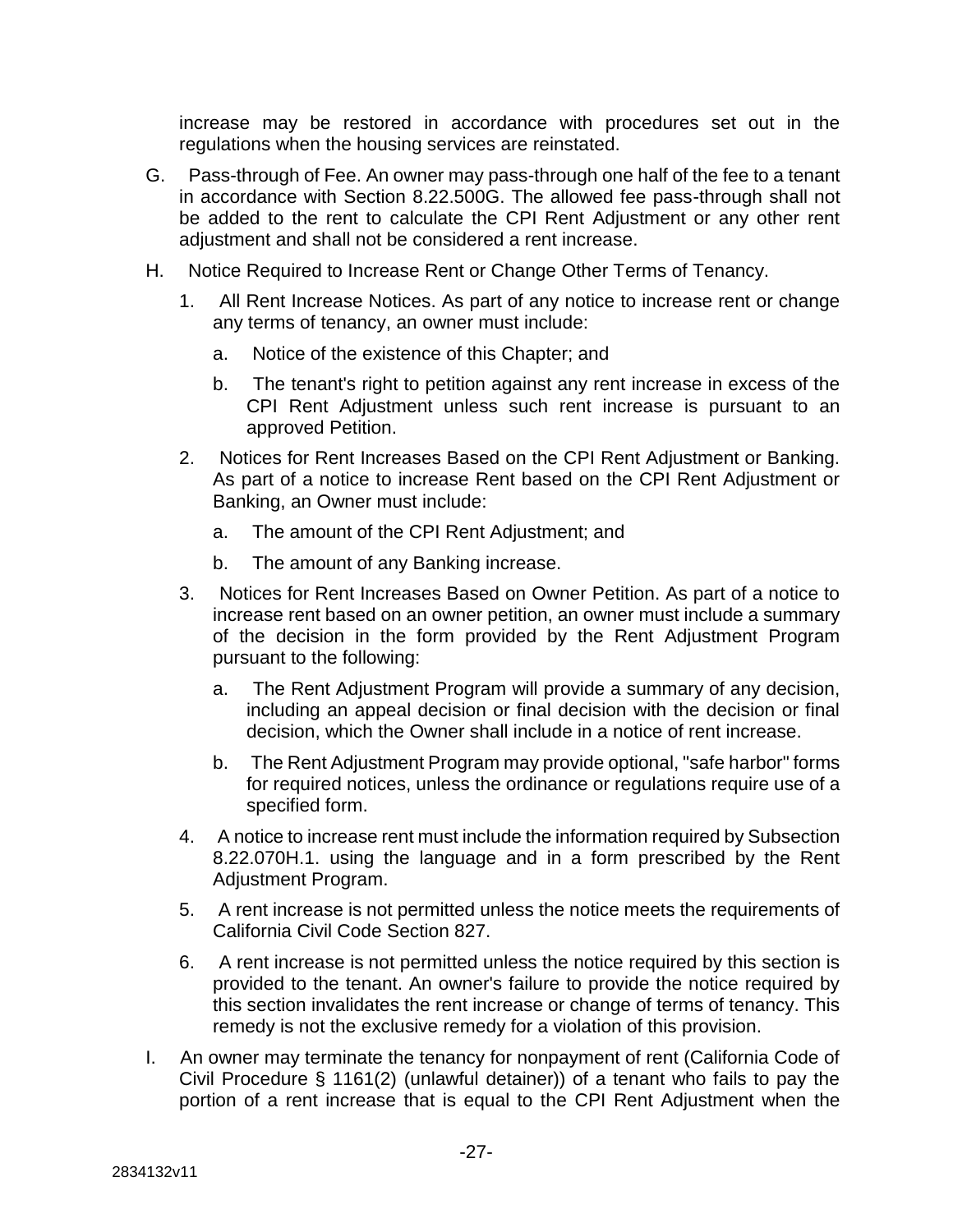tenant is required to do so by this subsection. In addition to any other defenses to the termination of tenancy the tenant may have, a tenant may defend such termination of tenancy on the basis that:

- 1. The owner did not comply with the notice requirements for a rent increase; or
- 2. The tenant's petition was based on decreased housing services.

### **8.22.090 - Petition and response to filing procedures.**

- A. Tenant Petitions.
	- 1. Tenant may file a petition regarding any of the following:
		- a. A rent increase was given that is not based on the CPI rent adjustment, banking; and/or a final decision in an owner petition;
		- b. The owner set an initial rent in excess of the amount permitted pursuant to Section 8.22.080 (Rent increases following vacancies);
		- c. A rent increase notice failed to comply with the requirements of Subsection 8.22.070H;
		- d. The owner failed to give the tenant a notice in compliance with Section 8.22.060 and State law;
		- e. The owner decreased housing services to the tenant;
		- f. The tenant alleges the covered unit has been cited in an inspection report by the appropriate governmental agency as containing serious health, safety, fire, or building code violations pursuant to Subsection 8.22.070 D.6;
		- g. The owner fails to reduce rent on the month following the expiration of the amortization period for capital improvements, or to pay any interest due on any rent overcharges from the failure to reduce rent for a capital improvement.
		- h. The owner noticed a rent increase of more than the ten (10) percent that exceeds the annual limit as provided in Section 8.22.070A2 or that exceeds the rent increase limit of thirty (30) percent in five years.
		- i. The petition is permitted by the Just Cause for Eviction Ordinance (Measure EE) O.M.C. 8.22.300 or its regulations.
		- j. The petition is permitted by the Ellis Act Ordinance, O.M.C. 8.22.400, or its regulations.
		- k. The tenant contests an exemption from this O.M.C. 8.22, Article I or Article II.
		- l. The tenant claims the owner has received reimbursements for any portion of cost or financing of capital improvements after a capital improvement rent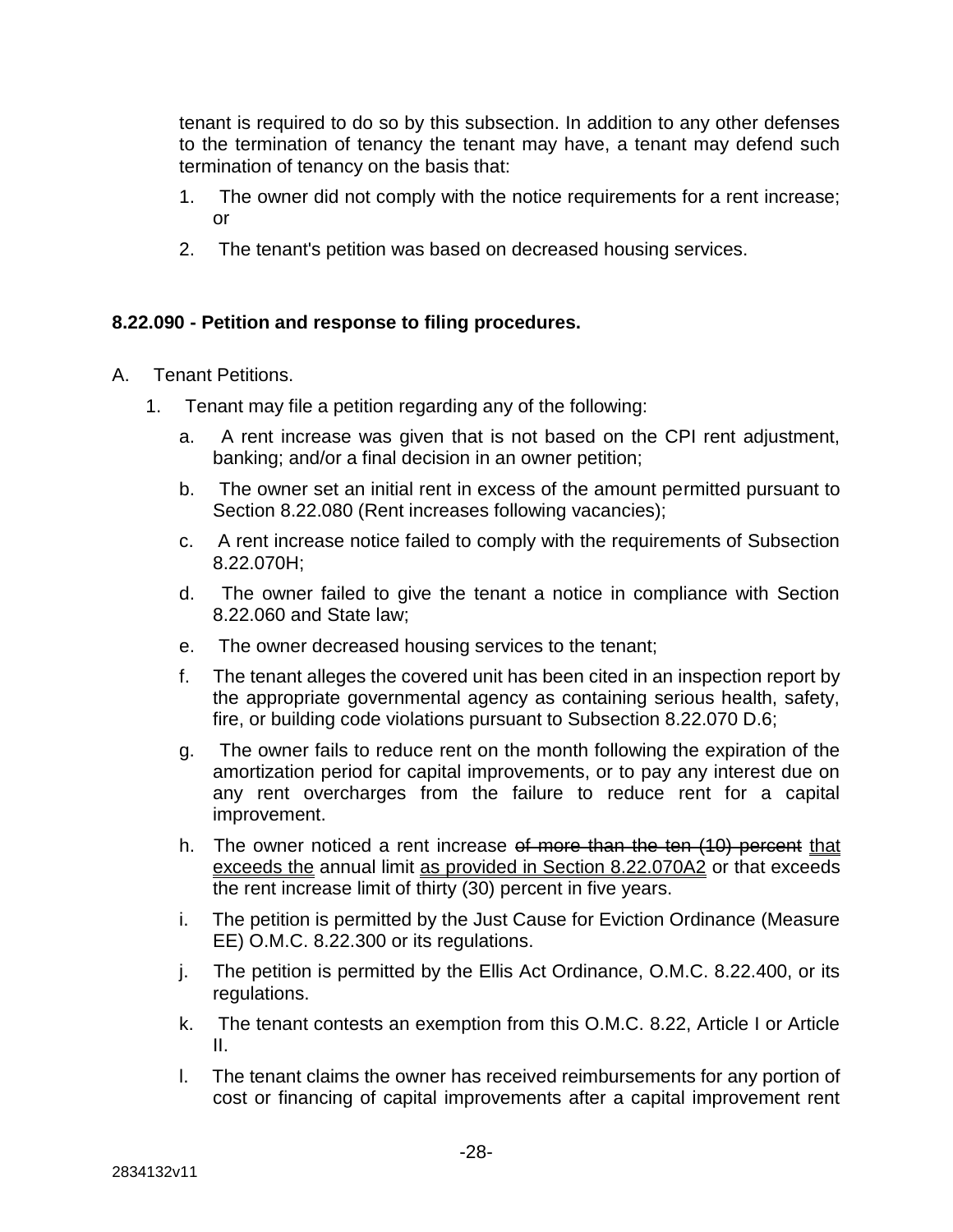increase has been approved, and has not prorated and refunded such reimbursement.

- m. After a rent increase imposed for an additional occupant as defined by Section 8.22.020, the owner fails to reduce the rent following a decrease in occupancy.
- 2. For a petition contesting a rent increase, the petition must be filed as follows:
	- a. If the owner provided written notice of the existence and scope of this Chapter as required by Section 8.22.060 at the inception of tenancy:
		- i. The petition must be filed within ninety (90) days of the date the owner serves the rent increase notice if the owner provided the RAP notice with the rent increase; or
		- ii. The petition must be filed within one hundred twenty (120) days of the date the owner serves the rent increase if the owner did not provide the RAP notice with the rent increase.
	- b. If the owner did not provide written notice of the existence and scope of this Chapter as required by Section 8.22.060 at the inception of tenancy, within ninety (90) days of the date the tenant first receives written notice of the existence and scope of this Chapter as required by Section 8.22.060.
- 3. For a petition claiming decreased housing services:
	- a. If the decreased housing is the result of a noticed or discrete change in services provided to the tenant (e.g., removal of parking place, requirement that tenant pay utilities previously paid by owner) the petition must be filed within ninety (90) days of whichever of the following is later:
		- i. The date the tenant is noticed or first becomes aware of the decreased housing service; or
		- ii. The date the tenant first receives written notice of the existence and scope of this Chapter as required by Section 8.22.060.
	- b. If the decreased housing is ongoing (e.g., a leaking roof), the tenant may file a petition at any point but is limited in restitution for ninety (90) days before the petition is filed and to the period of time when the owner knew or should have known about the decreased housing service.
- 4. In order to file a petition or respond to an owner petition, a tenant must provide the following at the time of filing the petition or response:
	- a. A completed tenant petition or response on a form prescribed by the rent adjustment program;
	- b. Evidence that the tenant's rent is current or that the tenant is lawfully withholding rent; and
	- c. A statement of the services that have been reduced or eliminated, if the tenant claims a decrease in housing services;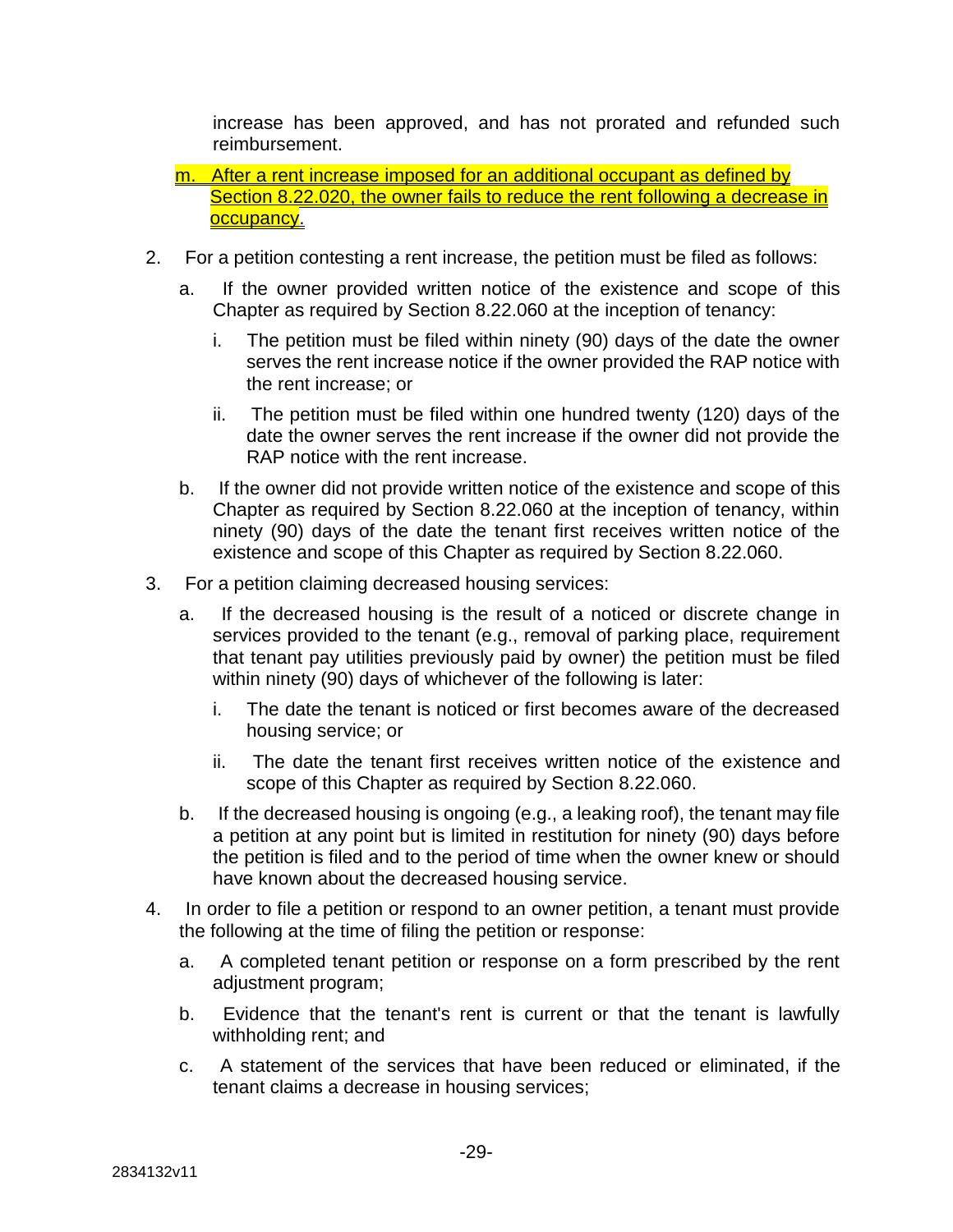- d. A copy of the applicable citation, if the tenant claims the rent increase need not be paid because the covered unit has been cited in an inspection report by the appropriate governmental agency as containing serious health, safety, fire, or building code violations pursuant to Section 8.22.070D.6.
- 5. A tenant must file a response to an owner's petition within thirty (30) days of service of the notice by the rent adjustment program that an owner petition was filed.
- B. Owner Petitions and Owner Responses to Tenant Petitions.
	- 1. In order for an owner to file a response to a tenant petition or to file a petition seeking a rent increase, the owner must provide the following:
		- a. Evidence of possession of a current City business license;
		- b. Evidence of payment of the rent adjustment program service fee;
		- c. Evidence of service of written notice of the existence and scope of the rent adjustment program on the tenant in each affected covered unit in the building prior to the petition being filed;
		- d. A completed response or petition on a form prescribed by the rent adjustment program; and
		- e. Documentation supporting the owner's claimed justification(s) for the rent increase or supporting any claim of exemption.
	- 2. An owner must file a response to a tenant's petition within thirty (30) days of service of the notice by the rent adjustment program that a tenant petition was filed.

### **8.22.110 - Hearing procedures.**

- A. Hearing Officer. A hearing shall be set before a Hearing Officer to decide the issues in the petition.
- B. Hearings.
	- 1. All hearings on petitions shall be open to the public and recorded;
	- 2. Any party to a hearing may be assisted by a representative who may be an attorney or any other person. A party must designate his or her representative in writing.
- C. Notification and Consolidation. Rent Adjustment Program staff shall notify the owner and tenant in writing of the time and place set for hearing. Representatives of parties shall also be notified of hearings, provided that the Rent Adjustment Program has been notified in writing of a party's designation of a representative at least ten days prior to the notice of the hearing being sent. Disputes involving more than one covered unit in any single building may be consolidated for hearing.
- D. Time of Hearing and Decision.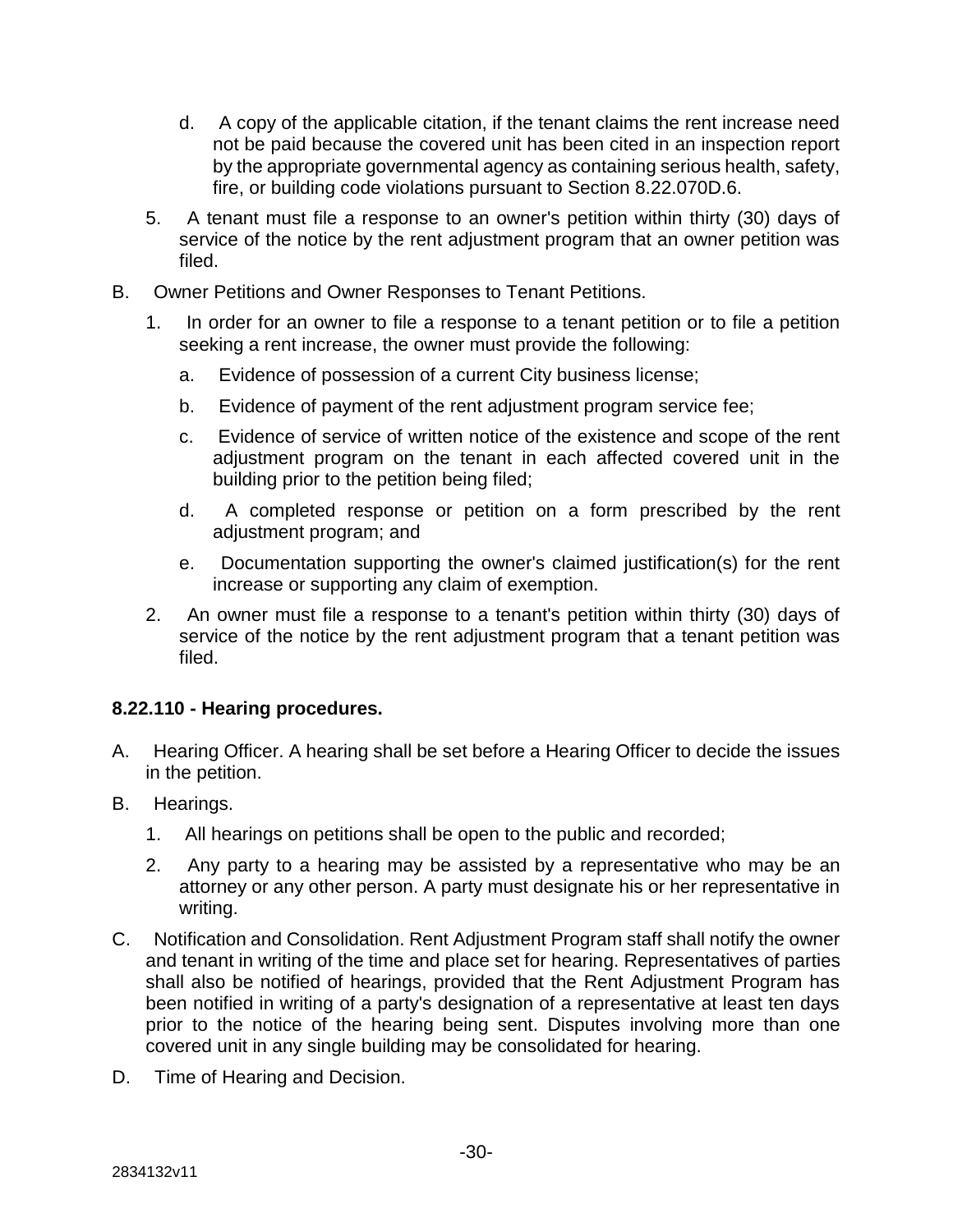- 1. The Hearing Officer shall have the goal of hearing the matter within sixty (60) days of the original petition's filing date.
- 2. The Hearing Officer shall have a goal of rendering a decision within sixty (60) days after the conclusion of the hearing or the close of the record, whichever is later. The decision shall be issued in writing.
- 3. The decision of the examiner shall be based entirely on evidence placed into the record.
- E. A Hearing Officer may order a rent adjustment as restitution for any overcharges or undercharges due, subject to guidelines set out in the regulations.
- F. Administrative Decisions.
	- 1. Notwithstanding the acceptance of a petition or response by the Rent Adjustment Program, if any of the following conditions exist, a hearing may not be scheduled and a Hearing Officer may issue a decision without a hearing:
		- a. The petition or response forms have not been properly completed or submitted;
		- b. The petition or response forms have not been filed in a timely manner;
		- c. The required prerequisites to filing a petition or response have not been met; **or**
		- d. A certificate of exemption was previously issued and is not challenged by the tenant.: or
		- e. The petition and response forms raise no genuine dispute as to any material fact, and the petition may be decided as a matter of law.
	- 2. A notice regarding the parties' appeal rights will accompany any decision issued administratively. Appeals are governed by Section 8.22.120.
- G. Should the petitioner fail to appear at the designated hearing, the Hearing Officer may dismiss the petition.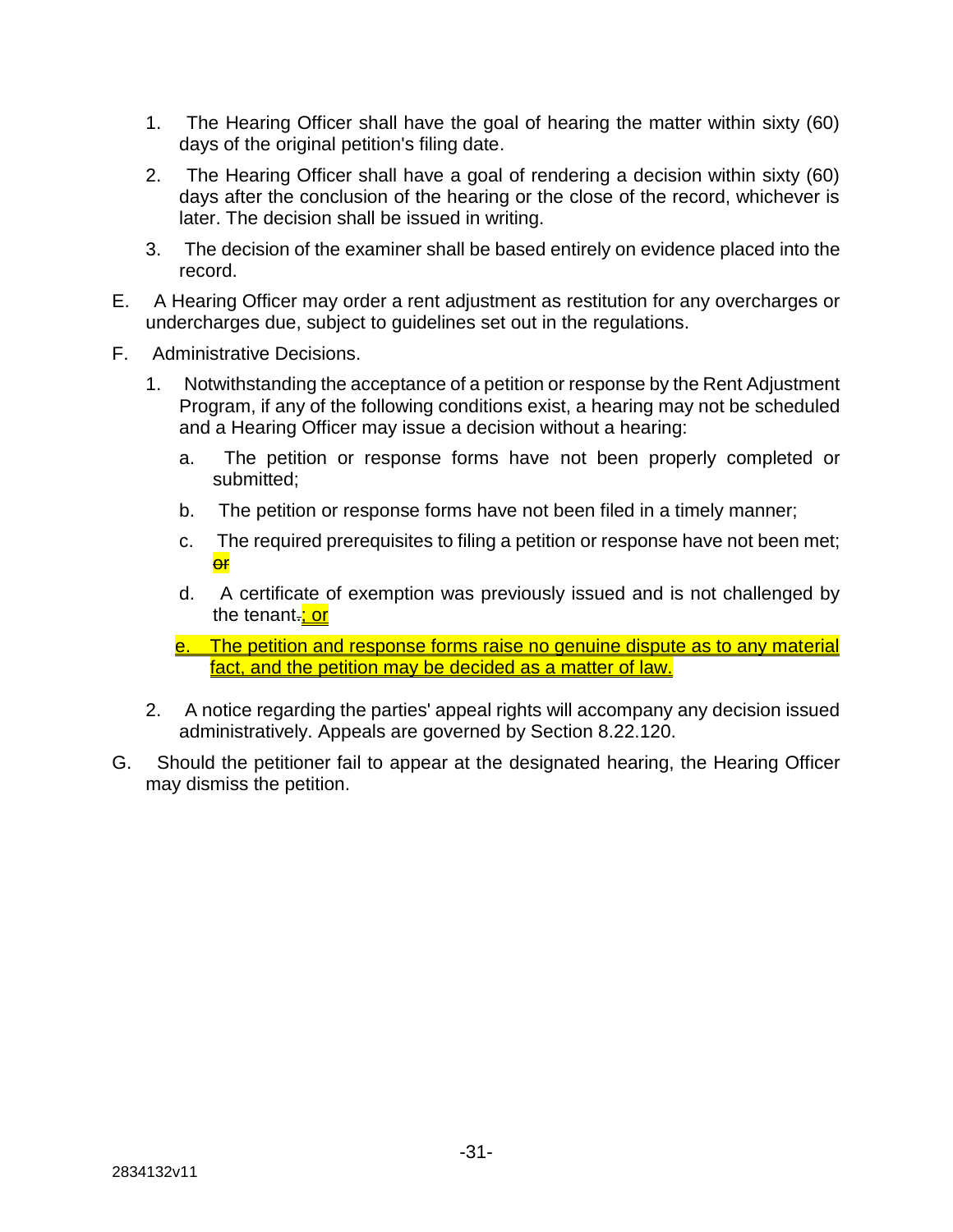#### **ATTACHMENT C (Just Cause for Eviction Ordinance)**

- **Section 6 [8.22.360] Good Cause Required for Eviction.** A. No landlord shall endeavor to recover possession, issue a notice terminating tenancy, or recover possession of a rental unit in the city of Oakland unless the landlord is able to prove the existence of one of the following grounds:
	- 1. The tenant has failed to pay rent to which the landlord is legally entitled pursuant to the lease or rental agreement and under provisions of state or local law, and said failure has continued after service on the tenant of a written notice correctly stating the amount of rent then due and requiring its payment within a period, stated in the notice, of not less than three days. However, this subsection shall not constitute grounds for eviction where tenant has withheld rent pursuant to applicable law.
	- 2. The tenant has continued, after written notice to cease, to substantially violate a material term of the tenancy other than the obligation to surrender possession on proper notice as required by law, provided further that.
		- a.  $nN$  potwithstanding any lease provision to the contrary, a landlord shall not endeavor to recover possession of a rental unit as a result of subletting of the rental unit by the tenant if the landlord has unreasonably withheld the right to sublet following a written request by the tenant, so long as the tenant continues to reside in the rental unit and the sublet constitutes a one-for-one replacement of the departing tenant(s). If the landlord fails to respond to the tenant in writing within fourteen (14) days of receipt of the tenant's written request, the tenant's request shall be deemed approved by the landlord.
		- b. Notwithstanding any lease provision to the contrary, a landlord shall not endeavor to recover possession of a rental unit based on the addition of occupants to the rental unit if the landlord has unreasonably refused a written request by the tenant to add such occupant(s) to the unit, so long as the maximum number of occupants does not exceed the lesser of the amounts allowed by Subsection (i) or (ii) of this Section 8.22.360A.2.b. If the landlord fails to respond in writing with a description of the reasons for the denial of the request within fourteen (14) days of receipt of the tenant's written request, the tenant's request shall be deemed approved by the landlord. A landlord's reasonable refusal of the tenant's written request may not be based on either of the following: (1) the proposed additional occupant's lack of creditworthiness, if that person will not be legally obligated to pay some or all of the rent to the landlord, or (2) the number of occupants allowed by the rental agreement or lease. With the exception of the restrictions stated in the preceding sentence, a landlord's reasonable refusal of the tenant's written request may be based on, but is not limited to, the ground that the landlord resides in the same unit as the tenant or the ground that the total number of occupants in a unit exceeds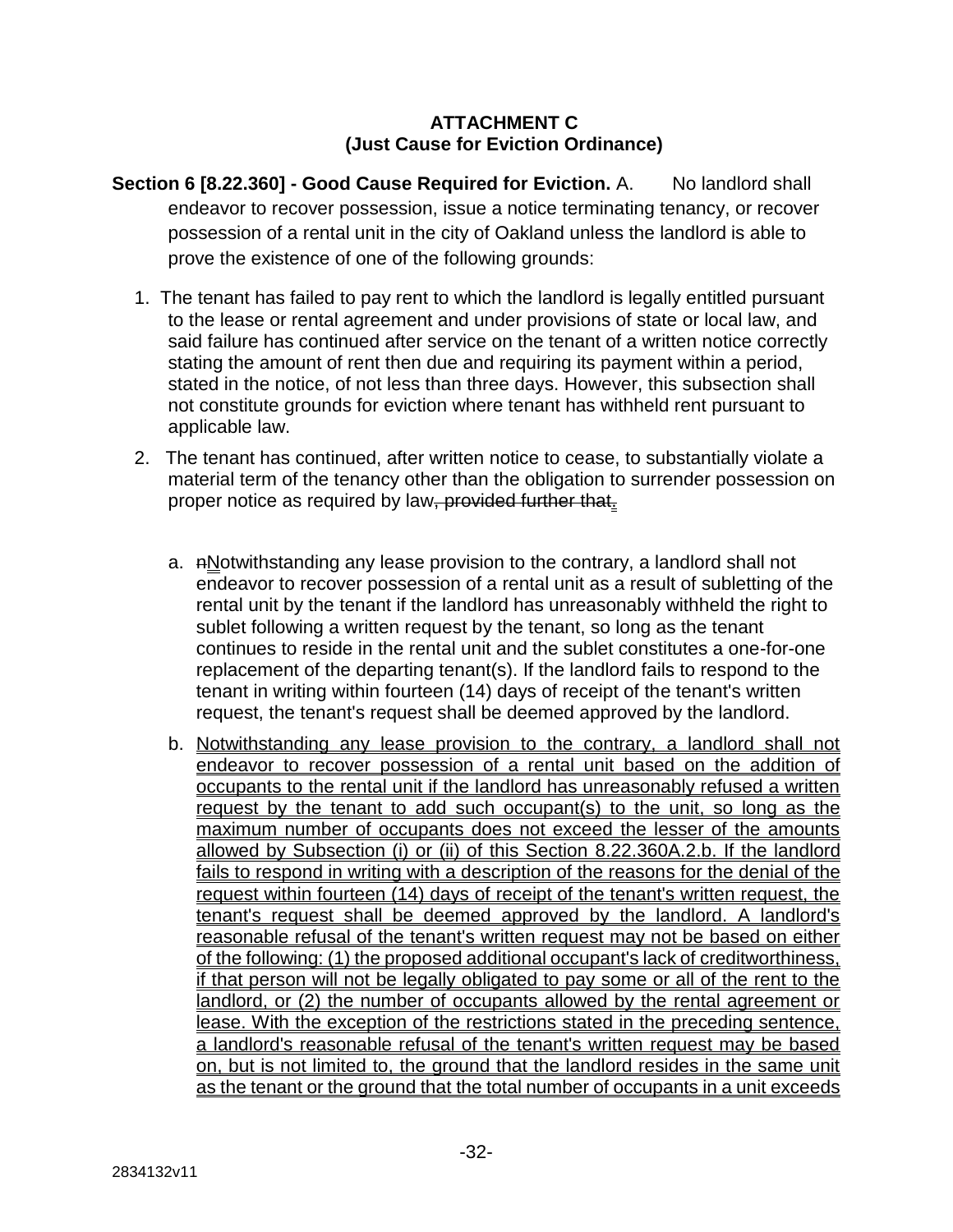(or with the proposed additional occupant(s) would exceed) the lesser of (i) or (ii):

 (i) Two persons in a studio unit, three persons in a one-bedroom unit, four persons in a two-bedroom unit, six persons in a three-bedroom unit, or eight persons in a four-bedroom unit; or,

 (ii) The maximum number permitted in the unit under state law and/or other local codes such as the Building, Fire, Housing and Planning Codes.

This Subsection 8.22.360A.2.b is not intended by itself to establish a direct landlord-tenant relationship between the additional occupant and the landlord or to limit a landlord's rights under the Costa-Hawkins Rental Housing Act, California Civil Code Section 1954.50 et seq. (as it may be amended from time to time).

- c. Before endeavoring to recover possession based on the violation of a lawful obligation or covenant of tenancy regarding subletting or limits on the number of occupants in the rental unit, the landlord shall serve the tenant a written notice of the violation that provides the tenant with a minimum of fourteen  $(14)$ days opportunity to cure the violation. The tenant may cure the violation by making a written request to add occupants referenced in Subsection a or b of Section 8.22.360A.2 or by using other reasonable means to cure the violation. including, without limitation, the removal of any additional or unapproved occupant. Nothing in this Section 8.22.360A.2.c is intended to limit any other rights or remedies that the law otherwise provides to landlords.
- 3. The tenant, who had an oral or written agreement with the landlord which has terminated, has refused after written request or demand by the landlord to execute a written extension or renewal thereof for a further term of like duration and under such terms which are materially the same as in the previous agreement; provided, that such terms do not conflict with any of the provisions of this chapter. [O.M.C. Chapter 8.22, Article II].
- 4. The tenant has willfully caused substantial damage to the premises beyond normal wear and tear and, after written notice, has refused to cease damaging the premises, or has refused to either make satisfactory correction or to pay the reasonable costs of repairing such damage over a reasonable period of time.
- 5. The tenant has continued, following written notice to cease, to be so disorderly as to destroy the peace and quiet of other tenants at the property.
- 6. The tenant has used the rental unit or the common areas of the premises for an illegal purpose including the manufacture, sale, or use of illegal drugs.
- 7. The tenant has, after written notice to cease, continued to deny landlord access to the unit as required by state law.
- 8. The owner of record seeks in good faith, without ulterior reasons and with honest intent, to recover possession of the rental unit for his or her occupancy as a principal residence where he or she has previously occupied the rental unit as his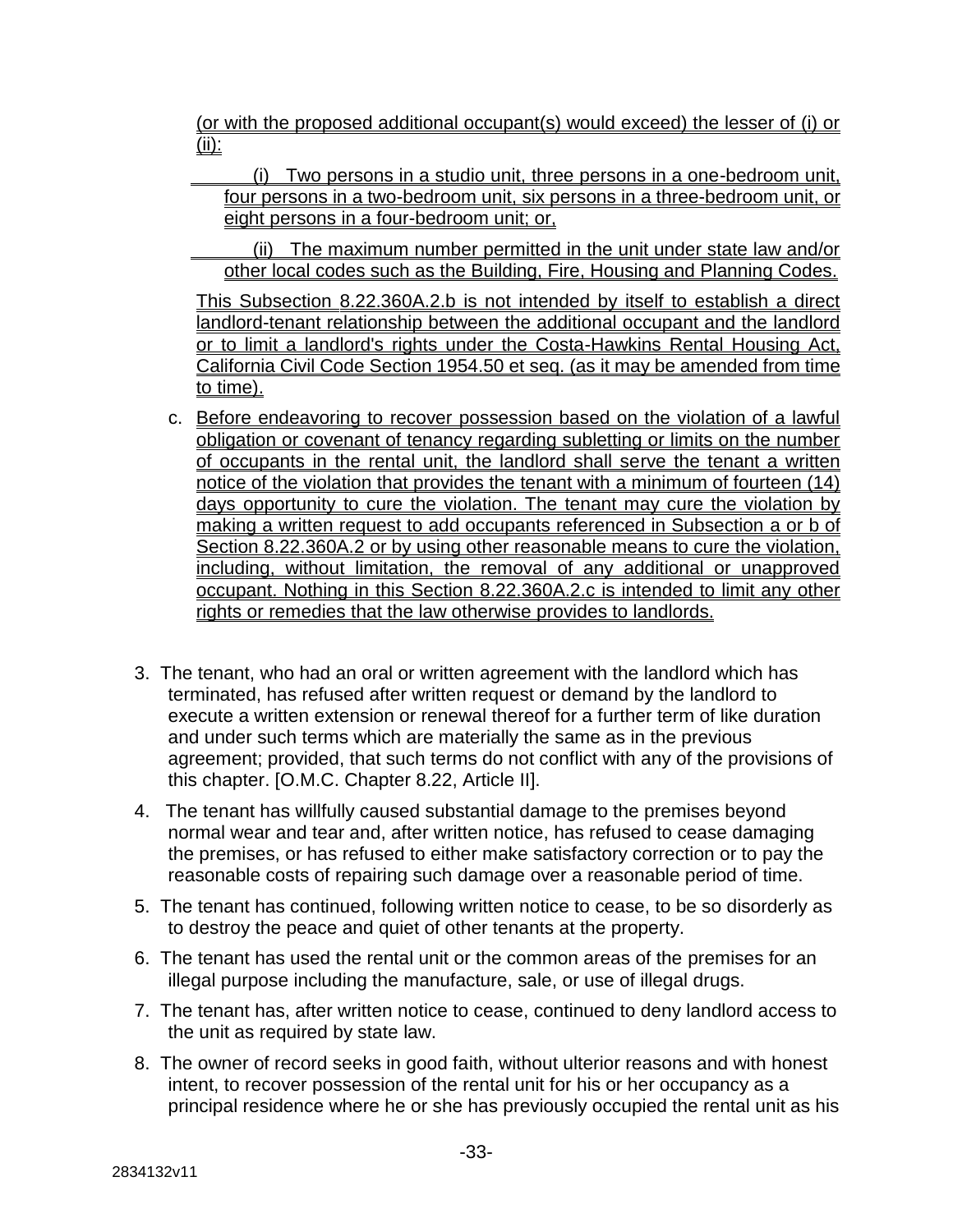or her principal residence and has the right to recover possession for his or her occupancy as a principal residence under a written rental agreement with the current tenants.

- 9. The owner of record seeks in good faith, without ulterior reasons and with honest intent, to recover possession for his or her own use and occupancy as his or her principal residence, or for the use and occupancy as a principal residence by the owner of record's spouse, domestic partner, child, parent, or grandparent.
	- a. Here the owner of record recovers possession under this Subsection (9) [Paragraph 8.22.360 A.9], and where continuous occupancy for the purpose of recovery is less than thirty-six (36) months, such recovery of the residential unit shall be a presumed violation of this chapter.
	- b. The owner of record may not recover possession pursuant to this subsection more than once in any thirty-six (36) month period,
	- c. The owner must move in to unit within three (3) months of the tenant's vacation of the premises.
	- d. Reserved.
	- e. A landlord may not recover possession of a unit from a tenant under Subsection 6(A)(9) [8.22.360 A.9], if the landlord has or receives notice, any time before recovery of possession, that any tenant in the rental unit:
		- i. Has been residing in the unit for five (5) years or more; and
		- (a) Is sixty (60) years of age or older; or
		- (b) Is a disabled tenant as defined in the California Fair Employment and Housing Act (California Government Code § 12926); or
		- ii. Has been residing in the unit for five (5) years or more, and is a catastrophically ill tenant, defined as a person who is disabled as defined by Subsection (e)(i)(b) [8.22.360 A.9.e.i.b]]and who suffers from a life threatening illness as certified by his or her primary care physician.
	- f. The provisions of Subsection (e) [8.22.360 A.9.e] above shall not apply where the landlord's qualified relative who will move into the unit is 60 years of age or older, disabled or catastrophically ill as defined by Subsection (e) [8.22.360 A.9.e], and where every rental unit owned by the landlord is occupied by a tenant otherwise protected from eviction by Subsection (e) [8.22.360 A.9.e].
	- g. A tenant who claims to be a member of one of the classes protected by Subsection 6(A)(9)(e) [8.22.360 A.9.e] must submit a statement, with supporting evidence, to the landlord. A landlord may challenge a tenant's claim of protected status by requesting a hearing with the Rent Board. In the Rent Board hearing, the tenant shall have the burden of proof to show protected status. No civil or criminal liability shall be imposed upon a landlord for challenging a tenant's claim of protected status. The Rent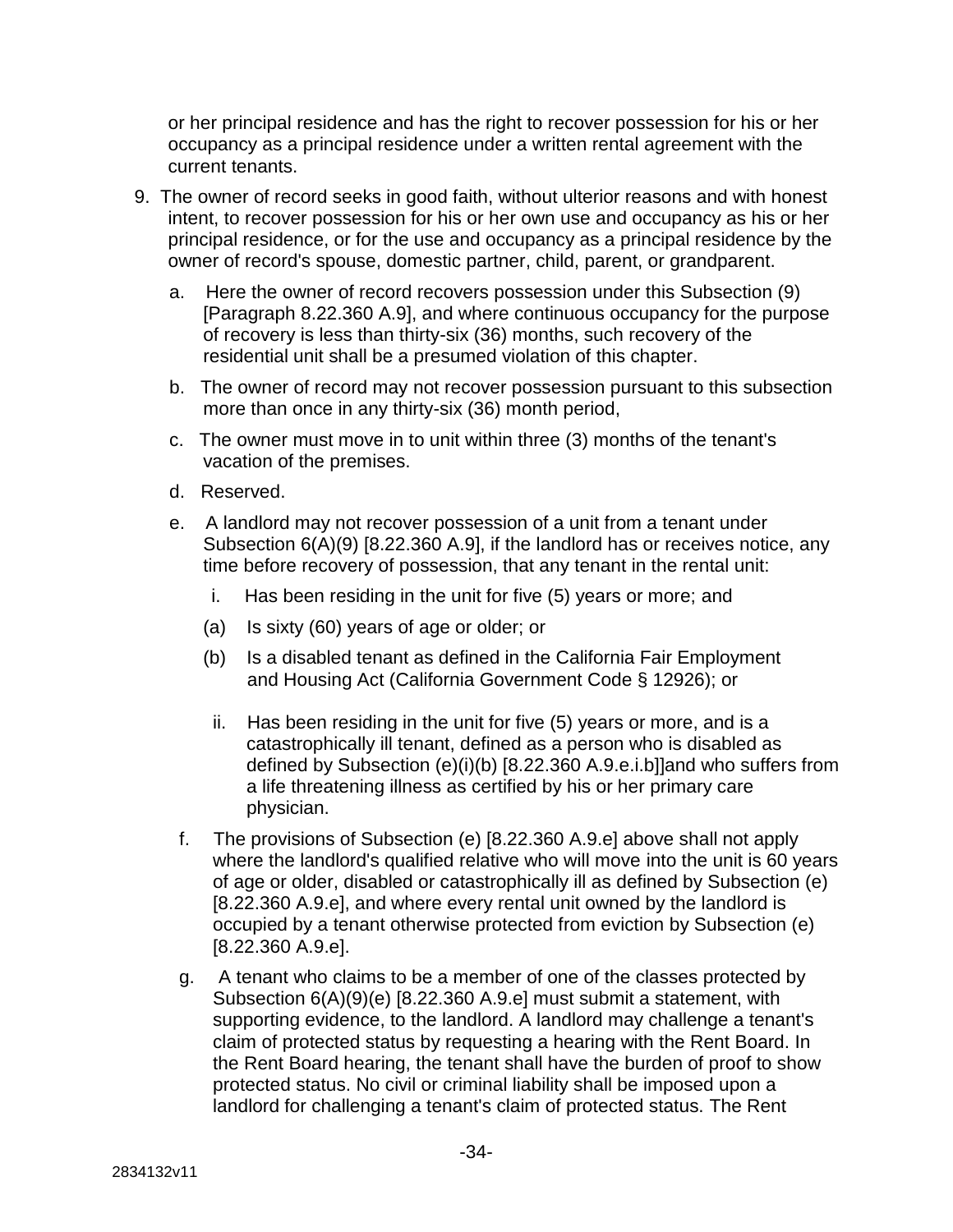Board shall adopt rules and regulations to implement the hearing procedure.

- h. Once a landlord has successfully recovered possession of a rental unit pursuant to Subsection 6(A)(9) [8.22.360 A.9], no other current landlords may recover possession of any other rental unit in the building under Subsection 6(A)(9) [8.22.360 A.9]. Only one specific unit per building may undergo a Subsection 6(A)(9) [8.22.360 A.9] eviction. Any future evictions taking place in the same building under Subsection 6(A)(9) [8.22.360 A.9] must be of that same unit, provided that a landlord may file a petition with the Rent Board or, at the landlord's option, commence eviction proceedings, claiming that disability or other similar hardship prevents him or her from occupying a unit which was previously the subject of a Subsection 6(A)(9) [8.22.360 A.9] eviction. The Rent Board shall adopt rules and regulations to implement the application procedure.
- i. A notice terminating tenancy under this Subsection must contain, in addition to the provisions required under Subsection 6(B)(5) [8.22.360 B.5]:
	- i. A listing of all property owned by the intended future occupant(s).
	- ii. The address of the real property, if any, on which the intended future occupant(s) claims a homeowner's property tax exemption.
- 10. The owner of record, after having obtained all necessary permits from the City of Oakland on or before the date upon which notice to vacate is given, seeks in good faith to undertake substantial repairs that cannot be completed while the unit is occupied, and that are necessary either to bring the property into compliance with applicable codes and laws affecting health and safety of tenants of the building, or under an outstanding notice of code violations affecting the health and safety of tenants of the building.
	- a. Upon recovery of possession of the rental unit, owner of record shall proceed without unreasonable delay to effect the needed repairs. The tenant shall not be required to vacate pursuant to this section, for a period in excess of three months; provided, however, that such time period may be extended by the Rent Board upon application by the landlord. The Rent Board shall adopt rules and regulations to implement the application procedure.
	- b. Upon completion of the needed repairs, owner of record shall offer tenant the first right to return to the premises at the same rent and pursuant to a rental agreement of substantially the same terms, subject to the owner of record's right to obtain rent increase for capital improvements consistent with the terms of the Oakland Residential Rent Arbitration Ordinance or any successor ordinance.
	- c. A notice terminating tenancy under this Subsection 6(A)(10) [8.22.360 A.10] must include the following information:
		- i. A statement informing tenants as to their right to payment under the Oakland Relocation Ordinance.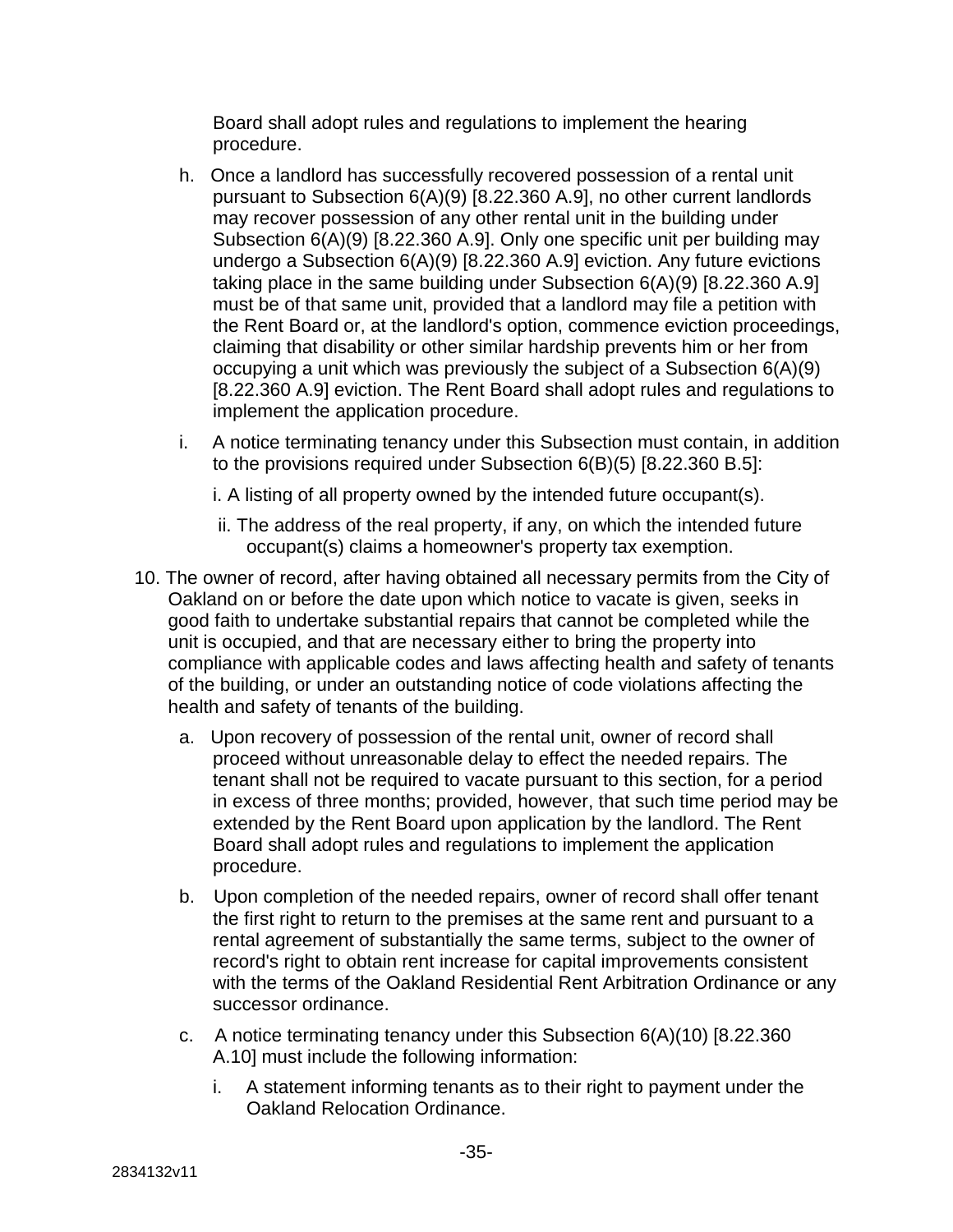- ii. A statement that "When the needed repairs are completed on your unit, the landlord must offer you the opportunity to return to your unit with a rental agreement containing the same terms as your original one and with the same rent (although landlord may be able to obtain a rent increase under the Oakland Residential Rent Arbitration Ordinance [O.M.C. Chapter 8.22, Article I)."
- iii*.* Reserved.
- iv. An estimate of the time required to complete the repairs and the date upon which it is expected that the unit will be ready for habitation.
- 11. The owner of record seeks remove the property from the rental market in accordance with the terms of the Ellis Act (California Government Code Section 7060 et seq.).
- B. The following additional provisions shall apply to a landlord who seeks to recover a rental unit pursuant to Subsection 6(A) [8.22.360 A]:
	- 1. The burden of proof shall be on the landlord in any eviction action to which this order is applicable to prove compliance with Section 6 [8.22.360].
	- 2. A landlord shall not endeavor to recover possession of a rental unit unless at least one of the grounds enumerated in Subsection 6(A) [8.22.360 A] above is stated in the notice and that ground is the landlord's dominant motive for recovering possession and the landlord acts in good faith in seeking to recover possession.
	- 3. Where a landlord seeks to evict a tenant under a just cause ground specified in Subsections 6(A)(7, 8, 9, 10, 11) [8.22.360 A.7, 8, 9, 10, 11], she or he must do so according to the process established in CCC § 1946 (or successor provisions providing for 30 day notice period); where a landlord seeks to evict a tenant for the grounds specified in Subsections 6(A)(1, 2, 3, 4, 5, 6) [8.22.360 A.1, 2, 3, 4, 5, 6], she or he must do so according to the process established in CCP § 1161 (or successor provisions providing for 3 day notice period).
	- 4. Any written notice as described in Subsection 6(A)(2, 3, 4, 5, 7) [8.22.360 A.2, 3, 4, 7] shall be served by the landlord prior to a notice to terminate tenancy and shall include a provision informing tenant that a failure to cure may result in the initiation of eviction proceedings.
	- 5. Subsection 6(B)(3) [8.22.360 B.3] shall not be construed to obviate the need for a notice terminating tenancy to be stated in the alternative where so required under CCP § 1161.
	- 6. A notice terminating tenancy must additionally include the following:
		- a. A statement setting forth the basis for eviction, as described in Subsections 6(A)(1) [8.22.360 A.1] through 6(A)(11) [8.22.360 A.11];
		- b. A statement that advice regarding the notice terminating tenancy is available from the Rent Board.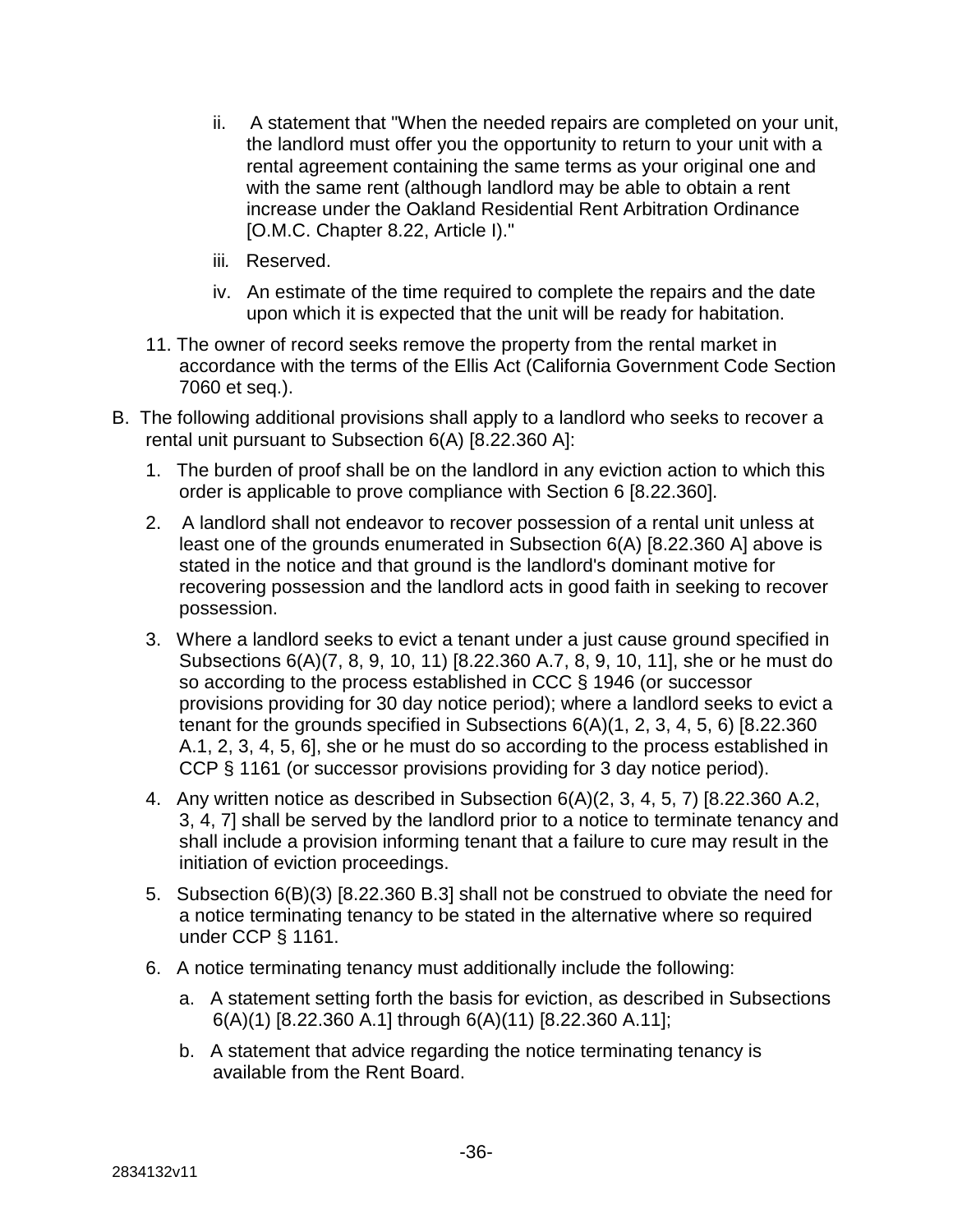- c. Where an eviction is based on the ground specified in Subsection 6(A)(9) [8.22.360 A.9], the notice must additionally contain the provisions specified in Subsection 6(A)(9)(i) [8.22.360 A.9.i].
- d. Where an eviction is based on the ground specified in Subsection 6(A)(10) [8.22.360 A.10], the notice must additionally contain the provisions specified in Subsection 6(A)(10)(c) [8.22.360 A.10].
- e. Failure to include any of the required statements in the notice shall be a defense to any unlawful detainer action.
- 7. Within ten (10) days of service of a notice terminating tenancy upon a tenant, a copy of the same notice and any accompanying materials must be filed with the Rent Board. Each notice shall be indexed by property address and by the name of the landlord. Such notices shall constitute public records of the City of Oakland, and shall be maintained by the Rent Board and made available for inspection during normal business hours. Failure to file the notice within ten (10) days of service shall be a defense to any unlawful detainer action.
- C. Reserved.
- D. Substantive limitations on landlord's right to evict. This subsection (D) [8.22.360 D] is intended as both a substantive and procedural limitation on a landlord's right to evict.
	- 1. In any action to recover possession of a rental unit pursuant to Section 6 [8.22.360], a landlord must allege and prove the following:
		- a. the basis for eviction, as set forth in Subsection  $6(A)(1)$  through  $6(A)(11)$ [8.22.360 A.1 through 8.22.360 A.11] above, was set forth in the notice of termination of tenancy or notice to quit;
		- b. that the landlord seeks to recover possession of the unit with good faith, honest intent and with no ulterior motive;
	- 2. If landlord claims the unit is exempt from this ordinance, landlord must allege and prove that the unit is covered by one of the exceptions enumerated in Section 5 [8.22.350] of this chapter. Such allegations must appear both in the notice of termination of tenancy or notice to quit, and in the complaint to recover possession. Failure to make such allegations in the notice shall be a defense to any unlawful detainer action.
	- 3. This subsection (D) [8.22.360 D] is intended as both a substantive and procedural limitation on a landlord's right to evict. A landlord's failure to comply with the obligations described in Subsections 7(D)(1) or (2) [ *sic* ] [8.22.360 D.1 or 8.22.360 D.2] shall be a defense to any action for possession of a rental unit.
	- 4. In any action to recover possession of a rental unit filed under 8.22.360A1, it shall be a defense if the landlord impeded the tenant's effort to pay rent by refusing to accept rent paid on behalf of the tenant from a third party, or refusing to provide a W-9 form or other necessary documentation for the tenant to receive rental assistance from a government agency, non-profit organization,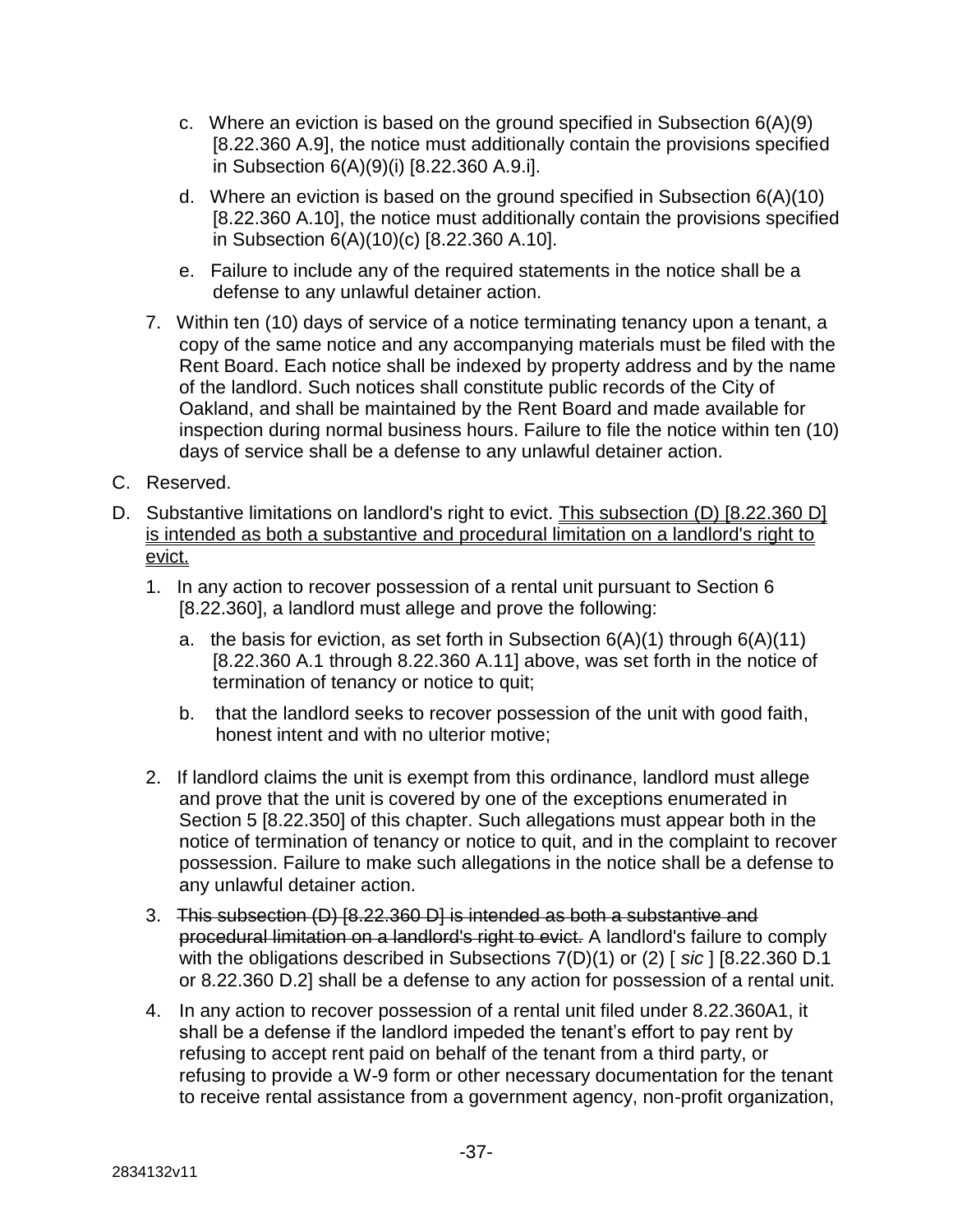or other third party. Acceptance of rental payments made on behalf of the tenant by a third party shall not create a tenancy between the landlord and the third party as long as either the landlord or the tenant provide written notice that no new tenancy is intended.

- 5. A Landlord's failure to fully comply with any applicable law requiring payment of relocation benefits to the tenant, such as those provided by Articles III, VII, and VIII of this Chapter and Chapter 15.60 of the Oakland Municipal Code, including but not limited to amount and timing, shall be a defense to any action for possession of a rental unit.
- 6. Notwithstanding any change in the terms of a tenancy pursuant to Civil Code Section 827, a tenant may not be evicted for a violation of a covenant or obligation that was not included in the tenant's written or oral rental agreement at the inception of the tenancy unless: (1) the change in the terms of the tenancy is authorized by the Rent Ordinance or California Civil Code Sections 1947.5 or 1947.12, or required by federal, state, or local law, or requiatory agreement with a government agency; or (2) the change in the terms of the tenancy was accepted in writing by the tenant after receipt of written notice from the landlord that the tenant need not accept such new term as part of the rental agreement and in exchange for valid consideration.
- E. In the event that new state or federal legislation confers a right upon landlords to evict tenants for a reason not stated herein, evictions proceeding under such legislation shall conform to the specifications set out in this chapter [O.M.C. Chapter 8.22, Article II].
- F. The City Council is authorized to modify the Just Cause for Eviction Ordinance (Measure EE [O.M.C., Chapter 8, Article II (8.22.300, *et seq*.)]) for the purpose of adding limitations on a landlord's right to evict, but the City Council may not modify any exemption from this Ordinance contained in Section 5 [O.M.C. Section 8.22.350].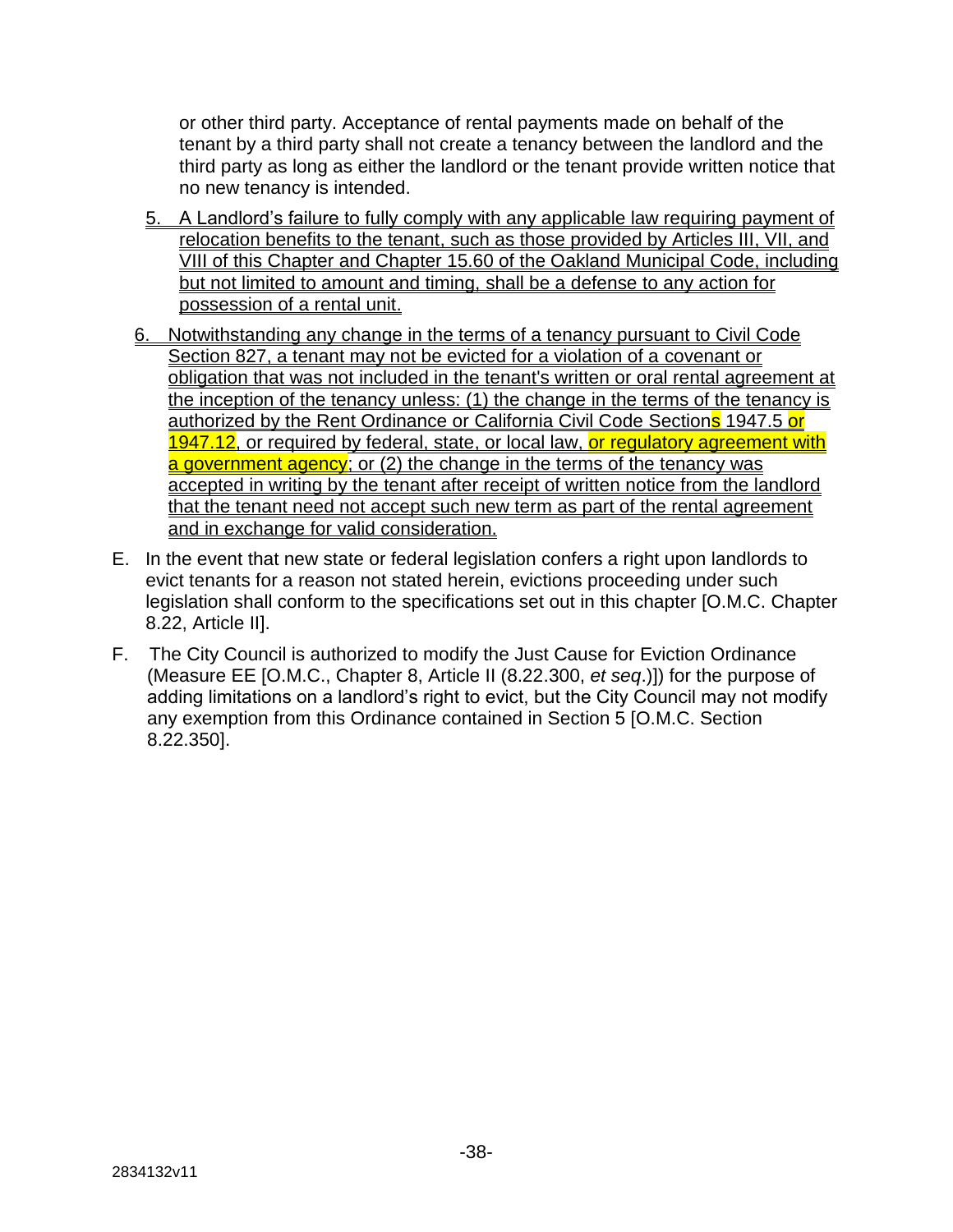#### **ATTACHMENT D**

### **(Terminating Tenancy to Withdraw Residential Rental Units from the Rental Market)**

#### **8.22.410 - Definitions.**

"Disabled" means a person with a disability, as defined in Section 12955.3 of the Government Code.

"Elderly" means a person sixty-two (62) years old or older.

"Lower-income tenant household" means tenant households whose income is not more than that permitted for lower income households, as defined by California Health and Safety Code Section 50079.5.

"Minor child(ren)" means a person(s) who is eighteen (18) years or younger at the time the notice of withdrawal of accommodations is served on the program.

"Owner" means an owner of record of the real property on which the rent units to be withdrawn are located.

"Rent Adjustment Program" means the Rent Adjustment Program as that term is defined in O.M.C. 8.22.020.

"Tenant" means a tenant as that term is defined in O.M.C. 8.22.340020 and also includes a lessee.

"Unit or Rental Unit" means a Rental Unit as that term is defined in O.M.C. 8.22.340 with the exception of those units designated in Section 8.22.350 as exempt.

"Withdrawal Notices" means those documents an owner is required to be filed with the Rent Adjustment Program pursuant to Paragraph 8.22.430A.

"Withdrawn Unit" means a rental unit that has been withdrawn from the rental market in accordance with this O.M.C. 8.22.400 et seq.

### **8.22.450 - Relocation payments.**

- A. Tenant Households who are required to move as a result of the Owner's withdrawal of the accommodation from rent or lease shall be entitled to a relocation payment from the Owner equal to Relocation Payment amounts set forth in O.M.C. 8.22.820 A. The payment shall be divided equally among all Tenants occupying the Rental Unit at the time of service on the Tenants of the notice of intent to withdraw the unit from rent or lease. Once notice of withdrawal of the accommodation from rent or lease has been given to the Tenant, the Owner is obligated to make the relocation payments.
- B. Tenant Households in Rental Units withdrawn from the residential market that include lower income, elderly or disabled Tenants, and/or minor children shall be entitled to a single additional relocation payment equal to the additional Relocation Payment amounts set forth in O.M.C. 8.22.820 B. If a household qualifies for this additional payment, the payment shall be divided equally among eligible (lowerincome, elderly, disabled, parents/guardians of minor children) Tenants.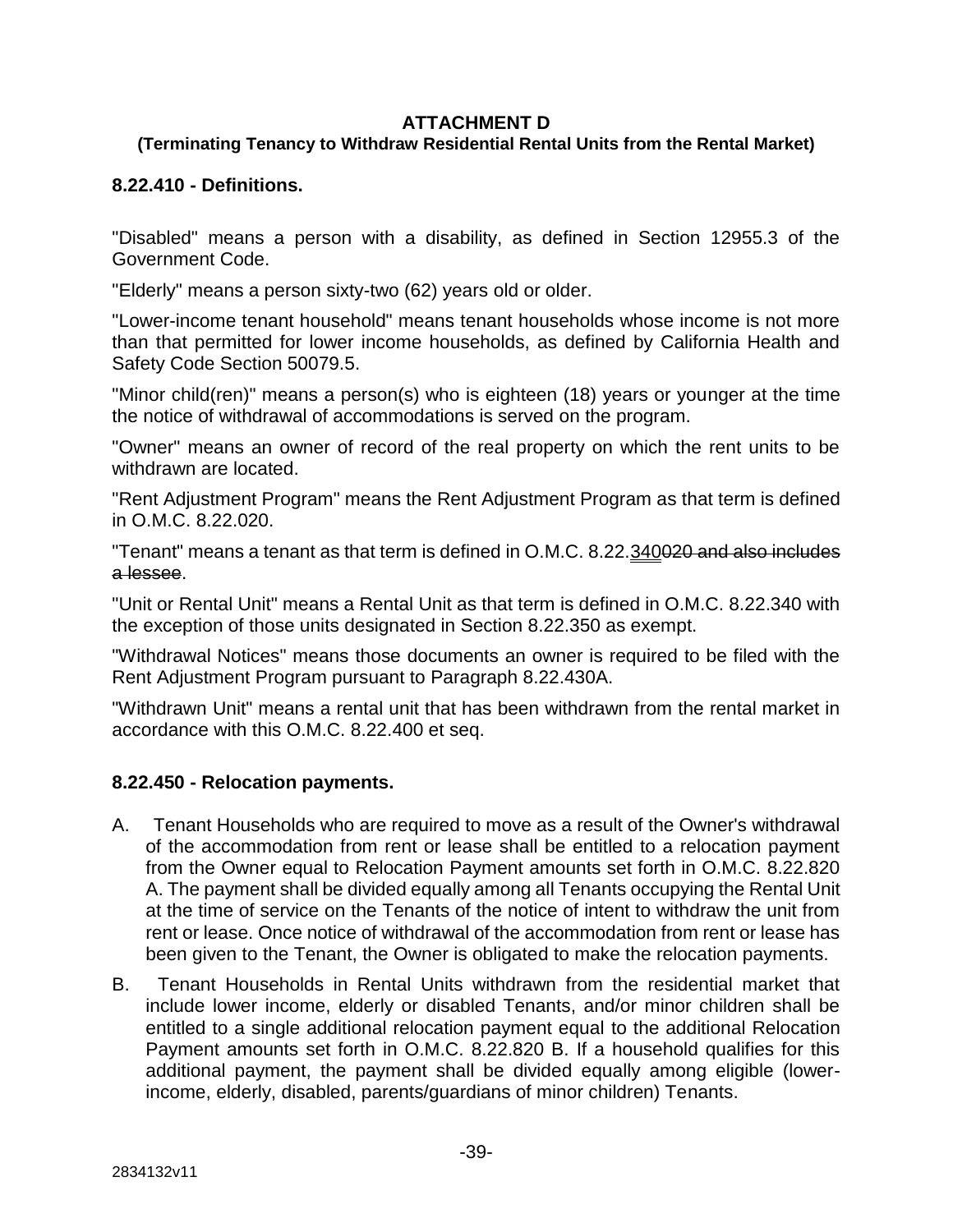- C. A tenant whose household qualifies for the additional payment may request it from the owner, provided the tenant gives written notice of his or her entitlement to such payments to the owner within sixty (60) days of the date of delivery to the Rent Adjustment Program of the Withdrawal Documents.
- D. An owner who, reasonably and in good faith, believes that a tenant does not qualify for the additional payment may request documentation from the tenant demonstrating the tenant's income qualification. Such documentation may not include any document that is protected as private or confidential under any state, local, or federal law. The owner's request must be made within fifteen (15) days after receipt of the tenant's notification of eligibility for the additional payment. The tenant has thirty (30) days following receipt of the owner's request for documentation to submit documentation. The owner must keep the documents submitted by the tenant confidential unless there is litigation or administrative proceedings regarding the tenant's eligibility for relocation payments or the documents must be produced in response to a subpoena or court order, in which case the tenant may seek an order from the court or administrative body to keep the documents confidential. Examples of the types of evidence that may be used to present a claim that a household is entitled to an extra payment based on a tenant's disability status include evidence that a tenant has a qualifying disability may be in the form of a statement from a treating physician or other appropriate health care provider authorized to provide treatment, such as a psychologist. A tenant may also submit evidence of a medical determination from another forum, such as Social Security or worker's compensation, so long as it includes the fact that the tenant has a disability and its probable duration.
- E. Time for payment.
	- 1. The owner must pay the tenant half of the relocation payment provided for in Section 8.22.450(A) when the termination notice is given to the household and the remaining half when the tenant vacates the unit-provided that the tenant agrees, in writing, not to contest an unlawful detainer based on the notice to terminate tenancy for the withdrawal of the tenant's rental unit. If the tenant does not so agree, then the entirety of the relocation payment is not due unless the owner prevails in the unlawful detainer. If the owner prevails in the unlawful detainer, the relocation payment must be paid to the tenant prior to the owner seeking a writ of possession for the tenant to vacate the withdrawn unit.
	- 2. The owner must pay the tenant the additional payment provided for in Section 8.22.450(B) within fifteen (15) days of the tenant's notice of eligibility or the tenant supplying documentation of the tenant's eligibility.
	- 3. An owner who pays relocation expenses in conjunction with a notice to quit as required by this section need not pay the same relocation expenses with any further notices to quit based O.M.C. Section 8.22.360 A.11 for the same unit that are served within 180 days of the notice that included the required relocation payment. Nothing in this paragraph relieves the owner from portions of relocation expenses not yet paid by the owner or received by the tenant, including the remaining half due when the tenant vacates the unit.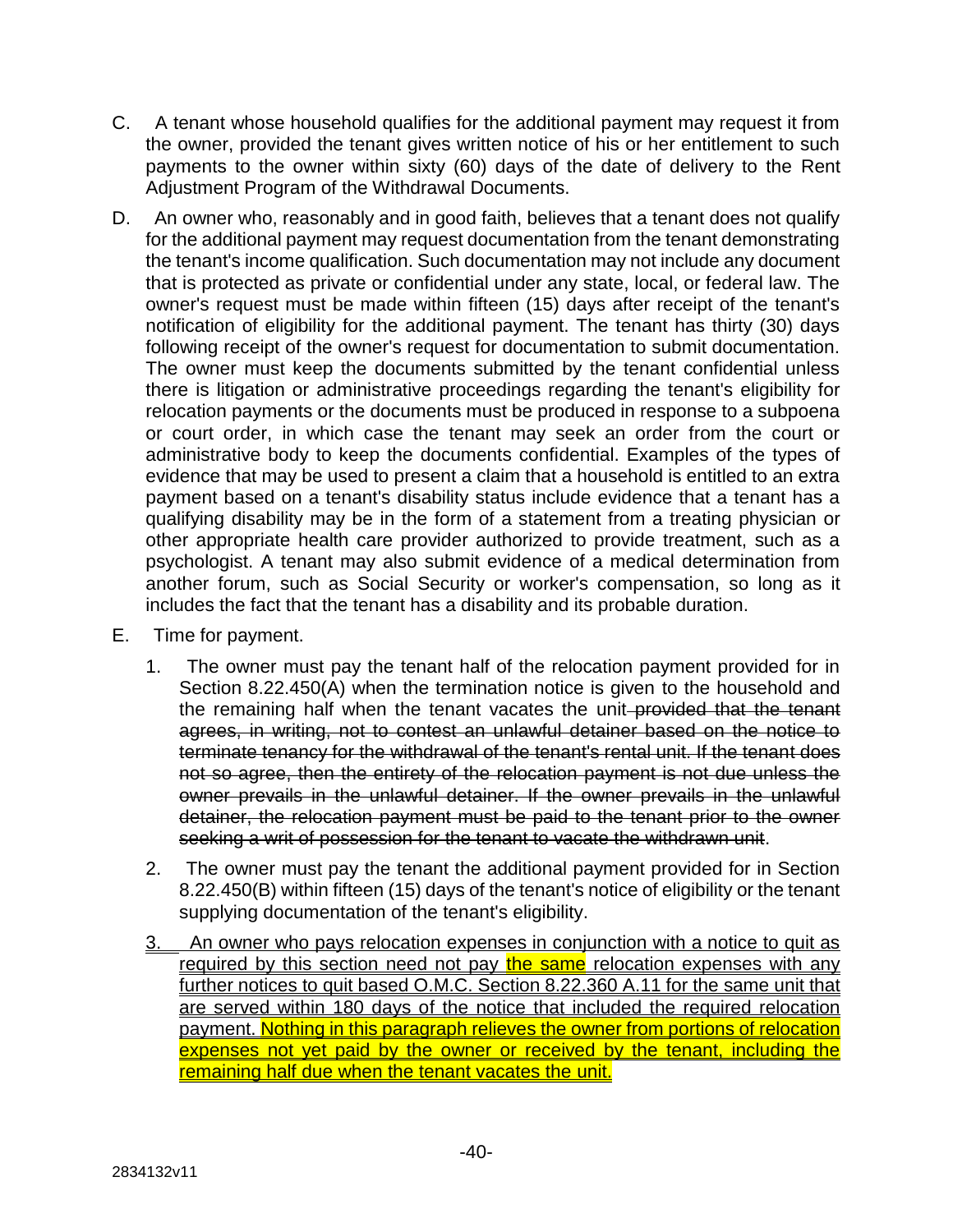- F. Failure to make the relocation payments in the manner and within such times as prescribed in this Section 8.22.450 is not a defense to an unlawful detainer action. However, if If an owner fails to make the relocation payment as prescribed, the tenant may file an action against the owner and, if the tenant is found eligible for the relocation payments, the tenant will be entitled to recover the amount of the relocation payments plus an equal amount as damages and the tenant's attorney's fees. Should the owner's failure to make the payments as prescribed be found to be in bad faith, the tenant shall be entitled to the relocation payments plus an additional amount of three times the amount of the relocation payments and the tenant's attorney's fees.
- G. A tenant who is eligible for relocation payments under state or federal law, is not also entitled to relocation under this section. A tenant who is also eligible for relocation under the City of Oakland's code enforcement relocation program (O.M.C. Chapter 15.60), must elect for either relocation payments under this section or O.M.C. Chapter 15.60, and may not collect relocation payments under both.
- H. The regulations may provide procedures for escrowing disputed relocation funds.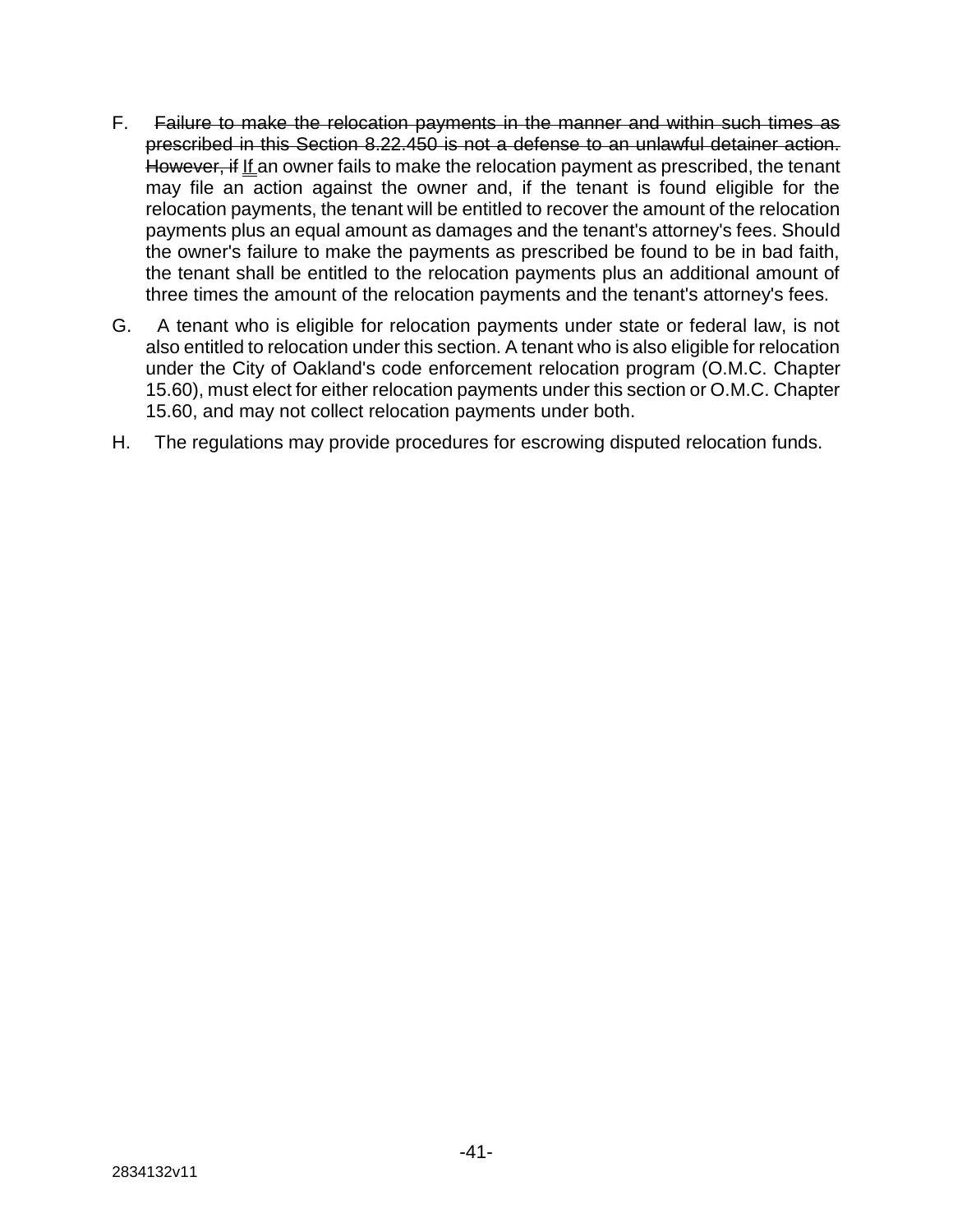#### **ATTACHMENT E (Uniform Residential Tenant Relocation Ordinance)**

#### **8.22.810 - Definitions.**

"Disabled" means a person with a disability, as defined in Section 12955.3 of the Government Code.

"Elderly" means a person sixty-two (62) years old or older.

"Lower-Income Tenant Household" means Tenant Households whose income is not more than that permitted for lower income households, as defined by California Health and Safety Code Section 50079.5.

"Minor Child(ren)" means a person(s) who is eighteen (18) years or younger at the time the notice is served.

"Owner" or "Property Owner" means a person, persons, corporation, partnership, limited liability company, or any other entity holding fee title to the subject real property. In the case of multiple ownership of the subject real property, "Owner" or "Property Owner" refers to each entity holding any portion of the fee interest in the property, and the property owner's obligations in this Chapter shall be joint and several as to each property owner.

"Qualifying Relocation Event" means any event or vacancy that triggers a Tenant's right to relocation payments under the Oakland Municipal Code.

"Rental Unit" means a dwelling space in the City containing a separate bathroom, kitchen, and living area, including a single-family dwelling or unit in a multifamily or multipurpose dwelling, or a unit in a condominium or cooperative housing project, or a unit in a structure that is being used for residential uses whether or not the residential use is a conforming use permitted under the Oakland Municipal Code or Oakland Planning Code, which is hired, rented, or leased to a household within the meaning of California Civil Code Section 1940. This definition applies to any dwelling space that is actually used for residential purposes, including live-work spaces, whether or not the residential use is legally permitted.

"Room" means an unsubdivided portion of the interior of a residential building in the City which is used for the purpose of sleeping, and is occupied by a Tenant Household for at least thirty (30) consecutive days. This includes, but is not limited to, a rooming unit or efficiency unit located in a residential hotel, as that term is defined in accordance with California Health and Safety Code Section 50519. This definition applies to any space that is actually used for residential purposes whether or not the residential use is legally permitted. For purposes of determining the amount of relocation payments, a room is the equivalent of a studio apartment.

"Tenant" means a Tenant as that term is defined in O.M.C. 8.22.340020 and also includes a lessee.

"Tenant Household" means one (1) or more individual Tenants who rent or lease a Rental Unit or Room as their primary residence and who share living accommodations. In the case where an individual Room is rented to multiple Tenants under separate agreements,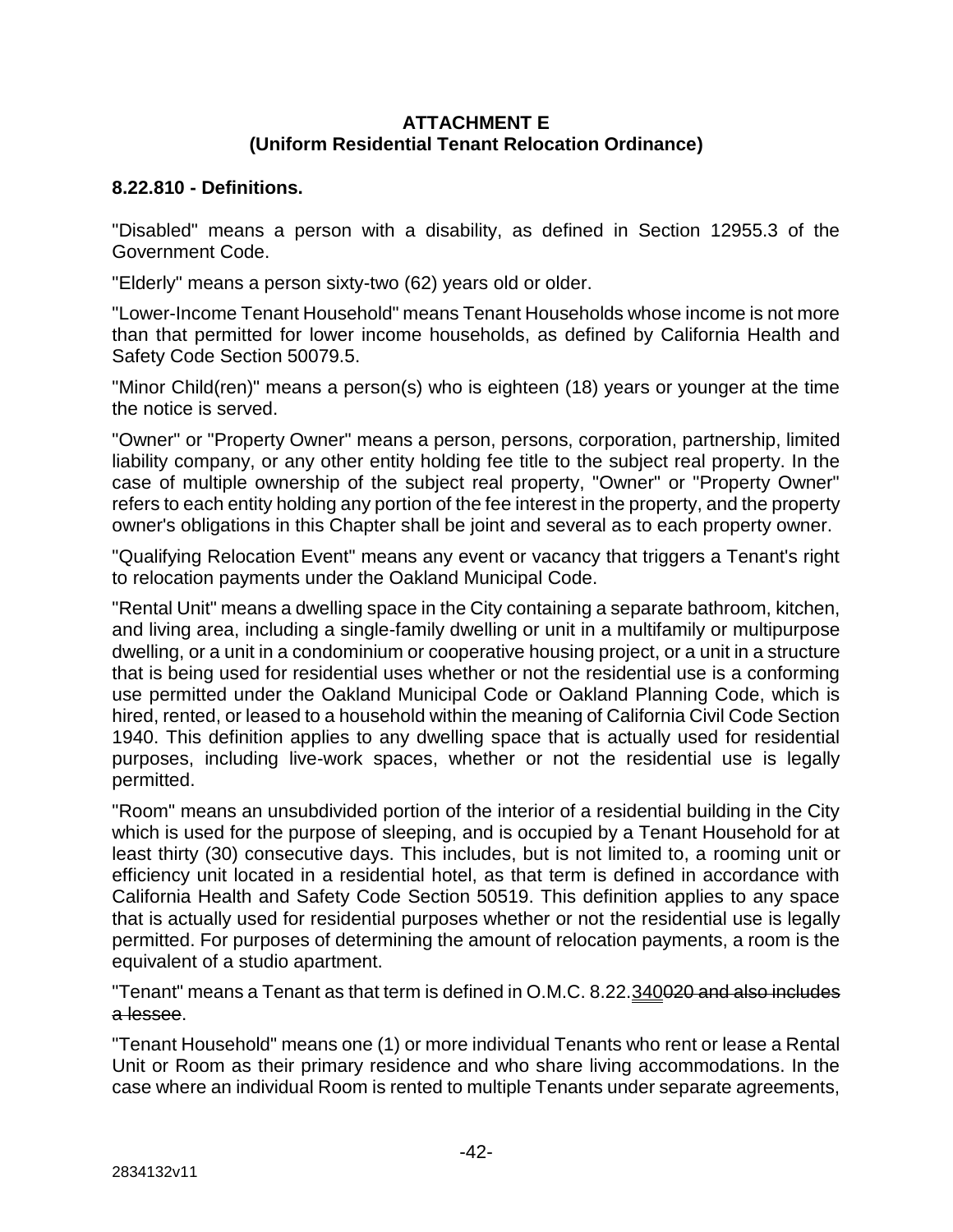each individual Tenant of such Room shall constitute a "Tenant Household" for purposes of this article.

8.22.820 - Amount of relocation payments.

- A. Unless otherwise specified in a Section of the Oakland Municipal Code requiring relocation payments, Tenant Households who are required to move as a result of a Qualifying Relocation Event shall be entitled to a relocation payment from the Owner in the sum of six thousand five hundred dollars (\$6,500.00) per unit for studios and one-bedroom apartments; eight thousand dollars (\$8,000.00) per unit for twobedroom apartments; and nine thousand eight hundred seventy-five dollars (\$9,875.00) per unit for units with three or more bedrooms. The payment shall be divided equally among all Tenants occupying the Rental Unit at the time of service on the Tenants of the notice of termination of tenancy.
- B. Unless otherwise specified in a Section of the Oakland Municipal Code requiring relocation payments, Tenant Households in Rental Units that include lower income, elderly or disabled Tenants, and/or minor children shall be entitled to a single additional relocation payment of two thousand five hundred dollars (\$2,500.00) per unit from the Owner. If a household qualifies for this additional payment, the payment shall be divided equally among eligible (lower-income, elderly, disabled, parents/guardians of minor children) Tenants.
- C. In the case of temporary relocations under O.M.C. 15.60.110 B., the amounts in paragraphs A-B shall be a cap on relocation payments.
- D. The relocation payments specified in subsection 8.22.820 A. shall increase annually on July 1 in accordance with the CPI Adjustment as calculated in OMC subsection 8.22.070 B.3, and the increase shall apply to all eviction notices served on or after July 1. The first increase shall take place on July 1, 2017.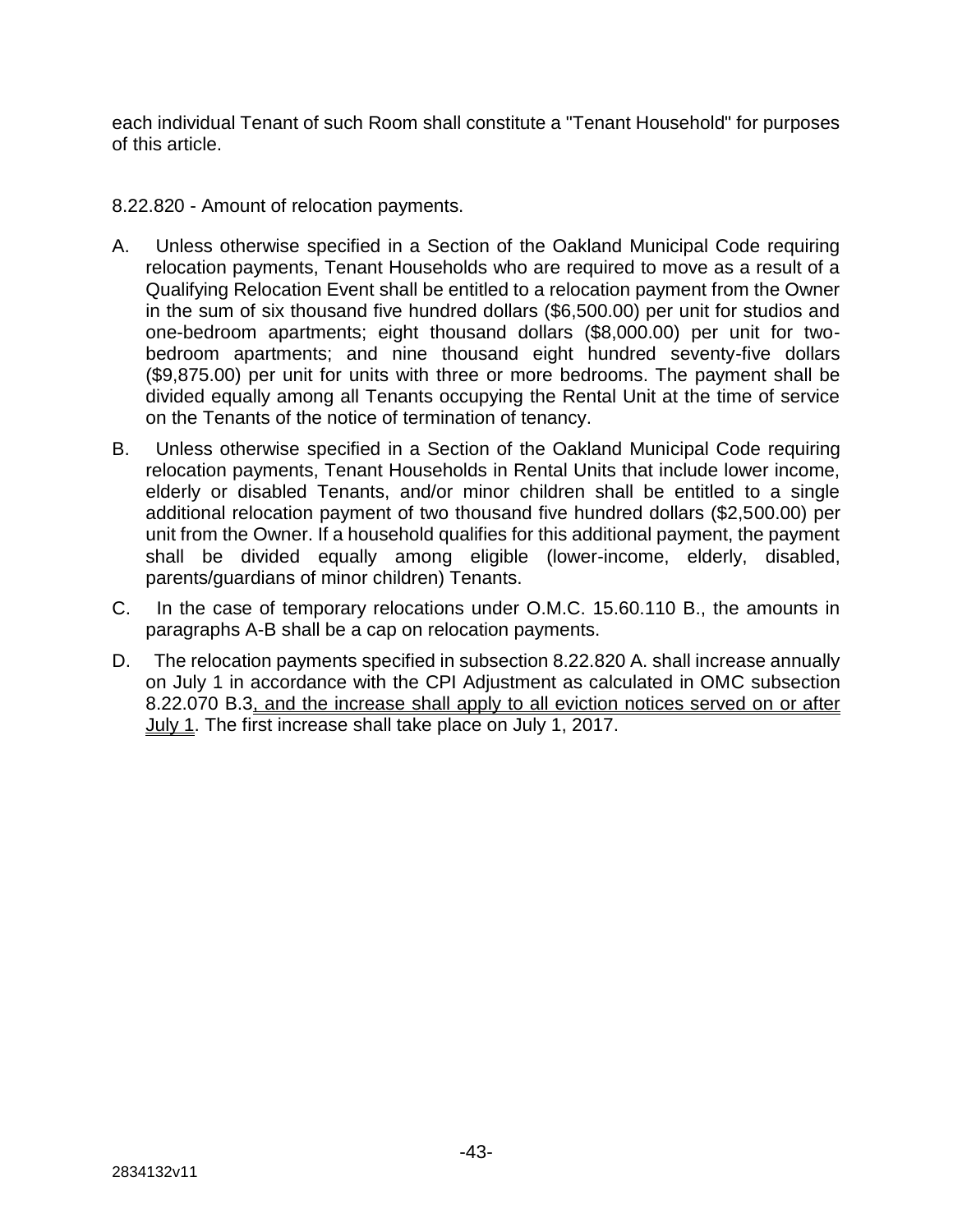# **ATTACHMENT F**

#### **8.22.850 - Relocation Payments for Owner or Relative Move-Ins.**

- A. Applicability. An owner who evicts a tenant pursuant to O.M.C. Section 8.22.360 A.9. or where a tenant vacates following a notice or other communication stating the owner's intent to seek recovery of possession of the unit under this O.M.C. Section must provide relocation payment under this Section. Relocation payment procedures pursuant to code compliance or Ellis Act evictions will be governed by the Code Compliance Relocation Ordinance and the Ellis Act Ordinance.
- B. The property owner shall be responsible for providing relocation payments, in the amounts specified in Section 8.22.820, to an eligible tenant household in the form and manner prescribed under this article and any rules and regulations adopted under this article.
- C. Tenant Eligibility for Payment. Tenants will be eligible for relocation payments according to the following schedule based on the effective date of ay notice to terminate:
	- 1. Upon taking possession of the rental unit, the tenant will be eligible for one-third (⅓) of the total payment pursuant to subsection B., above.
	- 2. After one (1) year of occupancy of the rental unit, the tenant will be eligible for two-thirds (⅔) of the total payment pursuant to subsection B., above.
	- 3. After two (2) years of occupancy of the rental unit, the tenant will be eligible for the full amount of the total payment pursuant to subsection B., above.
- D. Time for Payment.
	- 1. The owner must pay the tenant half of the relocation payment provided for in Subsection 8.22.820 A. when the termination notice is given to the household and the remaining half when the tenant vacates the unit provided that the tenant agrees, in writing, not to contest an unlawful detainer based on the notice to terminate tenancy for the owner or relative moving in to the tenant's rental unit. If the tenant does not so agree, then the entirety of the relocation payment is not due unless the owner prevails in the unlawful detainer. If the owner prevails in the unlawful detainer, the relocation payment must be paid to the tenant prior to the owner seeking a writ of possession for the tenant to vacate the unit.
	- 2. The owner must pay the tenant the additional payment provided for in Section 8.22.820 B. within fifteen (15) days of the tenant's notice of eligibility or the tenant supplying documentation of the tenant's eligibility.
	- 3. An owner who pays relocation expenses in conjunction with a notice to quit as required by this section need not pay the same relocation expenses with any further notices to quit based O.M.C. Section 8.22.360 A.9 for the same unit that are served within 180 days of the notice that included the required relocation payment. Nothing in this paragraph relieves the owner from portions of relocation expenses not yet paid by the owner or received by the tenant, including the remaining half due when the tenant vacates the unit.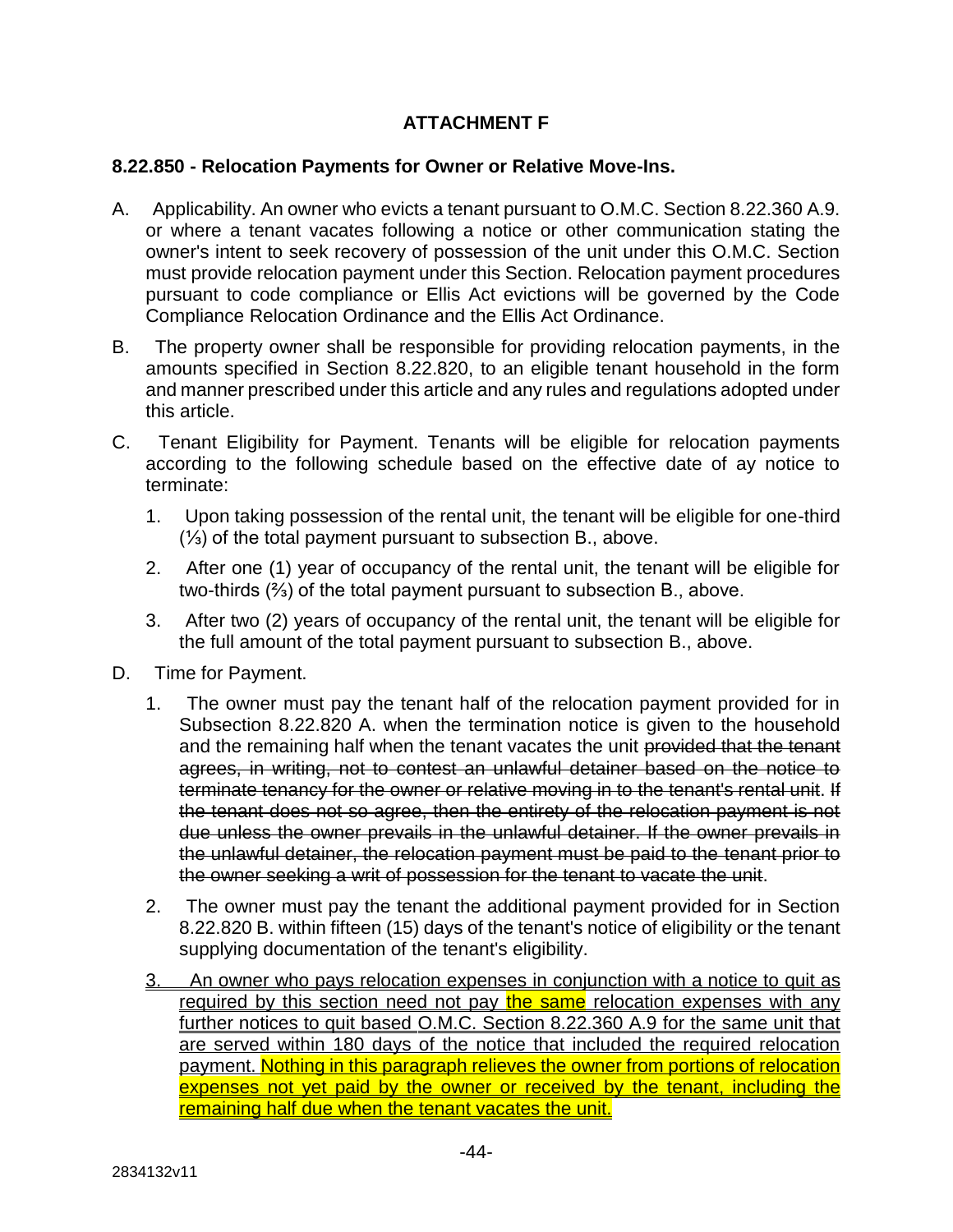E. Failure to make the relocation payments in the manner and within such times as prescribed in this Section is not a defense to an unlawful detainer action.

However, if If an owner fails to make the relocation payment as prescribed, the tenant may file an action against the owner and, if the tenant is found eligible for the relocation payments, the tenant will be entitled to recover the amount of the relocation payments plus an equal amount as damages and the tenant's attorney's fees. Should the owner's failure to make the payments as prescribed be found to be in bad faith, the tenant shall be entitled to the relocation payments plus an additional amount of three (3) times the amount of the relocation payments and the tenant's attorney's fees.

- F. Owners may apply for a zero-interest loan from the City of Oakland for the purpose of satisfying their relocation payment obligation under this O.M.C Section if they meet the eligibility criteria set forth below. An owner qualifies for a relocation payment assistance loan if they meet the following two (2) conditions:
	- 1. Ownership of fewer than five (5) units in the City of Oakland. In the case of a relative move-in, the relative must also not own any other real estate property and must be of low or moderate income as defined by California Health and Safety Code Section 50093.
	- 2. The owner must be ineligible for a cash-out refinance loan based on the underwriting criteria for investment properties set forward by Fannie Mae regulations.

The owner must also meet at least one (1) of the following two (2) conditions to qualify:

- 1. The owner must not have more than six (6) months of liquid financial reserves as defined by Fannie Mae regulations.
- 2. The owner must qualify as low or moderate income as defined by California Health and Safety Code Section 50093.

The City Administrator may issue additional regulations or guidance to implement this subsection.